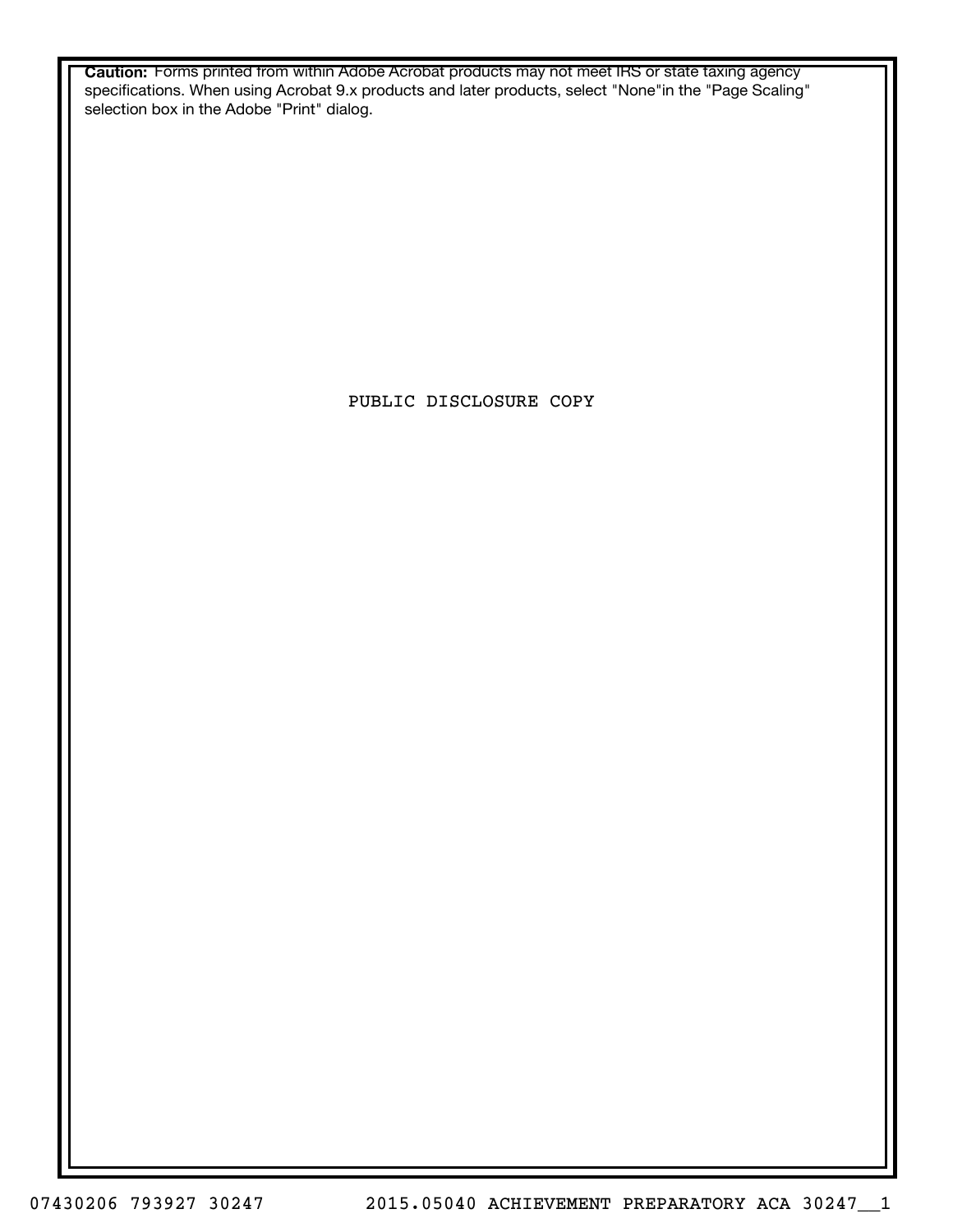|                         |                               |                                                                                                                                             | ** PUBLIC DISCLOSURE COPY **                                                                                                                                                   |                                                     |                                                                        |  |  |
|-------------------------|-------------------------------|---------------------------------------------------------------------------------------------------------------------------------------------|--------------------------------------------------------------------------------------------------------------------------------------------------------------------------------|-----------------------------------------------------|------------------------------------------------------------------------|--|--|
|                         |                               |                                                                                                                                             | <b>Return of Organization Exempt From Income Tax</b>                                                                                                                           |                                                     | OMB No. 1545-0047                                                      |  |  |
|                         |                               | Form <b>990</b>                                                                                                                             | Under section 501(c), 527, or 4947(a)(1) of the Internal Revenue Code (except private foundations)                                                                             |                                                     |                                                                        |  |  |
|                         |                               | Department of the Treasury                                                                                                                  | Do not enter social security numbers on this form as it may be made public.                                                                                                    |                                                     | <b>Open to Public</b>                                                  |  |  |
|                         |                               | <b>Internal Revenue Service</b>                                                                                                             | Information about Form 990 and its instructions is at www.irs.gov/form990.                                                                                                     |                                                     | Inspection                                                             |  |  |
|                         |                               |                                                                                                                                             | A For the 2015 calendar year, or tax year beginning $J\overline{UL} 1$ , $2015$                                                                                                | and ending JUN 30, 2016                             |                                                                        |  |  |
|                         | <b>B</b> Check if applicable: |                                                                                                                                             | C Name of organization<br>ACHIEVEMENT PREPARATORY ACADEMY,                                                                                                                     | D Employer identification number                    |                                                                        |  |  |
|                         | ]Address<br>]change           | INC.                                                                                                                                        |                                                                                                                                                                                |                                                     |                                                                        |  |  |
|                         | Name                          |                                                                                                                                             | Doing business as                                                                                                                                                              |                                                     | $20 - 8156566$                                                         |  |  |
|                         | change<br>Initial<br>∣return  |                                                                                                                                             | Number and street (or P.O. box if mail is not delivered to street address)<br>Room/suite                                                                                       | E Telephone number                                  |                                                                        |  |  |
|                         | Final<br>return/              |                                                                                                                                             | 908 WAHLER PLACE, SE                                                                                                                                                           |                                                     | $202 - 562 - 1214$                                                     |  |  |
|                         | termin-<br>ated               |                                                                                                                                             | City or town, state or province, country, and ZIP or foreign postal code                                                                                                       | G Gross receipts \$                                 | 12,032,001.                                                            |  |  |
|                         | Amended<br>Ireturn            |                                                                                                                                             | 20032<br>WASHINGTON, DC                                                                                                                                                        | H(a) Is this a group return                         |                                                                        |  |  |
|                         | Applica-<br>Ition             | for subordinates?                                                                                                                           | $\Box$ Yes $\Box$ X $\Box$ No                                                                                                                                                  |                                                     |                                                                        |  |  |
|                         | pending                       |                                                                                                                                             | F Name and address of principal officer: SHANTELLE WRIGHT<br>SAME AS C ABOVE                                                                                                   | $H(b)$ Are all subordinates included? $\Box$ Yes    | ∣No                                                                    |  |  |
|                         |                               | Tax-exempt status: $X \over 301(c)(3)$                                                                                                      | $501(c)$ (<br>$\sqrt{\frac{1}{1}}$ (insert no.)<br>$4947(a)(1)$ or<br>527                                                                                                      |                                                     | If "No," attach a list. (see instructions)                             |  |  |
|                         |                               |                                                                                                                                             | J Website: WWW.ACHIEVEMENTPREP.ORG                                                                                                                                             | $H(c)$ Group exemption number $\blacktriangleright$ |                                                                        |  |  |
|                         |                               |                                                                                                                                             | K Form of organization: $X$ Corporation<br>Other $\blacktriangleright$<br>Trust<br>Association                                                                                 |                                                     | L Year of formation: $2007$ M State of legal domicile: $\overline{DC}$ |  |  |
|                         | Part I                        | Summary                                                                                                                                     |                                                                                                                                                                                |                                                     |                                                                        |  |  |
|                         | 1                             |                                                                                                                                             | Briefly describe the organization's mission or most significant activities: TO PREPARE STUDENTS TO EXCEL AS<br>HIGH-ACHIEVING SCHOLARS AND LEADERS IN HIGH SCHOOL, COLLEGE AND |                                                     |                                                                        |  |  |
|                         |                               |                                                                                                                                             |                                                                                                                                                                                |                                                     |                                                                        |  |  |
| Governance              | 2<br>З                        | Check this box $\blacktriangleright$ $\Box$ if the organization discontinued its operations or disposed of more than 25% of its net assets. | 9                                                                                                                                                                              |                                                     |                                                                        |  |  |
|                         | 4                             |                                                                                                                                             | 3<br>Number of voting members of the governing body (Part VI, line 1a)<br>$\overline{4}$                                                                                       |                                                     |                                                                        |  |  |
|                         | 5                             |                                                                                                                                             | 9<br>192                                                                                                                                                                       |                                                     |                                                                        |  |  |
| <b>Activities &amp;</b> | 6                             |                                                                                                                                             |                                                                                                                                                                                | 5<br>6                                              | 9                                                                      |  |  |
|                         |                               |                                                                                                                                             |                                                                                                                                                                                | 7a                                                  | $\overline{0}$ .                                                       |  |  |
|                         |                               |                                                                                                                                             |                                                                                                                                                                                | 7b                                                  | $\overline{0}$ .                                                       |  |  |
|                         |                               |                                                                                                                                             |                                                                                                                                                                                | <b>Prior Year</b>                                   | <b>Current Year</b>                                                    |  |  |
|                         | 8                             |                                                                                                                                             |                                                                                                                                                                                | 1,986,723.                                          | 1,232,939.                                                             |  |  |
| Revenue                 | 9                             |                                                                                                                                             | Program service revenue (Part VIII, line 2g)                                                                                                                                   | 10,471,506.                                         | 10, 777, 111.                                                          |  |  |
|                         | 10                            |                                                                                                                                             |                                                                                                                                                                                | 8,459.                                              | $-51,539.$                                                             |  |  |
|                         | 11                            |                                                                                                                                             | Other revenue (Part VIII, column (A), lines 5, 6d, 8c, 9c, 10c, and 11e)                                                                                                       | $-1, 353.$                                          | $-736$ .                                                               |  |  |
|                         | 12                            |                                                                                                                                             | Total revenue - add lines 8 through 11 (must equal Part VIII, column (A), line 12)                                                                                             | 12,465,335.<br>3,000.                               | 11, 957, 775.                                                          |  |  |
|                         | 13                            |                                                                                                                                             | Grants and similar amounts paid (Part IX, column (A), lines 1-3)                                                                                                               | 0.                                                  | 0.<br>$\overline{0}$ .                                                 |  |  |
|                         | 14                            |                                                                                                                                             | Salaries, other compensation, employee benefits (Part IX, column (A), lines 5-10)                                                                                              | 7,177,531.                                          | 7,095,962.                                                             |  |  |
| Expenses                |                               |                                                                                                                                             |                                                                                                                                                                                | 0.                                                  | 0.                                                                     |  |  |
|                         |                               |                                                                                                                                             | 0.<br><b>b</b> Total fundraising expenses (Part IX, column (D), line 25)                                                                                                       |                                                     |                                                                        |  |  |
|                         |                               |                                                                                                                                             |                                                                                                                                                                                | 3,371,730.                                          | 3,981,418.                                                             |  |  |
|                         | 18                            |                                                                                                                                             | Total expenses. Add lines 13-17 (must equal Part IX, column (A), line 25)                                                                                                      | 10,552,261.                                         | 11,077,380.                                                            |  |  |
|                         | 19                            |                                                                                                                                             |                                                                                                                                                                                | 1,913,074.                                          | 880,395.                                                               |  |  |
| Net Assets or           |                               |                                                                                                                                             |                                                                                                                                                                                | <b>Beginning of Current Year</b>                    | <b>End of Year</b>                                                     |  |  |
|                         | 20                            | Total assets (Part X, line 16)                                                                                                              |                                                                                                                                                                                | 10,938,624.                                         | 45,920,533.                                                            |  |  |
|                         | 21                            |                                                                                                                                             | Total liabilities (Part X, line 26)                                                                                                                                            | 7,115,320.                                          | 41,216,834.                                                            |  |  |
|                         | 22                            |                                                                                                                                             |                                                                                                                                                                                | 3,823,304.                                          | 4,703,699.                                                             |  |  |
|                         | Part II                       | <b>Signature Block</b>                                                                                                                      |                                                                                                                                                                                |                                                     |                                                                        |  |  |
|                         |                               |                                                                                                                                             | Under penalties of perjury, I declare that I have examined this return, including accompanying schedules and statements, and to the best of my knowledge and belief, it is     |                                                     |                                                                        |  |  |
|                         |                               |                                                                                                                                             | true, correct, and complete. Declaration of preparer (other than officer) is based on all information of which preparer has any knowledge.                                     |                                                     |                                                                        |  |  |
|                         |                               |                                                                                                                                             |                                                                                                                                                                                |                                                     |                                                                        |  |  |

| Sign                                                 | Signature of officer                                                                                         |                      |      | Date                          |  |  |  |  |  |
|------------------------------------------------------|--------------------------------------------------------------------------------------------------------------|----------------------|------|-------------------------------|--|--|--|--|--|
| Here                                                 | SHANTELLE WRIGHT,<br>CEO                                                                                     |                      |      |                               |  |  |  |  |  |
|                                                      | Type or print name and title                                                                                 |                      |      |                               |  |  |  |  |  |
|                                                      | Print/Type preparer's name                                                                                   | Preparer's signature | Date | PTIN<br>Check                 |  |  |  |  |  |
| Paid                                                 | DAVID JONES                                                                                                  |                      |      | P01361002<br>self-employed    |  |  |  |  |  |
| Preparer                                             | JONES MARESCA & MCQUADE PA<br>Firm's name<br>$\blacksquare$                                                  |                      |      | 52-1853933<br>Firm's EIN      |  |  |  |  |  |
| Use Only                                             | Firm's address 1730 RHODE ISLAND AVE, $N.W.$                                                                 | SUITE                | 800  |                               |  |  |  |  |  |
| Phone no. $202 - 296 - 3306$<br>WASHINGTON, DC 20036 |                                                                                                              |                      |      |                               |  |  |  |  |  |
|                                                      | May the IRS discuss this return with the preparer shown above? (see instructions)                            |                      |      | $\mathbf{X}$ Yes<br><b>No</b> |  |  |  |  |  |
|                                                      | Form 990 (2015)<br>LHA For Paperwork Reduction Act Notice, see the separate instructions.<br>532001 12-16-15 |                      |      |                               |  |  |  |  |  |

SEE SCHEDULE O FOR ORGANIZATION MISSION STATEMENT CONTINUATION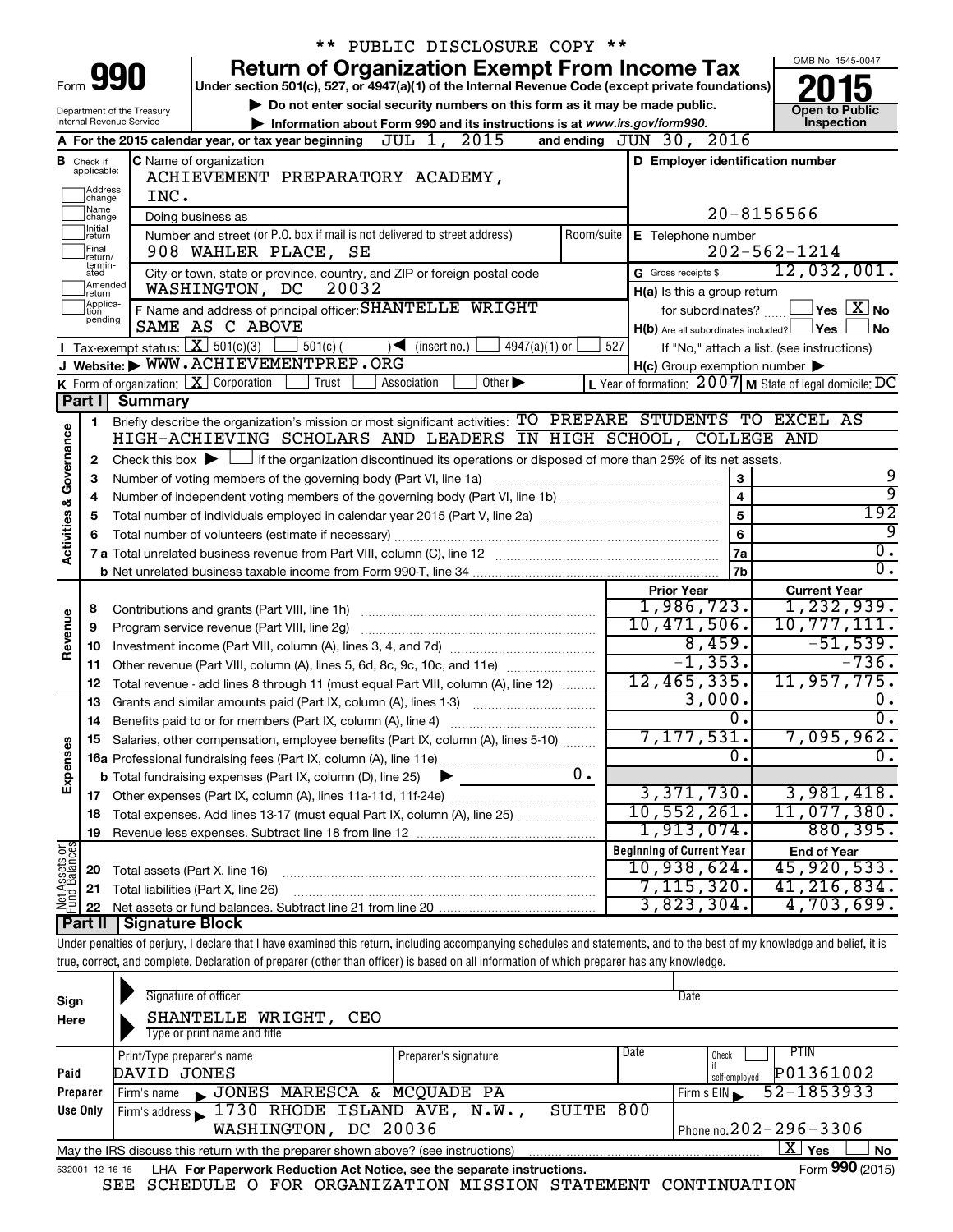|    | ACHIEVEMENT PREPARATORY ACADEMY,<br>INC.<br>Form 990 (2015)                                                                                                                                                                                                                                                                                 |            |               | $20 - 8156566$                                   | Page 2                   |
|----|---------------------------------------------------------------------------------------------------------------------------------------------------------------------------------------------------------------------------------------------------------------------------------------------------------------------------------------------|------------|---------------|--------------------------------------------------|--------------------------|
|    | Part III   Statement of Program Service Accomplishments                                                                                                                                                                                                                                                                                     |            |               |                                                  |                          |
|    |                                                                                                                                                                                                                                                                                                                                             |            |               |                                                  |                          |
| 1  | Briefly describe the organization's mission:<br>TO PREPARE STUDENTS TO EXCEL AS HIGH-ACHIEVING SCHOLARS AND LEADERS IN<br>HIGH SCHOOL, COLLEGE AND BEYOND.                                                                                                                                                                                  |            |               |                                                  |                          |
| 2  | Did the organization undertake any significant program services during the year which were not listed on                                                                                                                                                                                                                                    |            |               | $\vert$ Yes $\boxed{\text{X}}$ No                |                          |
|    | the prior Form 990 or 990-EZ?<br>If "Yes," describe these new services on Schedule O.                                                                                                                                                                                                                                                       |            |               |                                                  |                          |
| 3  | Did the organization cease conducting, or make significant changes in how it conducts, any program services?<br>If "Yes," describe these changes on Schedule O.                                                                                                                                                                             |            |               | $\sqrt{}$ Yes $\sqrt{ \ \overline{\text{X}}}$ No |                          |
| 4  | Describe the organization's program service accomplishments for each of its three largest program services, as measured by expenses.<br>Section 501(c)(3) and 501(c)(4) organizations are required to report the amount of grants and allocations to others, the total expenses, and<br>revenue, if any, for each program service reported. |            |               |                                                  |                          |
| 4a | 9,418,505. including grants of \$<br>(Expenses \$<br>(Code:<br>PUBLIC EDUCATION - ACHIEVEMENT PREP OFFERS A COLLEGE-PREPARATORY,<br>TUITION-FREE SCHOOL OPTION TO STUDENTS IN WASHINGTON, DC, WITH A FOCUS<br>ON COMMUNITIES EAST OF THE ANACOSTIA RIVER. OUR PROGRAM IS DESIGNED TO                                                        |            | ) (Revenue \$ | 10,777,111.                                      |                          |
|    | PROVIDE STUDENTS WITH A RIGOROUS COLLEGE-PREP PROGRAM FOCUSED ON<br>LITERACY INTERVENTION, REMEDIATION, AND ACCELERATION.                                                                                                                                                                                                                   |            |               |                                                  |                          |
|    |                                                                                                                                                                                                                                                                                                                                             |            |               |                                                  |                          |
|    |                                                                                                                                                                                                                                                                                                                                             |            |               |                                                  |                          |
|    |                                                                                                                                                                                                                                                                                                                                             |            |               |                                                  |                          |
| 4b | $\left(\text{Code:}\right)$ $\left(\text{Expenses $}\right)$                                                                                                                                                                                                                                                                                |            |               |                                                  | $\overline{\phantom{a}}$ |
|    |                                                                                                                                                                                                                                                                                                                                             |            |               |                                                  |                          |
|    |                                                                                                                                                                                                                                                                                                                                             |            |               |                                                  |                          |
|    |                                                                                                                                                                                                                                                                                                                                             |            |               |                                                  |                          |
|    |                                                                                                                                                                                                                                                                                                                                             |            |               |                                                  |                          |
| 4c | (Code:<br>) (Expenses \$<br>including grants of \$                                                                                                                                                                                                                                                                                          |            | ) (Revenue \$ |                                                  |                          |
|    |                                                                                                                                                                                                                                                                                                                                             |            |               |                                                  |                          |
|    |                                                                                                                                                                                                                                                                                                                                             |            |               |                                                  |                          |
|    |                                                                                                                                                                                                                                                                                                                                             |            |               |                                                  |                          |
|    |                                                                                                                                                                                                                                                                                                                                             |            |               |                                                  |                          |
|    |                                                                                                                                                                                                                                                                                                                                             |            |               |                                                  |                          |
|    | 4d Other program services (Describe in Schedule O.)<br>(Expenses \$<br>including grants of \$                                                                                                                                                                                                                                               | Revenue \$ |               |                                                  |                          |
|    | 9,418,505.<br>Total program service expenses                                                                                                                                                                                                                                                                                                |            |               |                                                  |                          |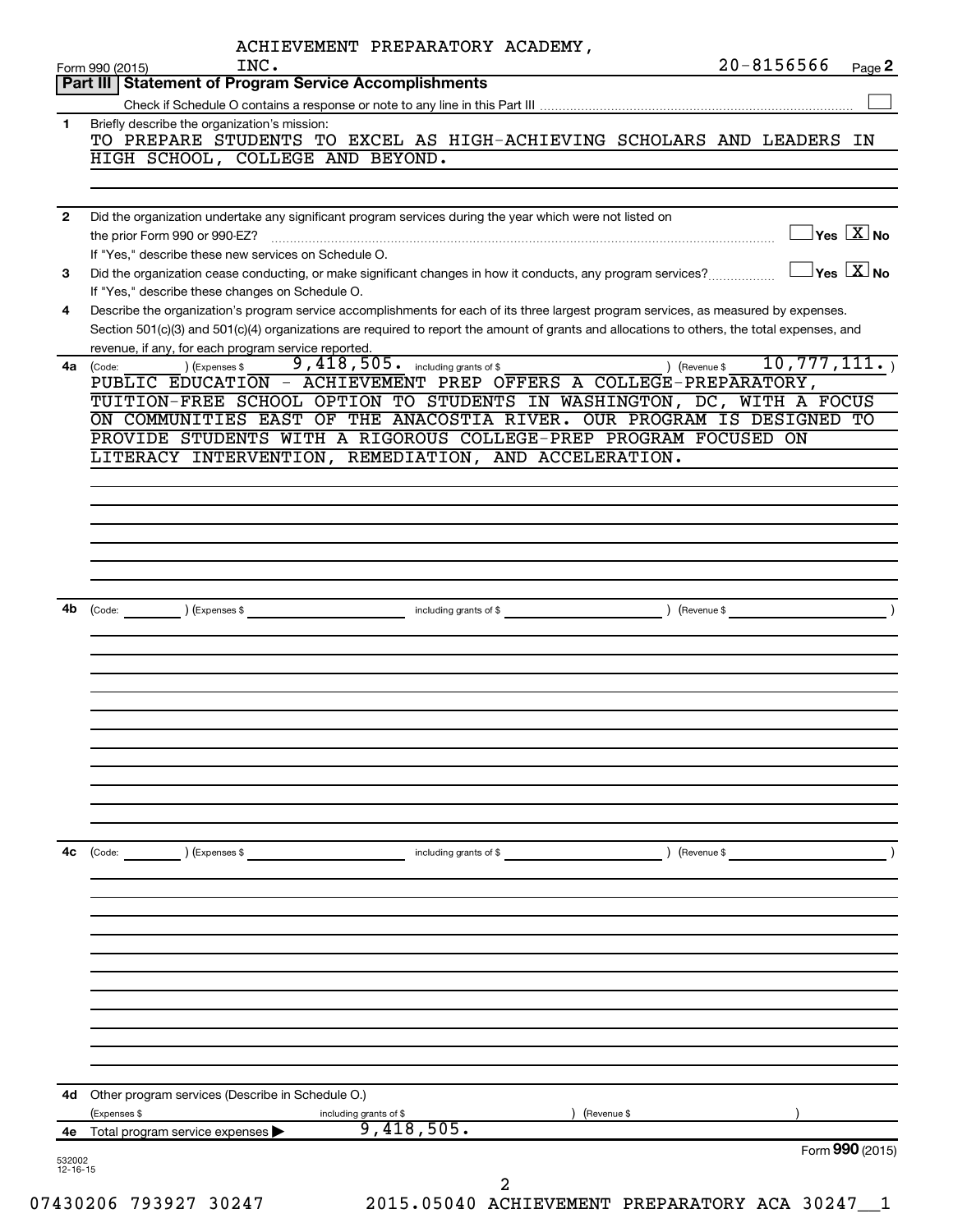|     | Part IV   Checklist of Required Schedules                                                                                                                                                                                           |                |                         |                         |
|-----|-------------------------------------------------------------------------------------------------------------------------------------------------------------------------------------------------------------------------------------|----------------|-------------------------|-------------------------|
|     |                                                                                                                                                                                                                                     |                | Yes                     | No                      |
| 1   | Is the organization described in section 501(c)(3) or $4947(a)(1)$ (other than a private foundation)?                                                                                                                               |                |                         |                         |
|     |                                                                                                                                                                                                                                     | 1              | X                       |                         |
| 2   |                                                                                                                                                                                                                                     | $\overline{2}$ | $\overline{\text{x}}$   |                         |
| 3   | Did the organization engage in direct or indirect political campaign activities on behalf of or in opposition to candidates for                                                                                                     |                |                         |                         |
|     |                                                                                                                                                                                                                                     | 3              |                         | x                       |
| 4   | Section 501(c)(3) organizations. Did the organization engage in lobbying activities, or have a section 501(h) election in effect                                                                                                    |                |                         |                         |
|     |                                                                                                                                                                                                                                     | 4              |                         | x                       |
| 5   | Is the organization a section 501(c)(4), 501(c)(5), or 501(c)(6) organization that receives membership dues, assessments, or                                                                                                        |                |                         |                         |
|     |                                                                                                                                                                                                                                     | 5              |                         | х                       |
| 6   | Did the organization maintain any donor advised funds or any similar funds or accounts for which donors have the right to                                                                                                           |                |                         |                         |
|     | provide advice on the distribution or investment of amounts in such funds or accounts? If "Yes," complete Schedule D, Part I                                                                                                        | 6              |                         | х                       |
| 7   | Did the organization receive or hold a conservation easement, including easements to preserve open space,                                                                                                                           |                |                         |                         |
|     | the environment, historic land areas, or historic structures? If "Yes," complete Schedule D, Part II                                                                                                                                | $\overline{7}$ |                         | х                       |
|     |                                                                                                                                                                                                                                     |                |                         |                         |
| 8   | Did the organization maintain collections of works of art, historical treasures, or other similar assets? If "Yes," complete                                                                                                        | 8              |                         | х                       |
|     | Schedule D, Part III <b>Marting Constructs</b> 2014 11 2014 12:00 12:00 12:00 12:00 12:00 12:00 12:00 12:00 12:00 12:00 12:00 12:00 12:00 12:00 12:00 12:00 12:00 12:00 12:00 12:00 12:00 12:00 12:00 12:00 12:00 12:00 12:00 12:00 |                |                         |                         |
| 9   | Did the organization report an amount in Part X, line 21, for escrow or custodial account liability, serve as a custodian for                                                                                                       |                |                         |                         |
|     | amounts not listed in Part X; or provide credit counseling, debt management, credit repair, or debt negotiation services?                                                                                                           |                |                         | х                       |
|     | If "Yes," complete Schedule D, Part IV                                                                                                                                                                                              | 9              |                         |                         |
| 10  | Did the organization, directly or through a related organization, hold assets in temporarily restricted endowments, permanent                                                                                                       |                |                         | х                       |
|     |                                                                                                                                                                                                                                     | 10             |                         |                         |
| 11  | If the organization's answer to any of the following questions is "Yes," then complete Schedule D, Parts VI, VII, VIII, IX, or X                                                                                                    |                |                         |                         |
|     | as applicable.                                                                                                                                                                                                                      |                |                         |                         |
|     | a Did the organization report an amount for land, buildings, and equipment in Part X, line 10? If "Yes," complete Schedule D,                                                                                                       |                |                         |                         |
|     | Part VI                                                                                                                                                                                                                             | 11a            | X                       |                         |
|     | <b>b</b> Did the organization report an amount for investments - other securities in Part X, line 12 that is 5% or more of its total                                                                                                |                |                         |                         |
|     |                                                                                                                                                                                                                                     | 11b            |                         | х                       |
|     | c Did the organization report an amount for investments - program related in Part X, line 13 that is 5% or more of its total                                                                                                        |                |                         |                         |
|     |                                                                                                                                                                                                                                     | 11c            |                         | x                       |
|     | d Did the organization report an amount for other assets in Part X, line 15 that is 5% or more of its total assets reported in                                                                                                      |                |                         |                         |
|     |                                                                                                                                                                                                                                     | 11d            |                         | х                       |
|     | e Did the organization report an amount for other liabilities in Part X, line 25? If "Yes," complete Schedule D, Part X                                                                                                             | 11e            |                         | $\overline{\mathbf{X}}$ |
| f.  | Did the organization's separate or consolidated financial statements for the tax year include a footnote that addresses                                                                                                             |                |                         |                         |
|     | the organization's liability for uncertain tax positions under FIN 48 (ASC 740)? If "Yes," complete Schedule D, Part X                                                                                                              | 11f            | х                       |                         |
|     | 12a Did the organization obtain separate, independent audited financial statements for the tax year? If "Yes," complete                                                                                                             |                |                         |                         |
|     | Schedule D, Parts XI and XII <b>continuum continuum continuum continuum continuum continuum continuum continuum</b> continuum continuum continuum continuum continuum continuum continuum continuum continuum continuum continuum c | 12a            | X                       |                         |
| b   | Was the organization included in consolidated, independent audited financial statements for the tax year?                                                                                                                           |                |                         |                         |
|     | If "Yes," and if the organization answered "No" to line 12a, then completing Schedule D, Parts XI and XII is optional                                                                                                               | 12b            |                         | х                       |
| 13  |                                                                                                                                                                                                                                     | 13             | $\overline{\textbf{x}}$ |                         |
| 14a |                                                                                                                                                                                                                                     | 14a            |                         | х                       |
| b   | Did the organization have aggregate revenues or expenses of more than \$10,000 from grantmaking, fundraising, business,                                                                                                             |                |                         |                         |
|     | investment, and program service activities outside the United States, or aggregate foreign investments valued at \$100,000                                                                                                          |                |                         |                         |
|     |                                                                                                                                                                                                                                     | 14b            |                         | x                       |
| 15  | Did the organization report on Part IX, column (A), line 3, more than \$5,000 of grants or other assistance to or for any                                                                                                           |                |                         |                         |
|     |                                                                                                                                                                                                                                     | 15             |                         | х                       |
| 16  | Did the organization report on Part IX, column (A), line 3, more than \$5,000 of aggregate grants or other assistance to                                                                                                            |                |                         |                         |
|     |                                                                                                                                                                                                                                     | 16             |                         | х                       |
| 17  | Did the organization report a total of more than \$15,000 of expenses for professional fundraising services on Part IX,                                                                                                             |                |                         |                         |
|     |                                                                                                                                                                                                                                     | 17             |                         | х                       |
| 18  | Did the organization report more than \$15,000 total of fundraising event gross income and contributions on Part VIII, lines                                                                                                        |                |                         |                         |
|     |                                                                                                                                                                                                                                     | 18             |                         | х                       |
| 19  | Did the organization report more than \$15,000 of gross income from gaming activities on Part VIII, line 9a? If "Yes,"                                                                                                              |                |                         |                         |
|     |                                                                                                                                                                                                                                     | 19             |                         | x                       |

Form **990** (2015)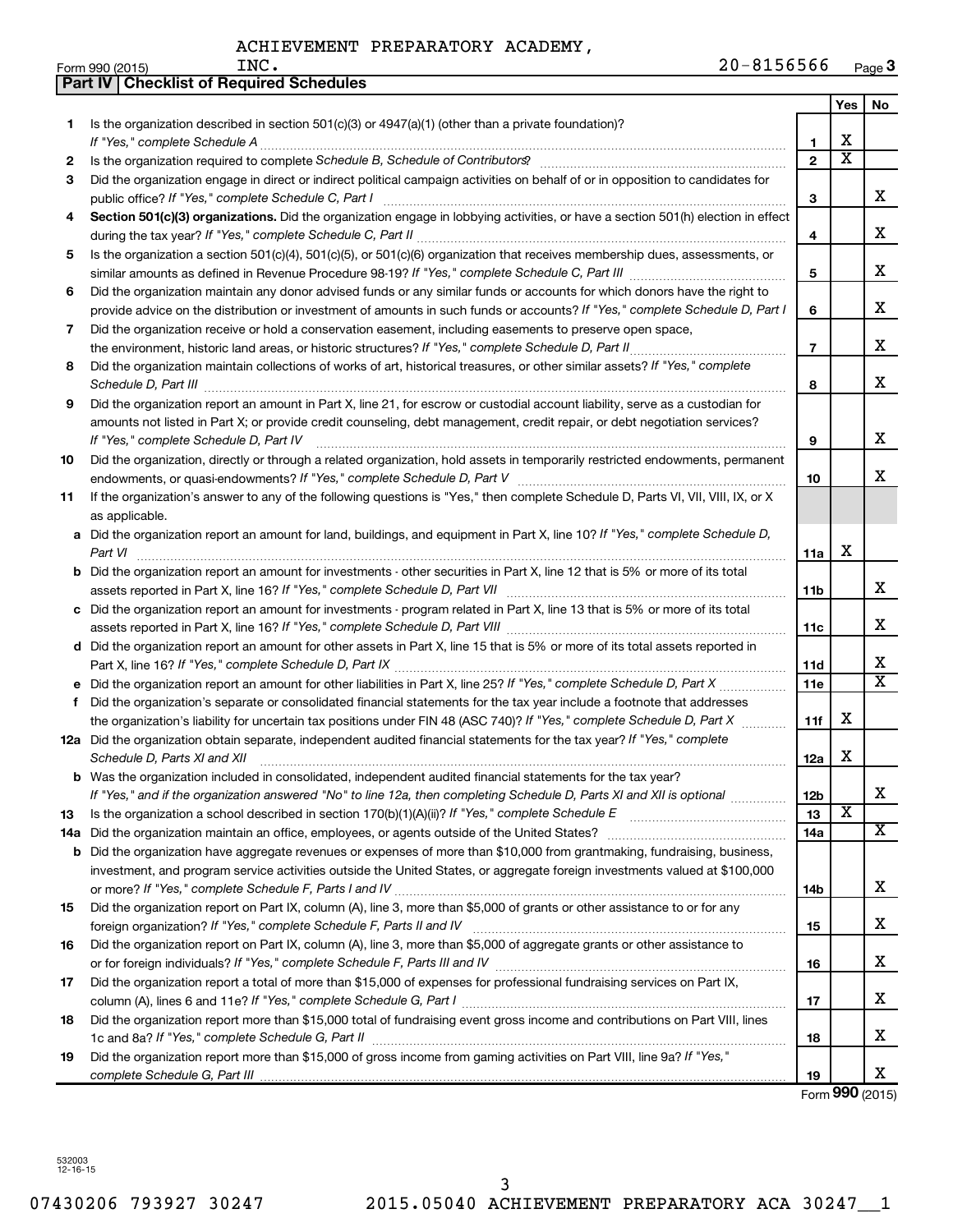|    | <b>Part IV   Checklist of Required Schedules (continued)</b>                                                                        |                 |                         |                       |
|----|-------------------------------------------------------------------------------------------------------------------------------------|-----------------|-------------------------|-----------------------|
|    |                                                                                                                                     |                 | Yes                     | No                    |
|    | 20a Did the organization operate one or more hospital facilities? If "Yes," complete Schedule H                                     | <b>20a</b>      |                         | x                     |
| b  | If "Yes" to line 20a, did the organization attach a copy of its audited financial statements to this return?                        | 20 <sub>b</sub> |                         |                       |
| 21 | Did the organization report more than \$5,000 of grants or other assistance to any domestic organization or                         |                 |                         |                       |
|    |                                                                                                                                     | 21              |                         | x                     |
| 22 | Did the organization report more than \$5,000 of grants or other assistance to or for domestic individuals on                       |                 |                         |                       |
|    |                                                                                                                                     | 22              |                         | х                     |
| 23 | Did the organization answer "Yes" to Part VII, Section A, line 3, 4, or 5 about compensation of the organization's current          |                 |                         |                       |
|    | and former officers, directors, trustees, key employees, and highest compensated employees? If "Yes," complete                      |                 |                         |                       |
|    |                                                                                                                                     | 23              | X                       |                       |
|    | 24a Did the organization have a tax-exempt bond issue with an outstanding principal amount of more than \$100,000 as of the         |                 |                         |                       |
|    | last day of the year, that was issued after December 31, 2002? If "Yes," answer lines 24b through 24d and complete                  |                 |                         |                       |
|    | Schedule K. If "No", go to line 25a                                                                                                 | 24a             |                         | x                     |
| b  |                                                                                                                                     | 24 <sub>b</sub> |                         |                       |
|    | Did the organization maintain an escrow account other than a refunding escrow at any time during the year to defease                |                 |                         |                       |
|    |                                                                                                                                     | 24c             |                         |                       |
|    |                                                                                                                                     | 24d             |                         |                       |
|    | 25a Section 501(c)(3), 501(c)(4), and 501(c)(29) organizations. Did the organization engage in an excess benefit                    |                 |                         |                       |
|    |                                                                                                                                     | 25a             |                         | x                     |
|    | <b>b</b> Is the organization aware that it engaged in an excess benefit transaction with a disqualified person in a prior year, and |                 |                         |                       |
|    | that the transaction has not been reported on any of the organization's prior Forms 990 or 990-EZ? If "Yes," complete               |                 |                         |                       |
|    | Schedule L, Part I                                                                                                                  | 25 <sub>b</sub> |                         | х                     |
| 26 | Did the organization report any amount on Part X, line 5, 6, or 22 for receivables from or payables to any current or               |                 |                         |                       |
|    | former officers, directors, trustees, key employees, highest compensated employees, or disqualified persons? If "Yes,"              |                 |                         |                       |
|    | complete Schedule L, Part II                                                                                                        | 26              |                         | х                     |
| 27 | Did the organization provide a grant or other assistance to an officer, director, trustee, key employee, substantial                |                 |                         |                       |
|    | contributor or employee thereof, a grant selection committee member, or to a 35% controlled entity or family member                 |                 |                         |                       |
|    |                                                                                                                                     | 27              |                         | x                     |
| 28 | Was the organization a party to a business transaction with one of the following parties (see Schedule L, Part IV                   |                 |                         |                       |
|    | instructions for applicable filing thresholds, conditions, and exceptions):                                                         |                 |                         |                       |
| а  | A current or former officer, director, trustee, or key employee? If "Yes," complete Schedule L, Part IV                             | 28a             |                         | х                     |
| b  | A family member of a current or former officer, director, trustee, or key employee? If "Yes," complete Schedule L, Part IV          | 28b             |                         | $\overline{\text{X}}$ |
| с  | An entity of which a current or former officer, director, trustee, or key employee (or a family member thereof) was an officer,     |                 |                         |                       |
|    | director, trustee, or direct or indirect owner? If "Yes," complete Schedule L, Part IV                                              | 28c             |                         | х                     |
| 29 |                                                                                                                                     | 29              | $\overline{\textbf{x}}$ |                       |
| 30 | Did the organization receive contributions of art, historical treasures, or other similar assets, or qualified conservation         |                 |                         |                       |
|    |                                                                                                                                     | 30              |                         | ▵                     |
| 31 | Did the organization liquidate, terminate, or dissolve and cease operations?                                                        |                 |                         |                       |
|    |                                                                                                                                     | 31              |                         | x                     |
| 32 | Did the organization sell, exchange, dispose of, or transfer more than 25% of its net assets?/f "Yes," complete                     |                 |                         |                       |
|    |                                                                                                                                     | 32              |                         | x                     |
| 33 | Did the organization own 100% of an entity disregarded as separate from the organization under Regulations                          |                 |                         |                       |
|    |                                                                                                                                     | 33              |                         | х                     |
| 34 | Was the organization related to any tax-exempt or taxable entity? If "Yes," complete Schedule R, Part II, III, or IV, and           |                 |                         |                       |
|    | Part V, line 1                                                                                                                      | 34              |                         | х                     |
|    |                                                                                                                                     | 35a             |                         | X                     |
|    | b If "Yes" to line 35a, did the organization receive any payment from or engage in any transaction with a controlled entity         |                 |                         |                       |
|    |                                                                                                                                     | 35 <sub>b</sub> |                         |                       |
| 36 | Section 501(c)(3) organizations. Did the organization make any transfers to an exempt non-charitable related organization?          |                 |                         |                       |
|    |                                                                                                                                     | 36              |                         | x                     |
| 37 | Did the organization conduct more than 5% of its activities through an entity that is not a related organization                    |                 |                         |                       |
|    |                                                                                                                                     | 37              |                         | х                     |
| 38 | Did the organization complete Schedule O and provide explanations in Schedule O for Part VI, lines 11b and 19?                      |                 | х                       |                       |
|    |                                                                                                                                     | 38              |                         |                       |

Form **990** (2015)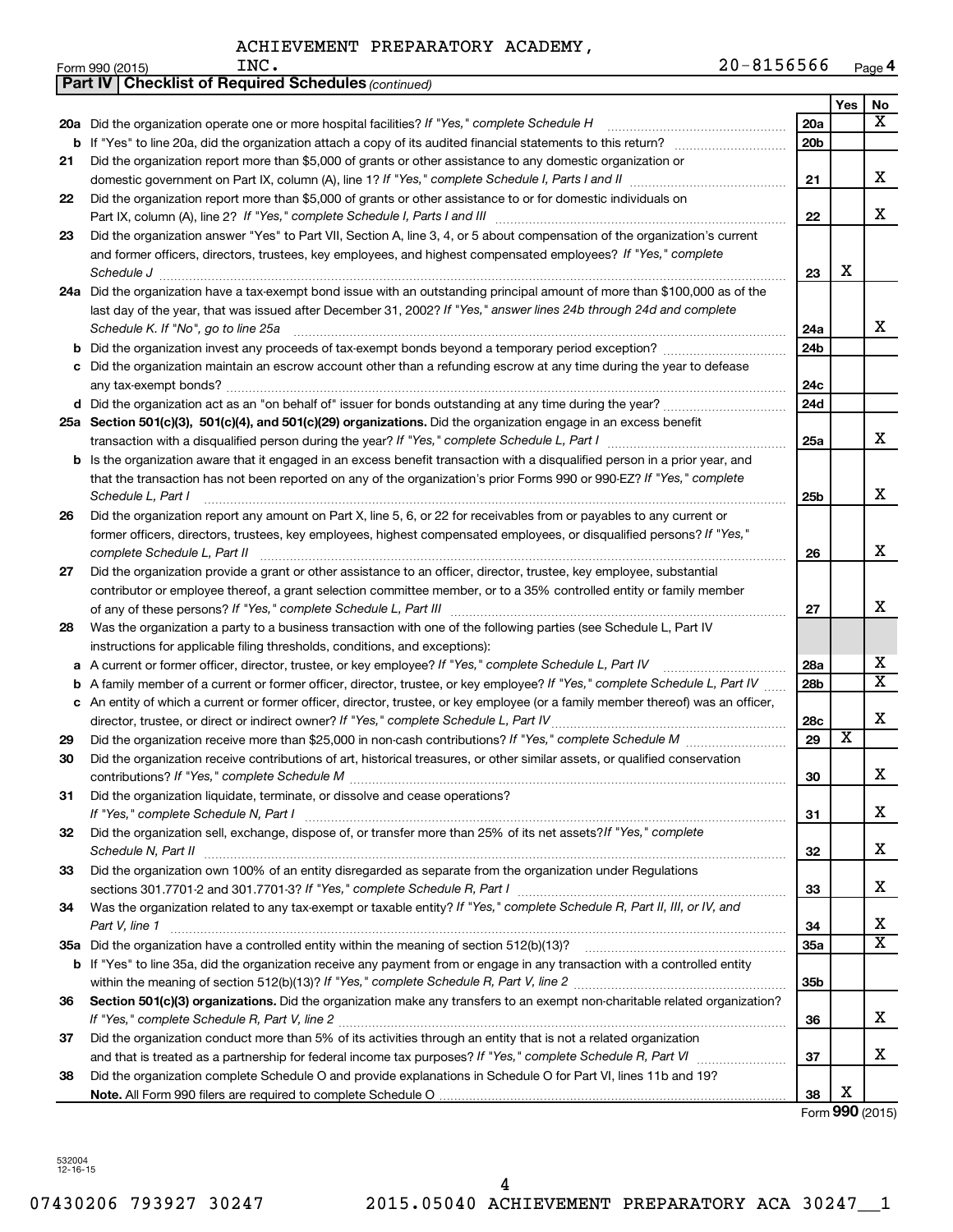|        | INC.<br>Form 990 (2015)                                                                                                                         |                        | 20-8156566 |                      |     | Page 5                  |
|--------|-------------------------------------------------------------------------------------------------------------------------------------------------|------------------------|------------|----------------------|-----|-------------------------|
| Part V | <b>Statements Regarding Other IRS Filings and Tax Compliance</b>                                                                                |                        |            |                      |     |                         |
|        | Check if Schedule O contains a response or note to any line in this Part V                                                                      |                        |            |                      |     |                         |
|        |                                                                                                                                                 |                        |            |                      | Yes | No                      |
|        |                                                                                                                                                 | 1a                     | 18         |                      |     |                         |
| b      | Enter the number of Forms W-2G included in line 1a. Enter -0- if not applicable                                                                 | 1 <sub>b</sub>         |            |                      |     |                         |
| с      | Did the organization comply with backup withholding rules for reportable payments to vendors and reportable gaming                              |                        |            |                      |     |                         |
|        |                                                                                                                                                 |                        |            | 1c                   | х   |                         |
|        | 2a Enter the number of employees reported on Form W-3, Transmittal of Wage and Tax Statements,                                                  |                        |            |                      |     |                         |
|        | filed for the calendar year ending with or within the year covered by this return                                                               | 2a                     | 192        |                      |     |                         |
|        | <b>b</b> If at least one is reported on line 2a, did the organization file all required federal employment tax returns?                         |                        |            | 2 <sub>b</sub>       | х   |                         |
|        |                                                                                                                                                 |                        |            |                      |     |                         |
|        | 3a Did the organization have unrelated business gross income of \$1,000 or more during the year?                                                |                        |            | За                   |     | х                       |
|        |                                                                                                                                                 |                        |            | 3 <sub>b</sub>       |     |                         |
|        | 4a At any time during the calendar year, did the organization have an interest in, or a signature or other authority over, a                    |                        |            |                      |     |                         |
|        | financial account in a foreign country (such as a bank account, securities account, or other financial account)?                                |                        |            | 4a                   |     | х                       |
|        | <b>b</b> If "Yes," enter the name of the foreign country: $\blacktriangleright$                                                                 |                        |            |                      |     |                         |
|        | See instructions for filing requirements for FinCEN Form 114, Report of Foreign Bank and Financial Accounts (FBAR).                             |                        |            |                      |     | x                       |
|        |                                                                                                                                                 |                        |            | 5a<br>5 <sub>b</sub> |     | $\overline{\mathbf{X}}$ |
| b      |                                                                                                                                                 |                        |            | 5 <sub>c</sub>       |     |                         |
| с      | 6a Does the organization have annual gross receipts that are normally greater than \$100,000, and did the organization solicit                  |                        |            |                      |     |                         |
|        |                                                                                                                                                 |                        |            | 6a                   |     | x                       |
|        | <b>b</b> If "Yes," did the organization include with every solicitation an express statement that such contributions or gifts                   |                        |            |                      |     |                         |
|        |                                                                                                                                                 |                        |            | 6b                   |     |                         |
| 7      | Organizations that may receive deductible contributions under section 170(c).                                                                   |                        |            |                      |     |                         |
| а      | Did the organization receive a payment in excess of \$75 made partly as a contribution and partly for goods and services provided to the payor? |                        |            | 7a                   |     | х                       |
| b      |                                                                                                                                                 |                        |            | 7b                   |     |                         |
| c      | Did the organization sell, exchange, or otherwise dispose of tangible personal property for which it was required                               |                        |            |                      |     |                         |
|        |                                                                                                                                                 |                        |            | 7c                   |     | х                       |
|        |                                                                                                                                                 | 7d                     |            |                      |     |                         |
| е      | Did the organization receive any funds, directly or indirectly, to pay premiums on a personal benefit contract?                                 |                        |            | 7е                   |     | х                       |
| Ť.     | Did the organization, during the year, pay premiums, directly or indirectly, on a personal benefit contract?                                    |                        |            | 7f                   |     | $\overline{X}$          |
| g      | If the organization received a contribution of qualified intellectual property, did the organization file Form 8899 as required?                |                        |            | 7g                   |     |                         |
| h      | If the organization received a contribution of cars, boats, airplanes, or other vehicles, did the organization file a Form 1098-C?              |                        |            | 7h                   |     |                         |
| 8      | Sponsoring organizations maintaining donor advised funds. Did a donor advised fund maintained by the                                            |                        |            |                      |     |                         |
|        | sponsoring organization have excess business holdings at any time during the year?                                                              |                        |            | 8                    |     |                         |
|        | Sponsoring organizations maintaining donor advised funds.                                                                                       |                        |            |                      |     |                         |
| а      | Did the sponsoring organization make any taxable distributions under section 4966?                                                              |                        |            | 9а                   |     |                         |
| b      | Did the sponsoring organization make a distribution to a donor, donor advisor, or related person?                                               |                        |            | 9b                   |     |                         |
| 10     | Section 501(c)(7) organizations. Enter:                                                                                                         |                        |            |                      |     |                         |
| а      |                                                                                                                                                 | 10a                    |            |                      |     |                         |
| b      | Gross receipts, included on Form 990, Part VIII, line 12, for public use of club facilities                                                     | 10 <sub>b</sub>        |            |                      |     |                         |
| 11     | Section 501(c)(12) organizations. Enter:                                                                                                        |                        |            |                      |     |                         |
| а      |                                                                                                                                                 | 11a                    |            |                      |     |                         |
| b      | Gross income from other sources (Do not net amounts due or paid to other sources against                                                        |                        |            |                      |     |                         |
|        | amounts due or received from them.)                                                                                                             | 11b                    |            |                      |     |                         |
|        | 12a Section 4947(a)(1) non-exempt charitable trusts. Is the organization filing Form 990 in lieu of Form 1041?                                  |                        |            | 12a                  |     |                         |
|        | <b>b</b> If "Yes," enter the amount of tax-exempt interest received or accrued during the year                                                  | 12b                    |            |                      |     |                         |
| 13     | Section 501(c)(29) qualified nonprofit health insurance issuers.                                                                                |                        |            |                      |     |                         |
|        | a Is the organization licensed to issue qualified health plans in more than one state?                                                          |                        |            | 1За                  |     |                         |
|        | Note. See the instructions for additional information the organization must report on Schedule O.                                               |                        |            |                      |     |                         |
|        | <b>b</b> Enter the amount of reserves the organization is required to maintain by the states in which the                                       |                        |            |                      |     |                         |
|        |                                                                                                                                                 | 13b<br>13 <sub>c</sub> |            |                      |     |                         |
|        | <b>c</b> Enter the amount of reserves on hand<br>14a Did the organization receive any payments for indoor tanning services during the tax year? |                        |            | 14a                  |     | X                       |
|        |                                                                                                                                                 |                        |            | 14 <sub>b</sub>      |     |                         |
|        |                                                                                                                                                 |                        |            |                      |     |                         |

| Form 990 (2015) |  |
|-----------------|--|
|-----------------|--|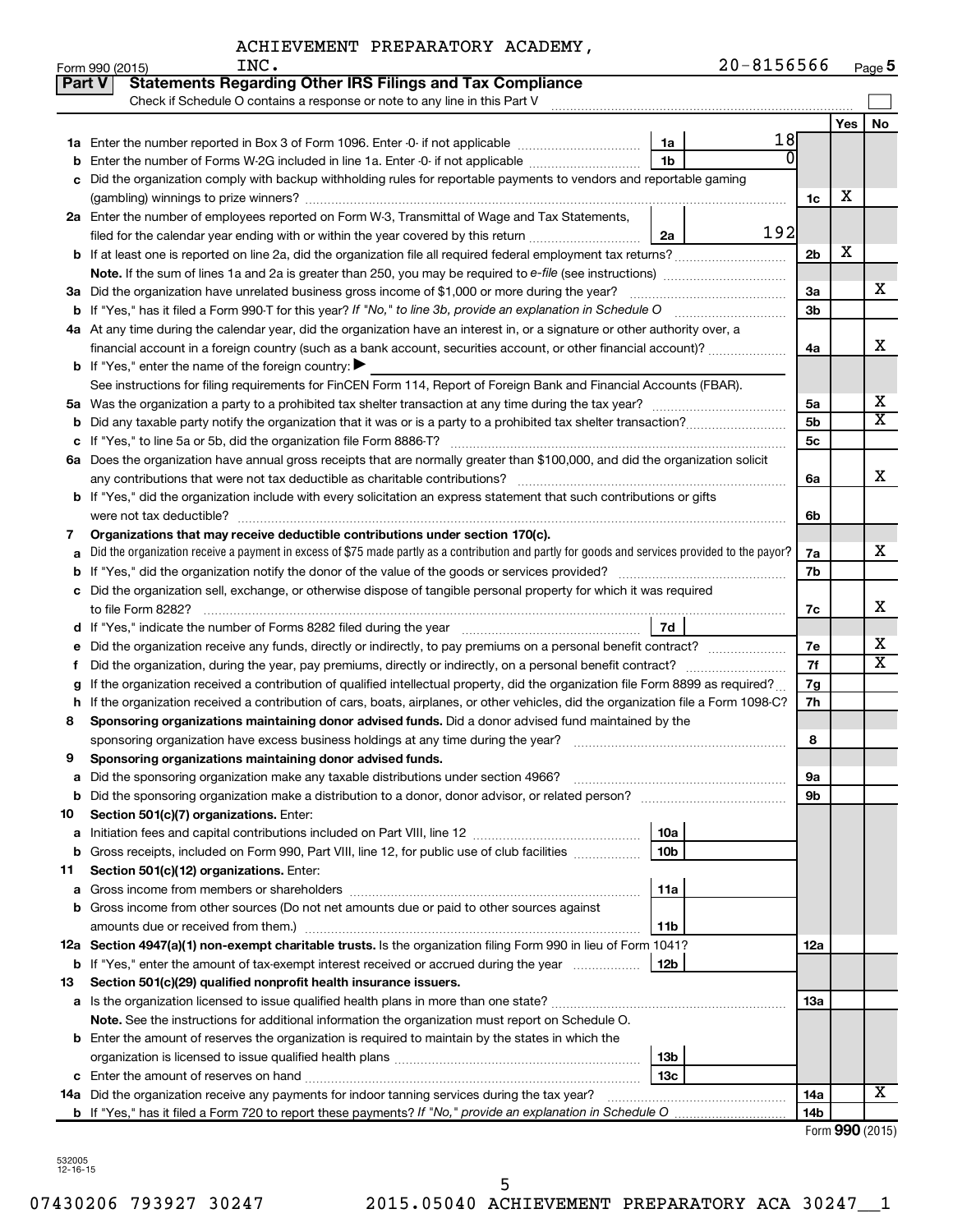| ACHIEVEMENT PREPARATORY ACADEMY, |  |
|----------------------------------|--|
|----------------------------------|--|

Form 990 (2015) Page **6** INC. 20-8156566

|     | <b>Section A. Governing Body and Management</b>                                                                                           |    |                         |                         |  |
|-----|-------------------------------------------------------------------------------------------------------------------------------------------|----|-------------------------|-------------------------|--|
|     |                                                                                                                                           |    |                         | Yes                     |  |
|     | 1a Enter the number of voting members of the governing body at the end of the tax year                                                    | 1a | 91                      |                         |  |
|     | If there are material differences in voting rights among members of the governing body, or if the governing                               |    |                         |                         |  |
|     | body delegated broad authority to an executive committee or similar committee, explain in Schedule O.                                     |    |                         |                         |  |
|     | Enter the number of voting members included in line 1a, above, who are independent                                                        | 1b | 9                       |                         |  |
| 2   | Did any officer, director, trustee, or key employee have a family relationship or a business relationship with any other                  |    |                         |                         |  |
|     |                                                                                                                                           |    | $\mathbf{2}$            |                         |  |
| 3   | Did the organization delegate control over management duties customarily performed by or under the direct supervision                     |    |                         |                         |  |
|     |                                                                                                                                           |    | 3                       |                         |  |
| 4   | Did the organization make any significant changes to its governing documents since the prior Form 990 was filed?                          |    | $\overline{\mathbf{4}}$ |                         |  |
| 5   |                                                                                                                                           |    | 5                       |                         |  |
| 6   |                                                                                                                                           |    | 6                       |                         |  |
| 7a  | Did the organization have members, stockholders, or other persons who had the power to elect or appoint one or                            |    |                         |                         |  |
|     |                                                                                                                                           |    | 7a                      |                         |  |
|     | <b>b</b> Are any governance decisions of the organization reserved to (or subject to approval by) members, stockholders, or               |    |                         |                         |  |
|     |                                                                                                                                           |    |                         |                         |  |
|     | persons other than the governing body?                                                                                                    |    | 7b                      |                         |  |
| 8   | Did the organization contemporaneously document the meetings held or written actions undertaken during the year by the following:         |    |                         | X                       |  |
|     |                                                                                                                                           |    | 8а                      |                         |  |
|     |                                                                                                                                           |    | 8b                      |                         |  |
| 9   | Is there any officer, director, trustee, or key employee listed in Part VII, Section A, who cannot be reached at the                      |    |                         |                         |  |
|     | organization's mailing address? If "Yes," provide the names and addresses in Schedule O                                                   |    | 9                       |                         |  |
|     | Section B. Policies (This Section B requests information about policies not required by the Internal Revenue Code.)                       |    |                         |                         |  |
|     |                                                                                                                                           |    |                         | Yes                     |  |
|     |                                                                                                                                           |    | 10a                     |                         |  |
|     | b If "Yes," did the organization have written policies and procedures governing the activities of such chapters, affiliates,              |    |                         |                         |  |
|     |                                                                                                                                           |    | 10b                     |                         |  |
|     | 11a Has the organization provided a complete copy of this Form 990 to all members of its governing body before filing the form?           |    | 11a                     | X                       |  |
|     | <b>b</b> Describe in Schedule O the process, if any, used by the organization to review this Form 990.                                    |    |                         |                         |  |
| 12a | Did the organization have a written conflict of interest policy? If "No," go to line 13                                                   |    | 12a                     | х                       |  |
|     | Were officers, directors, or trustees, and key employees required to disclose annually interests that could give rise to conflicts?       |    | 12 <sub>b</sub>         | X                       |  |
|     | c Did the organization regularly and consistently monitor and enforce compliance with the policy? If "Yes," describe                      |    |                         |                         |  |
|     | in Schedule O how this was done manufactured and continuum and contract the state of the manufacture of the st                            |    | 12c                     | X                       |  |
| 13  |                                                                                                                                           |    | 13                      | $\overline{\mathbf{x}}$ |  |
| 14  | Did the organization have a written document retention and destruction policy? [111] [12] manument contains an                            |    | 14                      | $\overline{\mathtt{x}}$ |  |
| 15  | Did the process for determining compensation of the following persons include a review and approval by independent                        |    |                         |                         |  |
|     | persons, comparability data, and contemporaneous substantiation of the deliberation and decision?                                         |    |                         |                         |  |
|     |                                                                                                                                           |    | <b>15a</b>              | X                       |  |
|     |                                                                                                                                           |    | 15 <sub>b</sub>         | X                       |  |
|     | If "Yes" to line 15a or 15b, describe the process in Schedule O (see instructions).                                                       |    |                         |                         |  |
|     | 16a Did the organization invest in, contribute assets to, or participate in a joint venture or similar arrangement with a                 |    |                         |                         |  |
|     | taxable entity during the year?                                                                                                           |    | 16a                     |                         |  |
|     | <b>b</b> If "Yes," did the organization follow a written policy or procedure requiring the organization to evaluate its participation     |    |                         |                         |  |
|     | in joint venture arrangements under applicable federal tax law, and take steps to safeguard the organization's                            |    |                         |                         |  |
|     |                                                                                                                                           |    | 16b                     |                         |  |
|     | <b>Section C. Disclosure</b>                                                                                                              |    |                         |                         |  |
| 17  | <b>NONE</b><br>List the states with which a copy of this Form 990 is required to be filed $\blacktriangleright$                           |    |                         |                         |  |
| 18  | Section 6104 requires an organization to make its Forms 1023 (or 1024 if applicable), 990, and 990-T (Section 501(c)(3)s only) available  |    |                         |                         |  |
|     | for public inspection. Indicate how you made these available. Check all that apply.                                                       |    |                         |                         |  |
|     | $ \mathbf{X} $ Upon request<br>Own website<br>Another's website<br>Other (explain in Schedule O)                                          |    |                         |                         |  |
| 19  | Describe in Schedule O whether (and if so, how) the organization made its governing documents, conflict of interest policy, and financial |    |                         |                         |  |
|     | statements available to the public during the tax year.                                                                                   |    |                         |                         |  |
|     | State the name, address, and telephone number of the person who possesses the organization's books and records:                           |    |                         |                         |  |
| 20  | THE ORGANIZATION - 202-562-1214                                                                                                           |    |                         |                         |  |
|     |                                                                                                                                           |    |                         |                         |  |
|     | 20032<br>908 WAHLER PLACE, SE,, WASHINGTON, DC                                                                                            |    |                         |                         |  |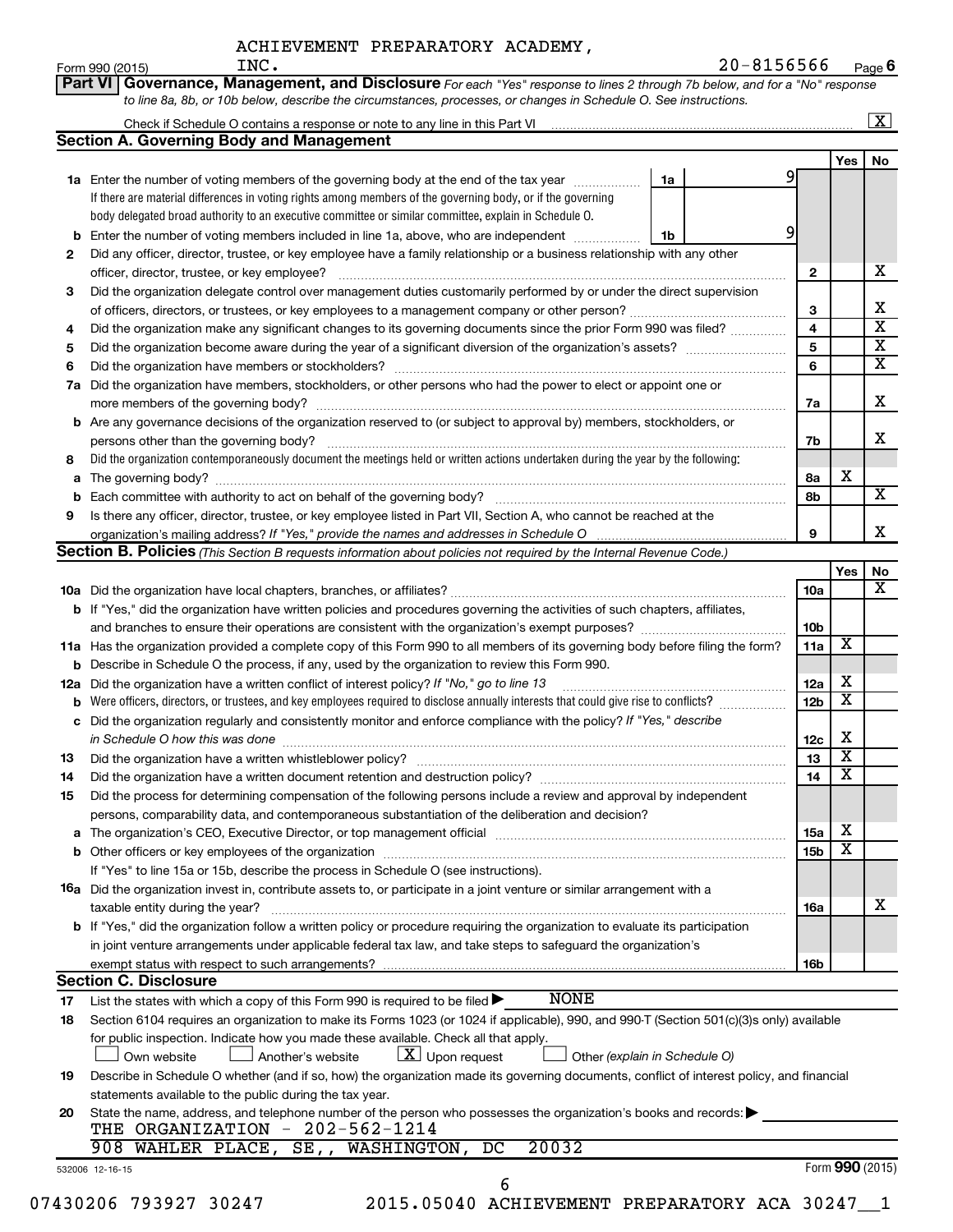$\Box$ 

| Form 990 (2015) | INC. |                                        | $20 - 8156566$                                                                             | Page |
|-----------------|------|----------------------------------------|--------------------------------------------------------------------------------------------|------|
|                 |      |                                        | Part VII Compensation of Officers, Directors, Trustees, Key Employees, Highest Compensated |      |
|                 |      | Fredericks, and Indonesial Contractors |                                                                                            |      |

#### **Employees, and Independent Contractors**

Check if Schedule O contains a response or note to any line in this Part VII

**Section A. Officers, Directors, Trustees, Key Employees, and Highest Compensated Employees**

**1a**  Complete this table for all persons required to be listed. Report compensation for the calendar year ending with or within the organization's tax year.

 $\bullet$  List all of the organization's current officers, directors, trustees (whether individuals or organizations), regardless of amount of compensation. Enter -0- in columns  $(D)$ ,  $(E)$ , and  $(F)$  if no compensation was paid.

**•** List all of the organization's **current** key employees, if any. See instructions for definition of "key employee."

**•** List the organization's five current highest compensated employees (other than an officer, director, trustee, or key employee) who received reportable compensation (Box 5 of Form W-2 and/or Box 7 of Form 1099-MISC) of more than \$100,000 from the organization and any related organizations.

**•** List all of the organization's former officers, key employees, and highest compensated employees who received more than \$100,000 of reportable compensation from the organization and any related organizations.

**•** List all of the organization's former directors or trustees that received, in the capacity as a former director or trustee of the organization, more than \$10,000 of reportable compensation from the organization and any related organizations.

List persons in the following order: individual trustees or directors; institutional trustees; officers; key employees; highest compensated employees; and former such persons.

|  |  |  | Check this box if neither the organization nor any related organization compensated any current officer, director, or trustee. |  |  |
|--|--|--|--------------------------------------------------------------------------------------------------------------------------------|--|--|
|  |  |  |                                                                                                                                |  |  |

| (A)                          | (C)<br>(B)             |                                |                                                                  |             |              |                                   |        | (D)                 | (E)                              | (F)                      |
|------------------------------|------------------------|--------------------------------|------------------------------------------------------------------|-------------|--------------|-----------------------------------|--------|---------------------|----------------------------------|--------------------------|
| Name and Title               | Average                |                                | (do not check more than one                                      | Position    |              |                                   |        | Reportable          | Reportable                       | Estimated                |
|                              | hours per              |                                | box, unless person is both an<br>officer and a director/trustee) |             |              |                                   |        | compensation        | compensation                     | amount of                |
|                              | week                   |                                |                                                                  |             |              |                                   |        | from                | from related                     | other                    |
|                              | (list any<br>hours for |                                |                                                                  |             |              |                                   |        | the<br>organization | organizations<br>(W-2/1099-MISC) | compensation<br>from the |
|                              | related                |                                |                                                                  |             |              |                                   |        | (W-2/1099-MISC)     |                                  | organization             |
|                              | organizations          |                                |                                                                  |             |              |                                   |        |                     |                                  | and related              |
|                              | below                  | Individual trustee or director | Institutional trustee                                            |             | Key employee |                                   |        |                     |                                  | organizations            |
|                              | line)                  |                                |                                                                  | Officer     |              | Highest compensated<br>  employee | Former |                     |                                  |                          |
| <b>JAMES RIANHARD</b><br>(1) | 8.00                   |                                |                                                                  |             |              |                                   |        |                     |                                  |                          |
| CHAIR, UNTIL 6/11/2016       |                        | $\mathbf X$                    |                                                                  | $\mathbf X$ |              |                                   |        | 0.                  | 0.                               | $\boldsymbol{0}$ .       |
| (2)<br><b>JASON ANDREAN</b>  | 8.00                   |                                |                                                                  |             |              |                                   |        |                     |                                  |                          |
| CHAIR, AS OF 6/11/2016       |                        | $\mathbf X$                    |                                                                  | X           |              |                                   |        | 0.                  | $\mathbf 0$ .                    | $\mathbf 0$ .            |
| <b>JIM LATORRE</b><br>(3)    | 8.00                   |                                |                                                                  |             |              |                                   |        |                     |                                  |                          |
| VICE CHAIR UNTIL 9/22/2015   |                        | X                              |                                                                  | $\rm X$     |              |                                   |        | 0.                  | 0.                               | $\boldsymbol{0}$ .       |
| BARBARA NOPHLIN<br>(4)       | 8.00                   |                                |                                                                  |             |              |                                   |        |                     |                                  |                          |
| VICE CHAIR AS OF 6/11/2016   |                        | $\mathbf X$                    |                                                                  | X           |              |                                   |        | $\mathbf 0$ .       | 0.                               | $\boldsymbol{0}$ .       |
| (5)<br>TIMOTHY TILLMAN       | 8.00                   |                                |                                                                  |             |              |                                   |        |                     |                                  |                          |
| <b>SECRETARY</b>             |                        | $\mathbf X$                    |                                                                  | $\rm X$     |              |                                   |        | $\mathbf 0$ .       | 0.                               | $\boldsymbol{0}$ .       |
| (6)<br>GEORGE WILLIAM TUCKER | 8.00                   |                                |                                                                  |             |              |                                   |        |                     |                                  |                          |
| <b>TREASURER</b>             |                        | $\mathbf X$                    |                                                                  | $\rm X$     |              |                                   |        | 0.                  | $\mathbf 0$ .                    | $\boldsymbol{0}$ .       |
| (7)<br><b>TAIMARIE ADAMS</b> | 8.00                   |                                |                                                                  |             |              |                                   |        |                     |                                  |                          |
| <b>TRUSTEE</b>               |                        | $\mathbf X$                    |                                                                  |             |              |                                   |        | 0.                  | $\mathbf 0$ .                    | $\boldsymbol{0}$ .       |
| (8)<br>KULLENI GEBREYES      | 8.00                   |                                |                                                                  |             |              |                                   |        |                     |                                  |                          |
| <b>TRUSTEE</b>               |                        | $\mathbf X$                    |                                                                  |             |              |                                   |        | 0.                  | $\mathbf 0$ .                    | $\boldsymbol{0}$ .       |
| <b>VENUS BREVARD</b><br>(9)  | 8.00                   |                                |                                                                  |             |              |                                   |        |                     |                                  |                          |
| TRUSTEE, PARENT REPRESENTA   |                        | $\mathbf X$                    |                                                                  |             |              |                                   |        | $\mathbf 0$ .       | 0.                               | $\boldsymbol{0}$ .       |
| (10) MAIA BLANKENSHIP        | 8.00                   |                                |                                                                  |             |              |                                   |        |                     |                                  |                          |
| <b>TRUSTEE</b>               |                        | $\mathbf X$                    |                                                                  |             |              |                                   |        | 0.                  | $\mathbf 0$ .                    | $\boldsymbol{0}$ .       |
| (11) ERRICK JAMES            | 8.00                   |                                |                                                                  |             |              |                                   |        |                     |                                  |                          |
| TRUSTEE, PARENT REPRESENTA   |                        | $\mathbf X$                    |                                                                  |             |              |                                   |        | 0.                  | $\mathbf 0$ .                    | $\mathbf 0$ .            |
| (12) JOHN GREEN              | 8.00                   |                                |                                                                  |             |              |                                   |        |                     |                                  |                          |
| <b>TRUSTEE</b>               |                        | $\mathbf X$                    |                                                                  |             |              |                                   |        | $\mathbf 0$ .       | 0.                               | $\mathbf 0$ .            |
| (13) SHANTELLE WRIGHT        | 40.00                  |                                |                                                                  |             |              |                                   |        |                     |                                  |                          |
| CEO                          |                        |                                |                                                                  | $\mathbf X$ |              |                                   |        | 177,506.            | 0.                               | 8,670.                   |
| (14) SUSAN CANNON            | 40.00                  |                                |                                                                  |             |              |                                   |        |                     |                                  |                          |
| CHIEF ACADEMIC OFFICER       |                        |                                |                                                                  | X           |              |                                   |        | 113,376.            | 0.                               | 6,746.                   |
|                              |                        |                                |                                                                  |             |              |                                   |        |                     |                                  |                          |
|                              |                        |                                |                                                                  |             |              |                                   |        |                     |                                  |                          |
|                              |                        |                                |                                                                  |             |              |                                   |        |                     |                                  |                          |
|                              |                        |                                |                                                                  |             |              |                                   |        |                     |                                  |                          |
|                              |                        |                                |                                                                  |             |              |                                   |        |                     |                                  |                          |
|                              |                        |                                |                                                                  |             |              |                                   |        |                     |                                  |                          |

532007 12-16-15

Form (2015) **990**

7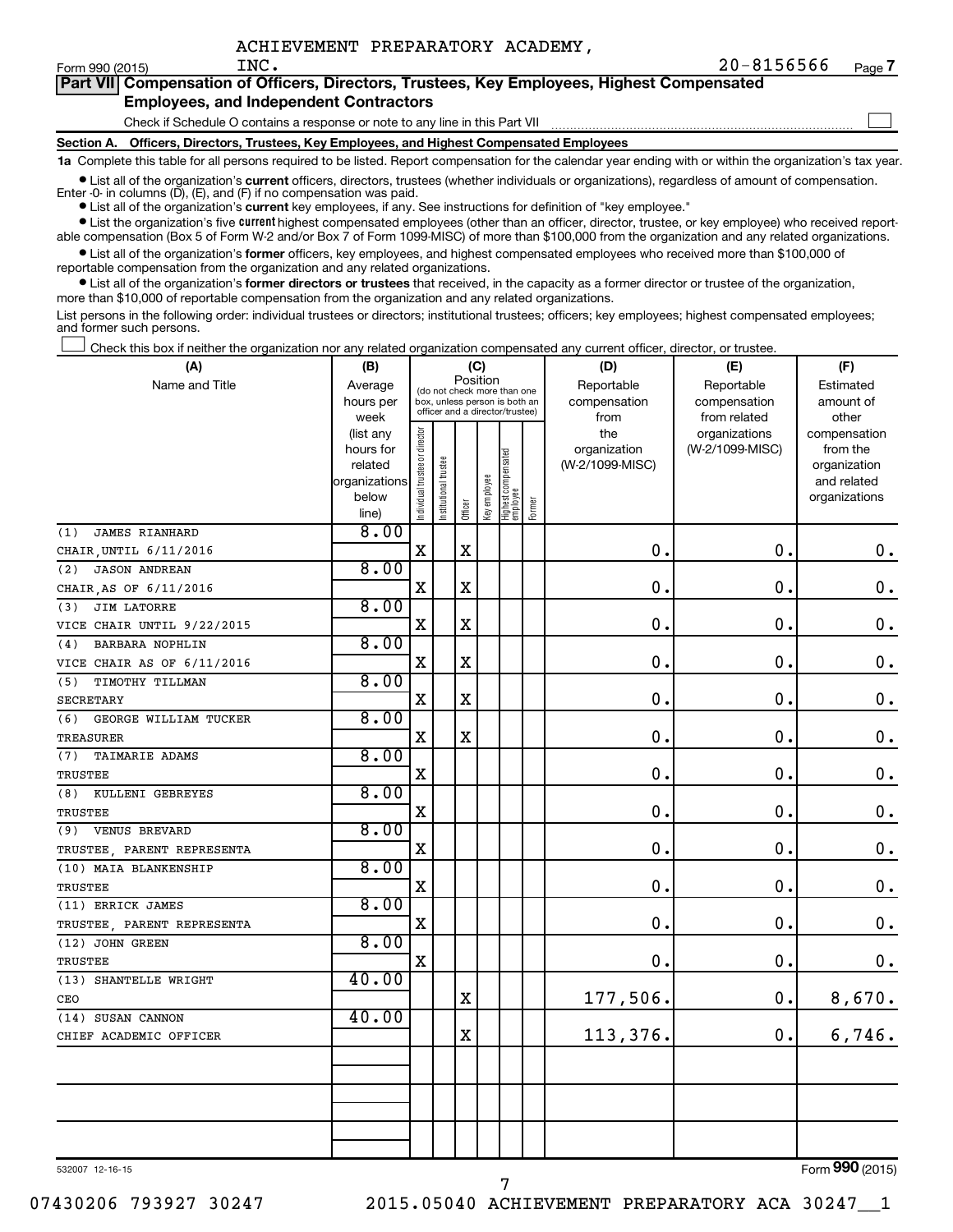| ACHIEVEMENT PREPARATORY ACADEMY,                                                                                                                                                                                                                            |                                                                      |                                |                       |                 |              |                                                                                                 |        |                                                |                                                  |                  |                     |                                                                                   |                  |
|-------------------------------------------------------------------------------------------------------------------------------------------------------------------------------------------------------------------------------------------------------------|----------------------------------------------------------------------|--------------------------------|-----------------------|-----------------|--------------|-------------------------------------------------------------------------------------------------|--------|------------------------------------------------|--------------------------------------------------|------------------|---------------------|-----------------------------------------------------------------------------------|------------------|
| INC.<br>Form 990 (2015)<br><b>Part VII</b>                                                                                                                                                                                                                  |                                                                      |                                |                       |                 |              |                                                                                                 |        |                                                | $20 - 8156566$                                   |                  |                     | Page 8                                                                            |                  |
| Section A. Officers, Directors, Trustees, Key Employees, and Highest Compensated Employees (continued)<br>(A)<br>Name and title                                                                                                                             | (B)<br>Average<br>hours per<br>week                                  |                                |                       | (C)<br>Position |              | (do not check more than one<br>box, unless person is both an<br>officer and a director/trustee) |        | (D)<br>Reportable<br>compensation              | (E)<br>Reportable<br>compensation                |                  |                     | (F)<br>Estimated<br>amount of                                                     |                  |
|                                                                                                                                                                                                                                                             | (list any<br>hours for<br>related<br>organizations<br>below<br>line) | Individual trustee or director | Institutional trustee | Officer         | Key employee | Highest compensated<br>employee                                                                 | Former | from<br>the<br>organization<br>(W-2/1099-MISC) | from related<br>organizations<br>(W-2/1099-MISC) |                  |                     | other<br>compensation<br>from the<br>organization<br>and related<br>organizations |                  |
|                                                                                                                                                                                                                                                             |                                                                      |                                |                       |                 |              |                                                                                                 |        |                                                |                                                  |                  |                     |                                                                                   |                  |
|                                                                                                                                                                                                                                                             |                                                                      |                                |                       |                 |              |                                                                                                 |        |                                                |                                                  |                  |                     |                                                                                   |                  |
|                                                                                                                                                                                                                                                             |                                                                      |                                |                       |                 |              |                                                                                                 |        |                                                |                                                  |                  |                     |                                                                                   |                  |
|                                                                                                                                                                                                                                                             |                                                                      |                                |                       |                 |              |                                                                                                 |        |                                                |                                                  |                  |                     |                                                                                   |                  |
|                                                                                                                                                                                                                                                             |                                                                      |                                |                       |                 |              |                                                                                                 |        |                                                |                                                  |                  |                     |                                                                                   |                  |
| 1b Sub-total                                                                                                                                                                                                                                                |                                                                      |                                |                       |                 |              |                                                                                                 |        | 290,882.                                       |                                                  | $\overline{0}$ . |                     | 15,416.                                                                           |                  |
|                                                                                                                                                                                                                                                             |                                                                      |                                |                       |                 |              |                                                                                                 |        | 0.<br>290,882.                                 |                                                  | σ.<br>σ.         |                     | 15,416.                                                                           | $\overline{0}$ . |
| Total number of individuals (including but not limited to those listed above) who received more than \$100,000 of reportable<br>2<br>compensation from the organization $\blacktriangleright$                                                               |                                                                      |                                |                       |                 |              |                                                                                                 |        |                                                |                                                  |                  |                     |                                                                                   | 2                |
| Did the organization list any <b>former</b> officer, director, or trustee, key employee, or highest compensated employee on<br>З                                                                                                                            |                                                                      |                                |                       |                 |              |                                                                                                 |        |                                                |                                                  |                  |                     | Yes                                                                               | No               |
| line 1a? If "Yes," complete Schedule J for such individual manufactured content content for the complete schedu<br>For any individual listed on line 1a, is the sum of reportable compensation and other compensation from the organization<br>4            |                                                                      |                                |                       |                 |              |                                                                                                 |        |                                                |                                                  |                  | З                   | х                                                                                 | X                |
| Did any person listed on line 1a receive or accrue compensation from any unrelated organization or individual for services<br>5                                                                                                                             |                                                                      |                                |                       |                 |              |                                                                                                 |        |                                                |                                                  |                  | 4<br>5              |                                                                                   | x                |
| <b>Section B. Independent Contractors</b>                                                                                                                                                                                                                   |                                                                      |                                |                       |                 |              |                                                                                                 |        |                                                |                                                  |                  |                     |                                                                                   |                  |
| Complete this table for your five highest compensated independent contractors that received more than \$100,000 of compensation from<br>1<br>the organization. Report compensation for the calendar year ending with or within the organization's tax year. |                                                                      |                                |                       |                 |              |                                                                                                 |        |                                                |                                                  |                  |                     |                                                                                   |                  |
| (A)<br>Name and business address                                                                                                                                                                                                                            |                                                                      |                                |                       |                 |              |                                                                                                 |        | (B)<br>Description of services                 |                                                  |                  | (C)<br>Compensation |                                                                                   |                  |
| <b>REVOLUTION FOODS</b><br>P.O. BOX 742750, LOS ANGELES, CA 90074<br>THE MECCA GROUP, 1050 17TH STREET, NW                                                                                                                                                  |                                                                      |                                |                       |                 |              |                                                                                                 |        | <b>FOOD SERVICE</b><br>SPECIAL EDUCATION       |                                                  |                  |                     | 357,359.                                                                          |                  |
| SUITE 600, WASHINGTON, DC 20036                                                                                                                                                                                                                             |                                                                      |                                |                       |                 |              |                                                                                                 |        | SERVICES                                       |                                                  |                  |                     | 219,478.                                                                          |                  |
| EDOPS, 1611 CONNECTICUT AVENUE, NW,<br><b>FINANCE &amp; DATA</b><br>WASHINGTON, DC 20009<br>SERVICES                                                                                                                                                        |                                                                      |                                |                       |                 |              |                                                                                                 |        |                                                |                                                  | 121,132.         |                     |                                                                                   |                  |
|                                                                                                                                                                                                                                                             |                                                                      |                                |                       |                 |              |                                                                                                 |        |                                                |                                                  |                  |                     |                                                                                   |                  |
| Total number of independent contractors (including but not limited to those listed above) who received more than<br>2<br>\$100,000 of compensation from the organization                                                                                    |                                                                      |                                |                       |                 |              | 3                                                                                               |        |                                                |                                                  |                  |                     |                                                                                   |                  |
|                                                                                                                                                                                                                                                             |                                                                      |                                |                       |                 |              |                                                                                                 |        |                                                |                                                  |                  |                     | Form 990 (2015)                                                                   |                  |

| 532008  |  |
|---------|--|
| 12-16-1 |  |

8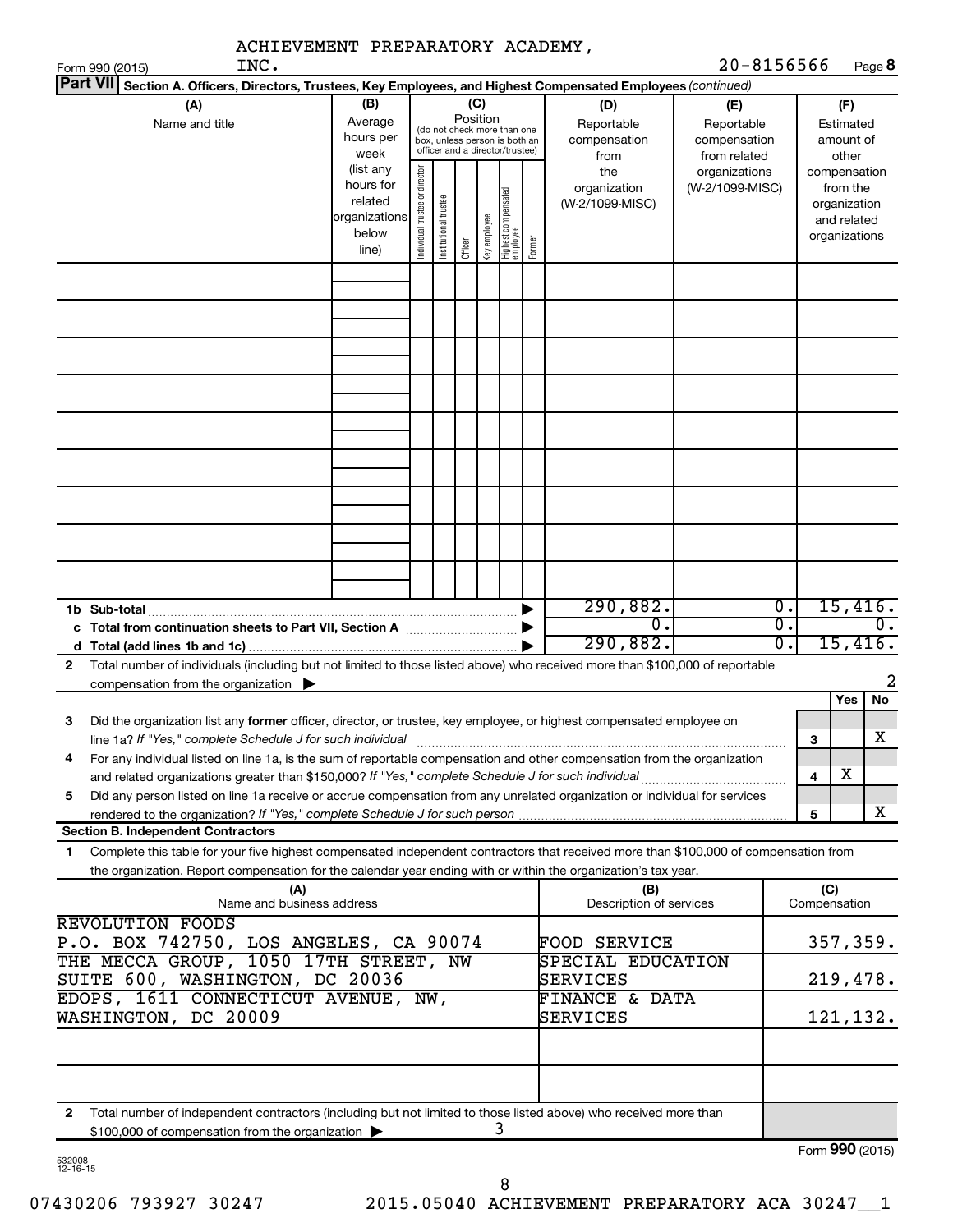|                                                           | <b>Part VIII</b> | <b>Statement of Revenue</b>                                                                                           |                |                                |                      |                                                 |                                         |                                                                    |
|-----------------------------------------------------------|------------------|-----------------------------------------------------------------------------------------------------------------------|----------------|--------------------------------|----------------------|-------------------------------------------------|-----------------------------------------|--------------------------------------------------------------------|
|                                                           |                  |                                                                                                                       |                |                                |                      |                                                 |                                         |                                                                    |
|                                                           |                  |                                                                                                                       |                |                                | (A)<br>Total revenue | (B)<br>Related or<br>exempt function<br>revenue | (C)<br>Unrelated<br>business<br>revenue | (D)<br>Revenue excluded<br>from tax under<br>sections<br>512 - 514 |
|                                                           |                  | <b>1 a</b> Federated campaigns                                                                                        | 1a<br>.        |                                |                      |                                                 |                                         |                                                                    |
|                                                           |                  | <b>b</b> Membership dues                                                                                              | 1 <sub>b</sub> |                                |                      |                                                 |                                         |                                                                    |
|                                                           |                  | c Fundraising events                                                                                                  | 1c             |                                |                      |                                                 |                                         |                                                                    |
|                                                           |                  | d Related organizations                                                                                               | 1d<br>.        |                                |                      |                                                 |                                         |                                                                    |
|                                                           |                  | e Government grants (contributions)                                                                                   | 1e             | 994,726.                       |                      |                                                 |                                         |                                                                    |
|                                                           |                  | f All other contributions, gifts, grants, and                                                                         |                |                                |                      |                                                 |                                         |                                                                    |
|                                                           |                  | similar amounts not included above                                                                                    | 1f             | 238, 213.                      |                      |                                                 |                                         |                                                                    |
| Contributions, Gifts, Grants<br>and Other Similar Amounts |                  | g Noncash contributions included in lines 1a-1f: \$                                                                   |                | 71,576.                        |                      |                                                 |                                         |                                                                    |
|                                                           |                  |                                                                                                                       |                | ▶                              | 1,232,939            |                                                 |                                         |                                                                    |
|                                                           | 2а               | PER PUPIL APPROPRIATIONS                                                                                              |                | <b>Business Code</b><br>900099 | 8,667,784.           | 8,667,784.                                      |                                         |                                                                    |
| Program Service<br>Revenue                                | b                | PER PUPIL FACILITY ALLOWANCE                                                                                          |                | 900099                         | 2,046,220.           | 2,046,220.                                      |                                         |                                                                    |
|                                                           | c                | <b>ACTIVITY FEES</b>                                                                                                  |                | 611710                         | 63,107.              | 63,107.                                         |                                         |                                                                    |
|                                                           | d                |                                                                                                                       |                |                                |                      |                                                 |                                         |                                                                    |
|                                                           | е                |                                                                                                                       |                |                                |                      |                                                 |                                         |                                                                    |
|                                                           |                  | f All other program service revenue                                                                                   |                |                                |                      |                                                 |                                         |                                                                    |
|                                                           |                  |                                                                                                                       |                |                                | 10,777,111           |                                                 |                                         |                                                                    |
|                                                           | 3                | Investment income (including dividends, interest, and                                                                 |                |                                |                      |                                                 |                                         |                                                                    |
|                                                           |                  |                                                                                                                       |                |                                | 9,899.               |                                                 |                                         | 9,899.                                                             |
|                                                           | 4                | Income from investment of tax-exempt bond proceeds                                                                    |                |                                |                      |                                                 |                                         |                                                                    |
|                                                           | 5                |                                                                                                                       |                |                                |                      |                                                 |                                         |                                                                    |
|                                                           |                  |                                                                                                                       | (i) Real       | (ii) Personal                  |                      |                                                 |                                         |                                                                    |
|                                                           |                  | <b>6 a</b> Gross rents                                                                                                |                |                                |                      |                                                 |                                         |                                                                    |
|                                                           |                  | <b>b</b> Less: rental expenses<br>c Rental income or (loss)                                                           |                |                                |                      |                                                 |                                         |                                                                    |
|                                                           |                  |                                                                                                                       |                |                                |                      |                                                 |                                         |                                                                    |
|                                                           |                  | 7 a Gross amount from sales of                                                                                        | (i) Securities | (ii) Other                     |                      |                                                 |                                         |                                                                    |
|                                                           |                  | assets other than inventory                                                                                           |                |                                |                      |                                                 |                                         |                                                                    |
|                                                           |                  | <b>b</b> Less: cost or other basis                                                                                    |                |                                |                      |                                                 |                                         |                                                                    |
|                                                           |                  | and sales expenses                                                                                                    |                | 61,438.                        |                      |                                                 |                                         |                                                                    |
|                                                           |                  |                                                                                                                       |                | $-61,438.$                     |                      |                                                 |                                         |                                                                    |
|                                                           |                  |                                                                                                                       |                | ▶                              | $-61,438$            |                                                 |                                         | $-61,438.$                                                         |
|                                                           |                  | 8 a Gross income from fundraising events (not                                                                         |                |                                |                      |                                                 |                                         |                                                                    |
|                                                           |                  | including \$<br><u> 1990 - Johann Barbara, martx</u>                                                                  | of             |                                |                      |                                                 |                                         |                                                                    |
|                                                           |                  | contributions reported on line 1c). See                                                                               |                |                                |                      |                                                 |                                         |                                                                    |
| <b>Other Revenue</b>                                      |                  |                                                                                                                       |                | 12,052.                        |                      |                                                 |                                         |                                                                    |
|                                                           |                  |                                                                                                                       | b              | 12,788.<br>▶                   | $-736.$              |                                                 |                                         | $-736.$                                                            |
|                                                           |                  | c Net income or (loss) from fundraising events<br>9 a Gross income from gaming activities. See                        |                | .                              |                      |                                                 |                                         |                                                                    |
|                                                           |                  |                                                                                                                       |                |                                |                      |                                                 |                                         |                                                                    |
|                                                           |                  | <b>b</b> Less: direct expenses <b>contained b</b>                                                                     |                |                                |                      |                                                 |                                         |                                                                    |
|                                                           |                  |                                                                                                                       |                |                                |                      |                                                 |                                         |                                                                    |
|                                                           |                  | 10 a Gross sales of inventory, less returns                                                                           |                |                                |                      |                                                 |                                         |                                                                    |
|                                                           |                  |                                                                                                                       |                |                                |                      |                                                 |                                         |                                                                    |
|                                                           |                  |                                                                                                                       |                |                                |                      |                                                 |                                         |                                                                    |
|                                                           |                  | c Net income or (loss) from sales of inventory                                                                        |                |                                |                      |                                                 |                                         |                                                                    |
|                                                           |                  | Miscellaneous Revenue                                                                                                 |                | <b>Business Code</b>           |                      |                                                 |                                         |                                                                    |
|                                                           | 11a              |                                                                                                                       |                |                                |                      |                                                 |                                         |                                                                    |
|                                                           | b                | <u> 1989 - Johann Barbara, martin amerikan basar dan berasal dalam basar dalam basar dalam basar dalam basar dala</u> |                |                                |                      |                                                 |                                         |                                                                    |
|                                                           | с                | the control of the control of the control of the control of the control of                                            |                |                                |                      |                                                 |                                         |                                                                    |
|                                                           |                  |                                                                                                                       |                |                                |                      |                                                 |                                         |                                                                    |
|                                                           | 12               |                                                                                                                       |                |                                | 11,957,775.          | 10, 777, 111.                                   | 0.                                      | $-52, 275.$                                                        |
|                                                           | 532009 12-16-15  |                                                                                                                       |                |                                |                      |                                                 |                                         | Form 990 (2015)                                                    |
|                                                           |                  |                                                                                                                       |                |                                | 9                    |                                                 |                                         |                                                                    |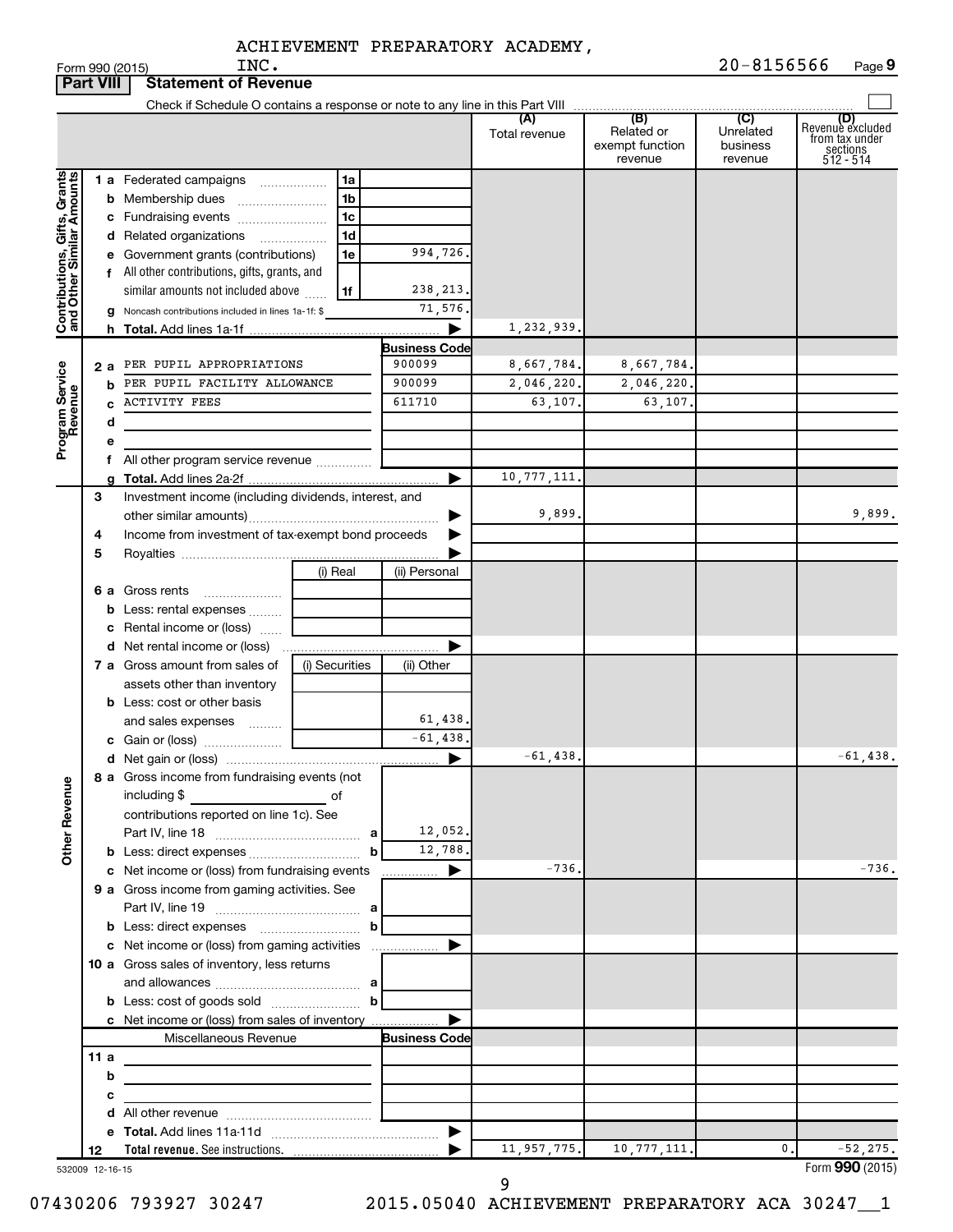$\blacksquare$ Form 990 (2015)  $\blacksquare$   $\blacksquare$   $\blacksquare$   $\blacksquare$   $\blacksquare$   $\blacksquare$   $\blacksquare$   $\blacksquare$   $\blacksquare$   $\blacksquare$   $\blacksquare$   $\blacksquare$   $\blacksquare$   $\blacksquare$   $\blacksquare$   $\blacksquare$   $\blacksquare$   $\blacksquare$   $\blacksquare$   $\blacksquare$   $\blacksquare$   $\blacksquare$   $\blacksquare$   $\blacksquare$   $\blacksquare$   $\blacksquare$   $\blacksquare$   $\blacksquare$   $\bl$ 20-8156566 Page 10 INC. 20-8156566

|              | Part IX Statement of Functional Expenses                                                                                                                                                                    |                            |                                    |                                           |                                |  |  |  |  |  |
|--------------|-------------------------------------------------------------------------------------------------------------------------------------------------------------------------------------------------------------|----------------------------|------------------------------------|-------------------------------------------|--------------------------------|--|--|--|--|--|
|              | Section 501(c)(3) and 501(c)(4) organizations must complete all columns. All other organizations must complete column (A).                                                                                  |                            |                                    |                                           |                                |  |  |  |  |  |
|              | Check if Schedule O contains a response or note to any line in this Part IX                                                                                                                                 |                            |                                    |                                           |                                |  |  |  |  |  |
|              | Do not include amounts reported on lines 6b,<br>7b, 8b, 9b, and 10b of Part VIII.                                                                                                                           | (A)<br>Total expenses      | (B)<br>Program service<br>expenses | (C)<br>Management and<br>general expenses | (D)<br>Fundraising<br>expenses |  |  |  |  |  |
| 1.           | Grants and other assistance to domestic organizations                                                                                                                                                       |                            |                                    |                                           |                                |  |  |  |  |  |
|              | and domestic governments. See Part IV, line 21                                                                                                                                                              |                            |                                    |                                           |                                |  |  |  |  |  |
| 2            | Grants and other assistance to domestic                                                                                                                                                                     |                            |                                    |                                           |                                |  |  |  |  |  |
|              | individuals. See Part IV, line 22                                                                                                                                                                           |                            |                                    |                                           |                                |  |  |  |  |  |
| 3            | Grants and other assistance to foreign                                                                                                                                                                      |                            |                                    |                                           |                                |  |  |  |  |  |
|              | organizations, foreign governments, and foreign                                                                                                                                                             |                            |                                    |                                           |                                |  |  |  |  |  |
|              | individuals. See Part IV, lines 15 and 16                                                                                                                                                                   |                            |                                    |                                           |                                |  |  |  |  |  |
| 4            | Benefits paid to or for members                                                                                                                                                                             |                            |                                    |                                           |                                |  |  |  |  |  |
| 5            | Compensation of current officers, directors,                                                                                                                                                                |                            |                                    |                                           |                                |  |  |  |  |  |
|              | trustees, and key employees                                                                                                                                                                                 | 318,518.                   | 254,814.                           | 63,704.                                   |                                |  |  |  |  |  |
| 6            | Compensation not included above, to disqualified                                                                                                                                                            |                            |                                    |                                           |                                |  |  |  |  |  |
|              | persons (as defined under section 4958(f)(1)) and                                                                                                                                                           |                            |                                    |                                           |                                |  |  |  |  |  |
|              | persons described in section 4958(c)(3)(B)                                                                                                                                                                  | 5,962,519.                 | 5, 212, 541.                       | 749,978.                                  |                                |  |  |  |  |  |
| 7<br>8       | Other salaries and wages<br>Pension plan accruals and contributions (include                                                                                                                                |                            |                                    |                                           |                                |  |  |  |  |  |
|              | section 401(k) and 403(b) employer contributions)                                                                                                                                                           |                            |                                    |                                           |                                |  |  |  |  |  |
| 9            | Other employee benefits                                                                                                                                                                                     | $\frac{19,404.}{292,384.}$ | $\frac{17,533}{255,043}$           | $\frac{1,871}{37,341}$                    |                                |  |  |  |  |  |
| 10           |                                                                                                                                                                                                             | 503, 137.                  | 438,023.                           | 65, 114.                                  |                                |  |  |  |  |  |
| 11           | Fees for services (non-employees):                                                                                                                                                                          |                            |                                    |                                           |                                |  |  |  |  |  |
| a            |                                                                                                                                                                                                             | 118,663.                   |                                    | 118,663.                                  |                                |  |  |  |  |  |
| b            |                                                                                                                                                                                                             | 66, 567.                   | 66, 567.                           |                                           |                                |  |  |  |  |  |
| c            |                                                                                                                                                                                                             | 110,498.                   |                                    | 110,498.                                  |                                |  |  |  |  |  |
| d            |                                                                                                                                                                                                             |                            |                                    |                                           |                                |  |  |  |  |  |
| e            | Professional fundraising services. See Part IV, line 17                                                                                                                                                     |                            |                                    |                                           |                                |  |  |  |  |  |
| f            | Investment management fees                                                                                                                                                                                  |                            |                                    |                                           |                                |  |  |  |  |  |
| a            | Other. (If line 11g amount exceeds 10% of line 25,                                                                                                                                                          |                            |                                    |                                           |                                |  |  |  |  |  |
|              | column (A) amount, list line 11g expenses on Sch O.)                                                                                                                                                        | 112,874.                   | 112,375.                           | 499.                                      |                                |  |  |  |  |  |
| 12           |                                                                                                                                                                                                             |                            |                                    |                                           |                                |  |  |  |  |  |
| 13           |                                                                                                                                                                                                             | 169,544.<br>75,310.        | 135,636.                           | 33,908.                                   |                                |  |  |  |  |  |
| 14           |                                                                                                                                                                                                             |                            | 60, 248.                           | 15,062.                                   |                                |  |  |  |  |  |
| 15           |                                                                                                                                                                                                             | 777,103.                   | 621,683.                           | 155,420.                                  |                                |  |  |  |  |  |
| 16           |                                                                                                                                                                                                             |                            |                                    |                                           |                                |  |  |  |  |  |
| 17<br>18     | Travel<br>Payments of travel or entertainment expenses                                                                                                                                                      |                            |                                    |                                           |                                |  |  |  |  |  |
|              | for any federal, state, or local public officials                                                                                                                                                           |                            |                                    |                                           |                                |  |  |  |  |  |
| 19           | Conferences, conventions, and meetings                                                                                                                                                                      |                            |                                    |                                           |                                |  |  |  |  |  |
| 20           | Interest                                                                                                                                                                                                    | 574, 337.                  | 459, 470.                          | 114,867.                                  |                                |  |  |  |  |  |
| 21           |                                                                                                                                                                                                             |                            |                                    |                                           |                                |  |  |  |  |  |
| 22           | Depreciation, depletion, and amortization                                                                                                                                                                   | 696,525.                   | 557,220.                           | 139, 305.                                 |                                |  |  |  |  |  |
| 23           | Insurance                                                                                                                                                                                                   | 56, 177.                   | 44,942.                            | 11,235                                    |                                |  |  |  |  |  |
| 24           | Other expenses. Itemize expenses not covered<br>above. (List miscellaneous expenses in line 24e. If line<br>24e amount exceeds 10% of line 25, column (A)<br>amount, list line 24e expenses on Schedule O.) |                            |                                    |                                           |                                |  |  |  |  |  |
| $\mathbf{a}$ | DIRECT STUDENT COSTS                                                                                                                                                                                        | 932,546.                   | 932,546.                           |                                           |                                |  |  |  |  |  |
| b            | PROFESSIONAL DEVELOPMEN                                                                                                                                                                                     | 280, 119.                  | 248,864.                           | 31, 255.                                  |                                |  |  |  |  |  |
| C            | DUES FEES AND FINES                                                                                                                                                                                         | 9,905.                     |                                    | 9,905.                                    |                                |  |  |  |  |  |
| d            | OTHER GENERAL EXPENSES                                                                                                                                                                                      | 1,250.                     | 1,000.                             | 250.                                      |                                |  |  |  |  |  |
|              | e All other expenses                                                                                                                                                                                        |                            |                                    |                                           |                                |  |  |  |  |  |
| 25           | Total functional expenses. Add lines 1 through 24e                                                                                                                                                          | 11,077,380.                | 9,418,505.                         | 1,658,875                                 | $\overline{0}$ .               |  |  |  |  |  |
| 26           | Joint costs. Complete this line only if the organization                                                                                                                                                    |                            |                                    |                                           |                                |  |  |  |  |  |
|              | reported in column (B) joint costs from a combined                                                                                                                                                          |                            |                                    |                                           |                                |  |  |  |  |  |
|              | educational campaign and fundraising solicitation.                                                                                                                                                          |                            |                                    |                                           |                                |  |  |  |  |  |
|              | Check here<br>if following SOP 98-2 (ASC 958-720)                                                                                                                                                           |                            |                                    |                                           | $000 \, \text{m}$              |  |  |  |  |  |

532010 12-16-15

Form (2015) **990**

07430206 793927 30247 2015.05040 ACHIEVEMENT PREPARATORY ACA 30247\_1 10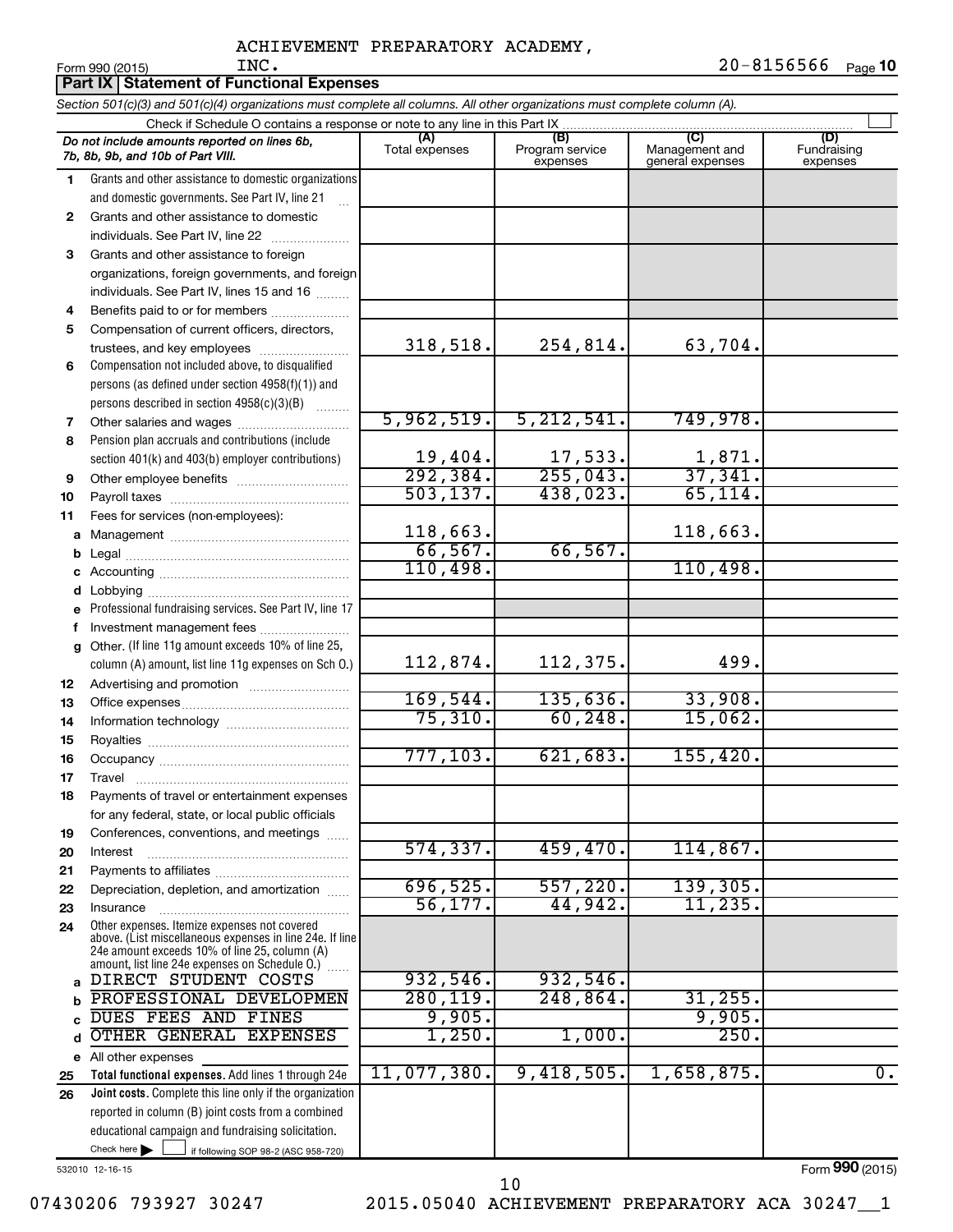|                             |               | INC.<br>Form 990 (2015)                                                                                                                                            |                 |                         |                          |              | $20 - 8156566$     | Page 11         |
|-----------------------------|---------------|--------------------------------------------------------------------------------------------------------------------------------------------------------------------|-----------------|-------------------------|--------------------------|--------------|--------------------|-----------------|
|                             | <b>Part X</b> | <b>Balance Sheet</b>                                                                                                                                               |                 |                         |                          |              |                    |                 |
|                             |               |                                                                                                                                                                    |                 |                         |                          |              |                    |                 |
|                             |               |                                                                                                                                                                    |                 |                         | (A)<br>Beginning of year |              | (B)<br>End of year |                 |
|                             | 1             |                                                                                                                                                                    |                 |                         | 3,950,140.               | $\mathbf{1}$ | 13,654,416.        |                 |
|                             | 2             |                                                                                                                                                                    |                 |                         |                          | $\mathbf{2}$ |                    | 460,638.        |
|                             | З             |                                                                                                                                                                    |                 |                         | 125, 299.                | 3            |                    | 220,758.        |
|                             | 4             |                                                                                                                                                                    |                 |                         | 10,384.                  | 4            |                    | 1,920.          |
|                             | 5             | Loans and other receivables from current and former officers, directors,                                                                                           |                 |                         |                          |              |                    |                 |
|                             |               | trustees, key employees, and highest compensated employees. Complete                                                                                               |                 |                         |                          | 5            |                    |                 |
|                             | 6             | Loans and other receivables from other disqualified persons (as defined under<br>section 4958(f)(1)), persons described in section 4958(c)(3)(B), and contributing |                 |                         |                          |              |                    |                 |
|                             |               | employers and sponsoring organizations of section 501(c)(9) voluntary                                                                                              |                 |                         |                          |              |                    |                 |
| Assets                      |               | employees' beneficiary organizations (see instr). Complete Part II of Sch L                                                                                        |                 |                         |                          | 6            |                    |                 |
|                             | 7             |                                                                                                                                                                    |                 |                         | $\overline{7}$           |              |                    |                 |
|                             | 8             |                                                                                                                                                                    |                 |                         | 23,340.                  | 8            |                    | 49,006.         |
|                             | 9             | Prepaid expenses and deferred charges                                                                                                                              |                 |                         |                          | 9            |                    |                 |
|                             |               | 10a Land, buildings, and equipment: cost or other                                                                                                                  |                 |                         |                          |              |                    |                 |
|                             |               | basis. Complete Part VI of Schedule D  10a                                                                                                                         | 10 <sub>b</sub> | 31,435,236.<br>865,321. |                          |              |                    |                 |
|                             |               | <b>b</b> Less: accumulated depreciation                                                                                                                            | 6,824,461.      | 10 <sub>c</sub>         | 30,569,915.              |              |                    |                 |
|                             | 11            |                                                                                                                                                                    |                 |                         | 11                       |              |                    |                 |
|                             | 12            |                                                                                                                                                                    |                 |                         |                          | 12           |                    |                 |
|                             | 13            |                                                                                                                                                                    |                 |                         |                          | 13           |                    |                 |
|                             | 14            |                                                                                                                                                                    |                 |                         | 5,000.                   | 14<br>15     |                    | 963,880.        |
|                             | 15            |                                                                                                                                                                    |                 |                         | 10,938,624.              | 16           | 45,920,533.        |                 |
|                             | 16<br>17      |                                                                                                                                                                    |                 | 2,843,594.              | 17                       | 6, 782, 392. |                    |                 |
|                             | 18            |                                                                                                                                                                    |                 | 18                      |                          |              |                    |                 |
|                             | 19            |                                                                                                                                                                    |                 | 38,759.                 | 19                       |              |                    |                 |
|                             | 20            |                                                                                                                                                                    |                 |                         |                          | 20           |                    |                 |
|                             | 21            | Escrow or custodial account liability. Complete Part IV of Schedule D                                                                                              |                 |                         |                          | 21           |                    |                 |
|                             | 22            | Loans and other payables to current and former officers, directors, trustees,                                                                                      |                 |                         |                          |              |                    |                 |
| Liabilities                 |               | key employees, highest compensated employees, and disqualified persons.                                                                                            |                 |                         |                          |              |                    |                 |
|                             |               | Complete Part II of Schedule L                                                                                                                                     |                 |                         |                          | 22           |                    |                 |
|                             | 23            | Secured mortgages and notes payable to unrelated third parties                                                                                                     |                 |                         | 4, 200, 000.             | 23           | 34, 434, 442.      |                 |
|                             | 24            | Unsecured notes and loans payable to unrelated third parties                                                                                                       |                 |                         |                          | 24           |                    |                 |
|                             | 25            | Other liabilities (including federal income tax, payables to related third                                                                                         |                 |                         |                          |              |                    |                 |
|                             |               | parties, and other liabilities not included on lines 17-24). Complete Part X of                                                                                    |                 |                         |                          |              |                    |                 |
|                             |               | Schedule D                                                                                                                                                         |                 |                         | 32,967.                  | 25           |                    | 0.              |
|                             | 26            | Total liabilities. Add lines 17 through 25                                                                                                                         |                 |                         | 7, 115, 320.             | 26           | 41, 216, 834.      |                 |
|                             |               | Organizations that follow SFAS 117 (ASC 958), check here $\blacktriangleright \begin{array}{c} \perp X \\ \end{array}$ and                                         |                 |                         |                          |              |                    |                 |
|                             |               | complete lines 27 through 29, and lines 33 and 34.                                                                                                                 |                 |                         |                          |              |                    |                 |
|                             | 27            |                                                                                                                                                                    |                 |                         | 3,700,304.               | 27           | 4,580,699.         |                 |
|                             | 28            |                                                                                                                                                                    |                 |                         | 123,000.                 | 28           |                    | 123,000.        |
|                             | 29            | Permanently restricted net assets                                                                                                                                  |                 | 29                      |                          |              |                    |                 |
|                             |               | Organizations that do not follow SFAS 117 (ASC 958), check here ▶ [                                                                                                |                 |                         |                          |              |                    |                 |
| Net Assets or Fund Balances |               | and complete lines 30 through 34.                                                                                                                                  |                 |                         |                          |              |                    |                 |
|                             | 30            |                                                                                                                                                                    |                 |                         |                          | 30           |                    |                 |
|                             | 31            | Paid-in or capital surplus, or land, building, or equipment fund                                                                                                   |                 |                         |                          | 31           |                    |                 |
|                             | 32            | Retained earnings, endowment, accumulated income, or other funds                                                                                                   |                 |                         |                          | 32           |                    |                 |
|                             | 33            |                                                                                                                                                                    |                 |                         | 3,823,304.               | 33           | 4,703,699.         |                 |
|                             | 34            |                                                                                                                                                                    |                 |                         | 10,938,624.              | 34           | 45, 920, 533.      |                 |
|                             |               |                                                                                                                                                                    |                 |                         |                          |              |                    | Form 990 (2015) |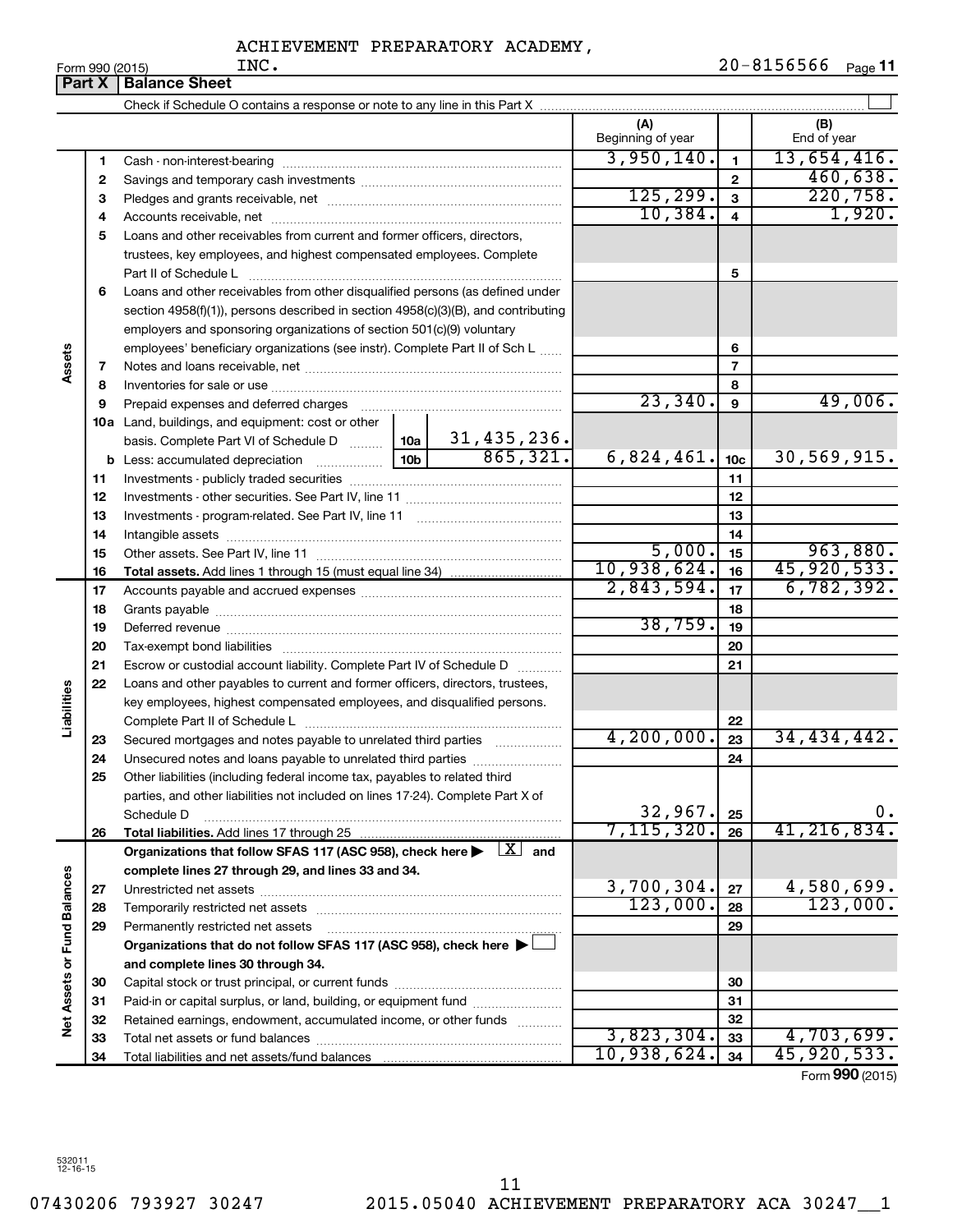| ACHIEVEMENT PREPARATORY ACADEMY, |  |  |
|----------------------------------|--|--|
|----------------------------------|--|--|

|    | INC.<br>Form 990 (2015)                                                                                                                                           |                         | 20-8156566     |            | Page 12          |
|----|-------------------------------------------------------------------------------------------------------------------------------------------------------------------|-------------------------|----------------|------------|------------------|
|    | Part XI Reconciliation of Net Assets                                                                                                                              |                         |                |            |                  |
|    | Check if Schedule O contains a response or note to any line in this Part XI [11] [12] Check if Schedule O contains a response or note to any line in this Part XI |                         |                |            |                  |
|    |                                                                                                                                                                   |                         |                |            |                  |
| 1  |                                                                                                                                                                   | $\mathbf{1}$            | 11,957,775.    |            |                  |
| 2  |                                                                                                                                                                   | $\mathfrak{p}$          | 11,077,380.    |            |                  |
| З  | Revenue less expenses. Subtract line 2 from line 1                                                                                                                | 3                       |                |            | 880, 395.        |
| 4  |                                                                                                                                                                   | $\overline{\mathbf{4}}$ | 3,823,304.     |            |                  |
| 5  |                                                                                                                                                                   | 5                       |                |            |                  |
| 6  | Donated services and use of facilities                                                                                                                            | 6                       |                |            |                  |
| 7  | Investment expenses                                                                                                                                               | $\overline{7}$          |                |            |                  |
| 8  | Prior period adjustments www.communication.communication.communication.com/                                                                                       | 8                       |                |            |                  |
| 9  |                                                                                                                                                                   | 9                       |                |            | $\overline{0}$ . |
| 10 | Net assets or fund balances at end of year. Combine lines 3 through 9 (must equal Part X, line 33,                                                                |                         |                |            |                  |
|    | column (B))                                                                                                                                                       | 10                      | 4,703,699.     |            |                  |
|    | Part XII Financial Statements and Reporting                                                                                                                       |                         |                |            |                  |
|    |                                                                                                                                                                   |                         |                |            | $\vert x \vert$  |
|    |                                                                                                                                                                   |                         |                | <b>Yes</b> | No               |
| 1  | $\boxed{\text{X}}$ Accrual<br>Accounting method used to prepare the Form 990: [130] Cash<br>Other                                                                 |                         |                |            |                  |
|    | If the organization changed its method of accounting from a prior year or checked "Other," explain in Schedule O.                                                 |                         |                |            |                  |
|    |                                                                                                                                                                   |                         | 2a             |            | х                |
|    | If "Yes," check a box below to indicate whether the financial statements for the year were compiled or reviewed on a                                              |                         |                |            |                  |
|    | separate basis, consolidated basis, or both:                                                                                                                      |                         |                |            |                  |
|    | Separate basis<br>Consolidated basis<br>Both consolidated and separate basis                                                                                      |                         |                |            |                  |
|    |                                                                                                                                                                   |                         | 2 <sub>b</sub> | х          |                  |
|    | If "Yes," check a box below to indicate whether the financial statements for the year were audited on a separate basis,                                           |                         |                |            |                  |
|    | consolidated basis, or both:                                                                                                                                      |                         |                |            |                  |
|    | $\lfloor x \rfloor$ Separate basis<br>Consolidated basis<br>Both consolidated and separate basis                                                                  |                         |                |            |                  |
|    | c If "Yes" to line 2a or 2b, does the organization have a committee that assumes responsibility for oversight of the audit,                                       |                         |                |            |                  |
|    |                                                                                                                                                                   |                         | 2c             | х          |                  |
|    | If the organization changed either its oversight process or selection process during the tax year, explain in Schedule O.                                         |                         |                |            |                  |
|    | 3a As a result of a federal award, was the organization required to undergo an audit or audits as set forth in the Single Audit                                   |                         |                |            |                  |
|    |                                                                                                                                                                   |                         | За             | х          |                  |
|    | b If "Yes," did the organization undergo the required audit or audits? If the organization did not undergo the required audit                                     |                         |                |            |                  |
|    |                                                                                                                                                                   |                         | 3 <sub>b</sub> | х          |                  |

Form (2015) **990**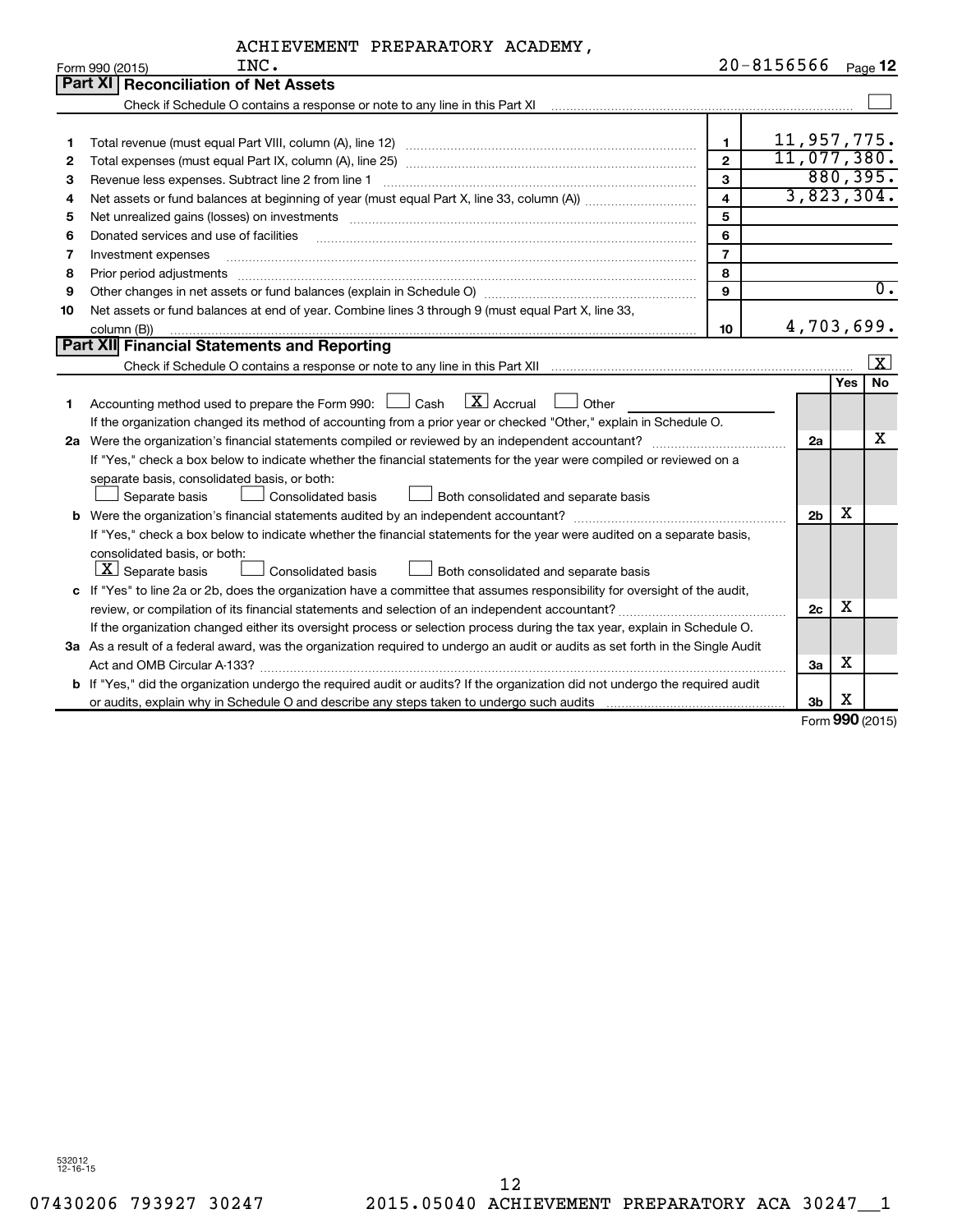| <b>SCHEDULE A</b><br><b>Public Charity Status and Public Support</b>                                      |                                                                                                                                                                                                                                                    |                                               |                                                                                                                                            |     |                           |                        | OMB No. 1545-0047 |                                       |  |  |  |
|-----------------------------------------------------------------------------------------------------------|----------------------------------------------------------------------------------------------------------------------------------------------------------------------------------------------------------------------------------------------------|-----------------------------------------------|--------------------------------------------------------------------------------------------------------------------------------------------|-----|---------------------------|------------------------|-------------------|---------------------------------------|--|--|--|
| (Form 990 or 990-EZ)                                                                                      |                                                                                                                                                                                                                                                    |                                               |                                                                                                                                            |     |                           |                        |                   |                                       |  |  |  |
|                                                                                                           |                                                                                                                                                                                                                                                    |                                               | Complete if the organization is a section 501(c)(3) organization or a section<br>4947(a)(1) nonexempt charitable trust.                    |     |                           |                        |                   |                                       |  |  |  |
| Department of the Treasury                                                                                |                                                                                                                                                                                                                                                    |                                               | Attach to Form 990 or Form 990-EZ.                                                                                                         |     |                           |                        |                   | <b>Open to Public</b>                 |  |  |  |
| Internal Revenue Service                                                                                  |                                                                                                                                                                                                                                                    |                                               | Information about Schedule A (Form 990 or 990-EZ) and its instructions is at WWW.irs.gov/form990.                                          |     |                           |                        |                   | Inspection                            |  |  |  |
| Name of the organization                                                                                  |                                                                                                                                                                                                                                                    |                                               | ACHIEVEMENT PREPARATORY ACADEMY,                                                                                                           |     |                           |                        |                   | <b>Employer identification number</b> |  |  |  |
|                                                                                                           | INC.                                                                                                                                                                                                                                               |                                               |                                                                                                                                            |     |                           |                        |                   | $20 - 8156566$                        |  |  |  |
| Part I                                                                                                    |                                                                                                                                                                                                                                                    |                                               | Reason for Public Charity Status (All organizations must complete this part.) See instructions.                                            |     |                           |                        |                   |                                       |  |  |  |
| The organization is not a private foundation because it is: (For lines 1 through 11, check only one box.) |                                                                                                                                                                                                                                                    |                                               |                                                                                                                                            |     |                           |                        |                   |                                       |  |  |  |
| 1                                                                                                         |                                                                                                                                                                                                                                                    |                                               | A church, convention of churches, or association of churches described in section 170(b)(1)(A)(i).                                         |     |                           |                        |                   |                                       |  |  |  |
| $\mathbf{X}$<br>2                                                                                         |                                                                                                                                                                                                                                                    |                                               | A school described in section 170(b)(1)(A)(ii). (Attach Schedule E (Form 990 or 990-EZ).)                                                  |     |                           |                        |                   |                                       |  |  |  |
| 3                                                                                                         |                                                                                                                                                                                                                                                    |                                               | A hospital or a cooperative hospital service organization described in section 170(b)(1)(A)(iii).                                          |     |                           |                        |                   |                                       |  |  |  |
| 4                                                                                                         |                                                                                                                                                                                                                                                    |                                               | A medical research organization operated in conjunction with a hospital described in section 170(b)(1)(A)(iii). Enter the hospital's name, |     |                           |                        |                   |                                       |  |  |  |
| city, and state:                                                                                          |                                                                                                                                                                                                                                                    |                                               |                                                                                                                                            |     |                           |                        |                   |                                       |  |  |  |
| 5                                                                                                         |                                                                                                                                                                                                                                                    |                                               | An organization operated for the benefit of a college or university owned or operated by a governmental unit described in                  |     |                           |                        |                   |                                       |  |  |  |
|                                                                                                           |                                                                                                                                                                                                                                                    | section 170(b)(1)(A)(iv). (Complete Part II.) |                                                                                                                                            |     |                           |                        |                   |                                       |  |  |  |
| 6                                                                                                         |                                                                                                                                                                                                                                                    |                                               | A federal, state, or local government or governmental unit described in section 170(b)(1)(A)(v).                                           |     |                           |                        |                   |                                       |  |  |  |
| 7                                                                                                         |                                                                                                                                                                                                                                                    |                                               | An organization that normally receives a substantial part of its support from a governmental unit or from the general public described in  |     |                           |                        |                   |                                       |  |  |  |
| section 170(b)(1)(A)(vi). (Complete Part II.)                                                             |                                                                                                                                                                                                                                                    |                                               |                                                                                                                                            |     |                           |                        |                   |                                       |  |  |  |
| 8                                                                                                         | A community trust described in section 170(b)(1)(A)(vi). (Complete Part II.)<br>9<br>An organization that normally receives: (1) more than 33 1/3% of its support from contributions, membership fees, and gross receipts from                     |                                               |                                                                                                                                            |     |                           |                        |                   |                                       |  |  |  |
|                                                                                                           | activities related to its exempt functions - subject to certain exceptions, and (2) no more than 33 1/3% of its support from gross investment                                                                                                      |                                               |                                                                                                                                            |     |                           |                        |                   |                                       |  |  |  |
|                                                                                                           |                                                                                                                                                                                                                                                    |                                               |                                                                                                                                            |     |                           |                        |                   |                                       |  |  |  |
|                                                                                                           |                                                                                                                                                                                                                                                    |                                               | income and unrelated business taxable income (less section 511 tax) from businesses acquired by the organization after June 30, 1975.      |     |                           |                        |                   |                                       |  |  |  |
| 10                                                                                                        |                                                                                                                                                                                                                                                    | See section 509(a)(2). (Complete Part III.)   |                                                                                                                                            |     |                           |                        |                   |                                       |  |  |  |
| 11                                                                                                        | An organization organized and operated exclusively to test for public safety. See section 509(a)(4).<br>An organization organized and operated exclusively for the benefit of, to perform the functions of, or to carry out the purposes of one or |                                               |                                                                                                                                            |     |                           |                        |                   |                                       |  |  |  |
|                                                                                                           | more publicly supported organizations described in section 509(a)(1) or section 509(a)(2). See section 509(a)(3). Check the box in                                                                                                                 |                                               |                                                                                                                                            |     |                           |                        |                   |                                       |  |  |  |
|                                                                                                           |                                                                                                                                                                                                                                                    |                                               | lines 11a through 11d that describes the type of supporting organization and complete lines 11e, 11f, and 11g.                             |     |                           |                        |                   |                                       |  |  |  |
| а                                                                                                         |                                                                                                                                                                                                                                                    |                                               | Type I. A supporting organization operated, supervised, or controlled by its supported organization(s), typically by giving                |     |                           |                        |                   |                                       |  |  |  |
|                                                                                                           |                                                                                                                                                                                                                                                    |                                               | the supported organization(s) the power to regularly appoint or elect a majority of the directors or trustees of the supporting            |     |                           |                        |                   |                                       |  |  |  |
|                                                                                                           |                                                                                                                                                                                                                                                    |                                               | organization. You must complete Part IV, Sections A and B.                                                                                 |     |                           |                        |                   |                                       |  |  |  |
| b                                                                                                         |                                                                                                                                                                                                                                                    |                                               | Type II. A supporting organization supervised or controlled in connection with its supported organization(s), by having                    |     |                           |                        |                   |                                       |  |  |  |
|                                                                                                           |                                                                                                                                                                                                                                                    |                                               | control or management of the supporting organization vested in the same persons that control or manage the supported                       |     |                           |                        |                   |                                       |  |  |  |
|                                                                                                           |                                                                                                                                                                                                                                                    |                                               | organization(s). You must complete Part IV, Sections A and C.                                                                              |     |                           |                        |                   |                                       |  |  |  |
| c                                                                                                         |                                                                                                                                                                                                                                                    |                                               | Type III functionally integrated. A supporting organization operated in connection with, and functionally integrated with,                 |     |                           |                        |                   |                                       |  |  |  |
|                                                                                                           |                                                                                                                                                                                                                                                    |                                               | its supported organization(s) (see instructions). You must complete Part IV, Sections A, D, and E.                                         |     |                           |                        |                   |                                       |  |  |  |
| d                                                                                                         |                                                                                                                                                                                                                                                    |                                               | Type III non-functionally integrated. A supporting organization operated in connection with its supported organization(s)                  |     |                           |                        |                   |                                       |  |  |  |
|                                                                                                           |                                                                                                                                                                                                                                                    |                                               | that is not functionally integrated. The organization generally must satisfy a distribution requirement and an attentiveness               |     |                           |                        |                   |                                       |  |  |  |
|                                                                                                           |                                                                                                                                                                                                                                                    |                                               | requirement (see instructions). You must complete Part IV, Sections A and D, and Part V.                                                   |     |                           |                        |                   |                                       |  |  |  |
| e                                                                                                         |                                                                                                                                                                                                                                                    |                                               | Check this box if the organization received a written determination from the IRS that it is a Type I, Type II, Type III                    |     |                           |                        |                   |                                       |  |  |  |
|                                                                                                           |                                                                                                                                                                                                                                                    |                                               | functionally integrated, or Type III non-functionally integrated supporting organization.                                                  |     |                           |                        |                   |                                       |  |  |  |
| f Enter the number of supported organizations                                                             |                                                                                                                                                                                                                                                    |                                               |                                                                                                                                            |     |                           |                        |                   |                                       |  |  |  |
| g Provide the following information about the supported organization(s).<br>(i) Name of supported         |                                                                                                                                                                                                                                                    | (ii) EIN                                      | (iii) Type of organization                                                                                                                 |     | (iv) Is the organization  | (v) Amount of monetary |                   | (vi) Amount of                        |  |  |  |
| organization                                                                                              |                                                                                                                                                                                                                                                    |                                               | (described on lines 1-9                                                                                                                    |     | listed in your            | support (see           |                   | other support (see                    |  |  |  |
|                                                                                                           |                                                                                                                                                                                                                                                    |                                               | above (see instructions))                                                                                                                  | Yes | governing document?<br>No | instructions)          |                   | instructions)                         |  |  |  |
|                                                                                                           |                                                                                                                                                                                                                                                    |                                               |                                                                                                                                            |     |                           |                        |                   |                                       |  |  |  |
|                                                                                                           |                                                                                                                                                                                                                                                    |                                               |                                                                                                                                            |     |                           |                        |                   |                                       |  |  |  |
|                                                                                                           |                                                                                                                                                                                                                                                    |                                               |                                                                                                                                            |     |                           |                        |                   |                                       |  |  |  |
|                                                                                                           |                                                                                                                                                                                                                                                    |                                               |                                                                                                                                            |     |                           |                        |                   |                                       |  |  |  |
|                                                                                                           |                                                                                                                                                                                                                                                    |                                               |                                                                                                                                            |     |                           |                        |                   |                                       |  |  |  |
|                                                                                                           |                                                                                                                                                                                                                                                    |                                               |                                                                                                                                            |     |                           |                        |                   |                                       |  |  |  |
|                                                                                                           |                                                                                                                                                                                                                                                    |                                               |                                                                                                                                            |     |                           |                        |                   |                                       |  |  |  |
|                                                                                                           |                                                                                                                                                                                                                                                    |                                               |                                                                                                                                            |     |                           |                        |                   |                                       |  |  |  |
|                                                                                                           |                                                                                                                                                                                                                                                    |                                               |                                                                                                                                            |     |                           |                        |                   |                                       |  |  |  |
|                                                                                                           |                                                                                                                                                                                                                                                    |                                               |                                                                                                                                            |     |                           |                        |                   |                                       |  |  |  |
|                                                                                                           |                                                                                                                                                                                                                                                    |                                               |                                                                                                                                            |     |                           |                        |                   |                                       |  |  |  |
| Total                                                                                                     |                                                                                                                                                                                                                                                    |                                               |                                                                                                                                            |     |                           |                        |                   |                                       |  |  |  |

Form 990 or 990-EZ. 532021 09-23-15 LHA **For Paperwork Reduction Act Notice, see the Instructions for**  **Schedule A (Form 990 or 990-EZ) 2015**

07430206 793927 30247 2015.05040 ACHIEVEMENT PREPARATORY ACA 30247\_1

13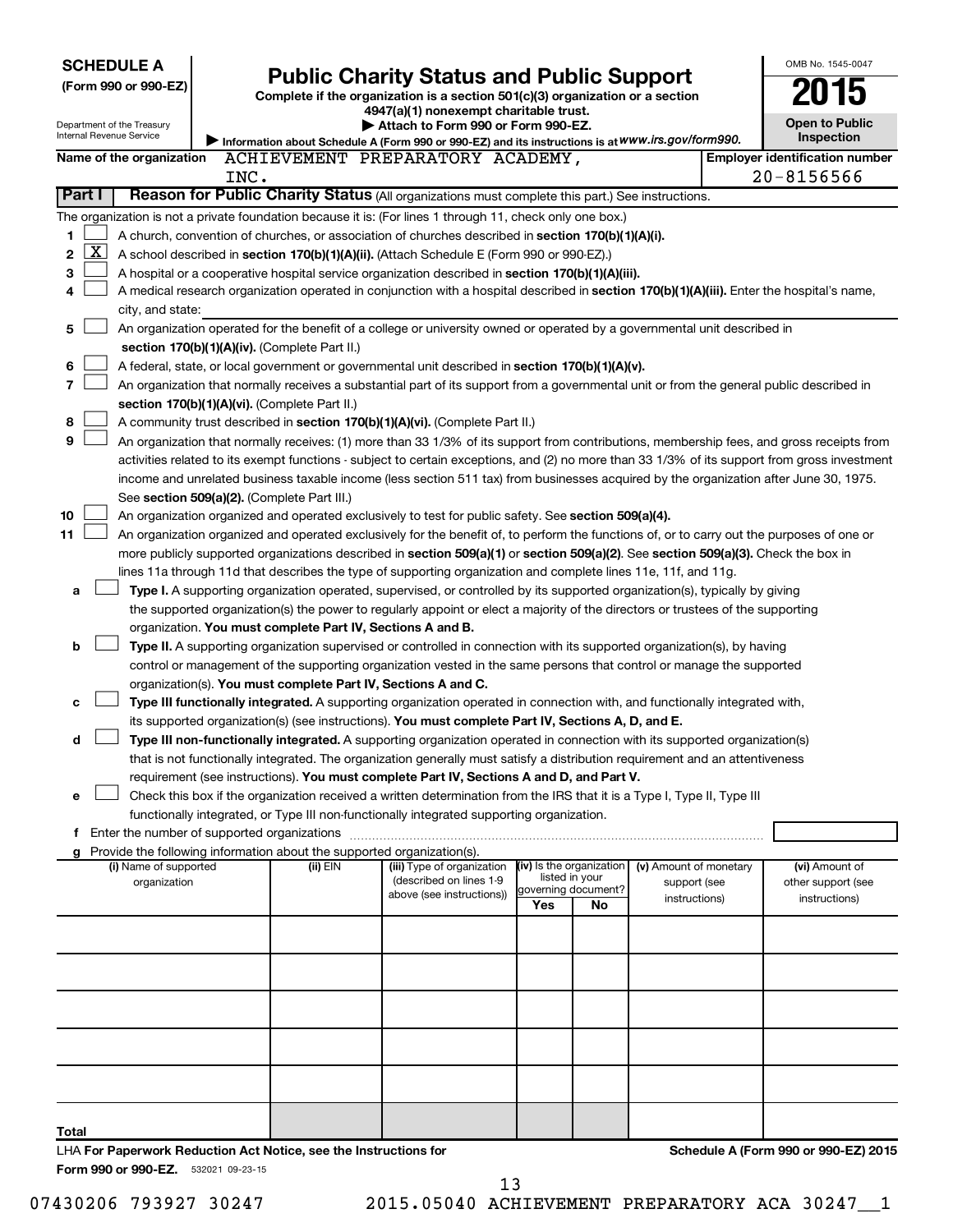#### Schedule A (Form 990 or 990-EZ) 2015  $\text{INC.}$

**2** INC. 20-8156566

(Complete only if you checked the box on line 5, 7, or 8 of Part I or if the organization failed to qualify under Part III. If the organization fails to qualify under the tests listed below, please complete Part III.) **Part II Support Schedule for Organizations Described in Sections 170(b)(1)(A)(iv) and 170(b)(1)(A)(vi)**

|   | <b>Section A. Public Support</b>                                                                                                                                                                                           |          |          |            |            |          |                                      |
|---|----------------------------------------------------------------------------------------------------------------------------------------------------------------------------------------------------------------------------|----------|----------|------------|------------|----------|--------------------------------------|
|   | Calendar year (or fiscal year beginning in)                                                                                                                                                                                | (a) 2011 | (b) 2012 | $(c)$ 2013 | $(d)$ 2014 | (e) 2015 | (f) Total                            |
|   | 1 Gifts, grants, contributions, and                                                                                                                                                                                        |          |          |            |            |          |                                      |
|   | membership fees received. (Do not                                                                                                                                                                                          |          |          |            |            |          |                                      |
|   | include any "unusual grants.")                                                                                                                                                                                             |          |          |            |            |          |                                      |
|   | 2 Tax revenues levied for the organ-                                                                                                                                                                                       |          |          |            |            |          |                                      |
|   | ization's benefit and either paid to                                                                                                                                                                                       |          |          |            |            |          |                                      |
|   | or expended on its behalf                                                                                                                                                                                                  |          |          |            |            |          |                                      |
|   | 3 The value of services or facilities                                                                                                                                                                                      |          |          |            |            |          |                                      |
|   | furnished by a governmental unit to                                                                                                                                                                                        |          |          |            |            |          |                                      |
|   | the organization without charge                                                                                                                                                                                            |          |          |            |            |          |                                      |
|   | 4 Total. Add lines 1 through 3                                                                                                                                                                                             |          |          |            |            |          |                                      |
|   | 5 The portion of total contributions                                                                                                                                                                                       |          |          |            |            |          |                                      |
|   | by each person (other than a                                                                                                                                                                                               |          |          |            |            |          |                                      |
|   | governmental unit or publicly                                                                                                                                                                                              |          |          |            |            |          |                                      |
|   | supported organization) included                                                                                                                                                                                           |          |          |            |            |          |                                      |
|   | on line 1 that exceeds 2% of the                                                                                                                                                                                           |          |          |            |            |          |                                      |
|   | amount shown on line 11,                                                                                                                                                                                                   |          |          |            |            |          |                                      |
|   | column (f)                                                                                                                                                                                                                 |          |          |            |            |          |                                      |
|   | 6 Public support. Subtract line 5 from line 4.                                                                                                                                                                             |          |          |            |            |          |                                      |
|   | <b>Section B. Total Support</b>                                                                                                                                                                                            |          |          |            |            |          |                                      |
|   | Calendar year (or fiscal year beginning in)                                                                                                                                                                                | (a) 2011 | (b) 2012 | $(c)$ 2013 | $(d)$ 2014 | (e) 2015 | (f) Total                            |
|   | 7 Amounts from line 4                                                                                                                                                                                                      |          |          |            |            |          |                                      |
|   | 8 Gross income from interest,                                                                                                                                                                                              |          |          |            |            |          |                                      |
|   | dividends, payments received on                                                                                                                                                                                            |          |          |            |            |          |                                      |
|   | securities loans, rents, royalties                                                                                                                                                                                         |          |          |            |            |          |                                      |
|   | and income from similar sources                                                                                                                                                                                            |          |          |            |            |          |                                      |
| 9 | Net income from unrelated business                                                                                                                                                                                         |          |          |            |            |          |                                      |
|   | activities, whether or not the                                                                                                                                                                                             |          |          |            |            |          |                                      |
|   | business is regularly carried on                                                                                                                                                                                           |          |          |            |            |          |                                      |
|   | 10 Other income. Do not include gain                                                                                                                                                                                       |          |          |            |            |          |                                      |
|   | or loss from the sale of capital                                                                                                                                                                                           |          |          |            |            |          |                                      |
|   | assets (Explain in Part VI.)                                                                                                                                                                                               |          |          |            |            |          |                                      |
|   | 11 Total support. Add lines 7 through 10                                                                                                                                                                                   |          |          |            |            |          |                                      |
|   | <b>12</b> Gross receipts from related activities, etc. (see instructions)                                                                                                                                                  |          |          |            |            | 12       |                                      |
|   | 13 First five years. If the Form 990 is for the organization's first, second, third, fourth, or fifth tax year as a section 501(c)(3)                                                                                      |          |          |            |            |          |                                      |
|   | organization, check this box and stop here                                                                                                                                                                                 |          |          |            |            |          |                                      |
|   | <b>Section C. Computation of Public Support Percentage</b>                                                                                                                                                                 |          |          |            |            |          |                                      |
|   |                                                                                                                                                                                                                            |          |          |            |            | 14       | %                                    |
|   |                                                                                                                                                                                                                            |          |          |            |            | 15       | %                                    |
|   | 16a 33 1/3% support test - 2015. If the organization did not check the box on line 13, and line 14 is 33 1/3% or more, check this box and                                                                                  |          |          |            |            |          |                                      |
|   | stop here. The organization qualifies as a publicly supported organization                                                                                                                                                 |          |          |            |            |          |                                      |
|   | b 33 1/3% support test - 2014. If the organization did not check a box on line 13 or 16a, and line 15 is 33 1/3% or more, check this box                                                                                   |          |          |            |            |          |                                      |
|   | and stop here. The organization qualifies as a publicly supported organization [11] manuscription manuscription manuscription manuscription and stop here. The organization qualifies as a publicly supported organization |          |          |            |            |          |                                      |
|   | 17a 10% -facts-and-circumstances test - 2015. If the organization did not check a box on line 13, 16a, or 16b, and line 14 is 10% or more,                                                                                 |          |          |            |            |          |                                      |
|   | and if the organization meets the "facts-and-circumstances" test, check this box and stop here. Explain in Part VI how the organization                                                                                    |          |          |            |            |          |                                      |
|   | meets the "facts-and-circumstances" test. The organization qualifies as a publicly supported organization                                                                                                                  |          |          |            |            |          |                                      |
|   | b 10% -facts-and-circumstances test - 2014. If the organization did not check a box on line 13, 16a, 16b, or 17a, and line 15 is 10% or                                                                                    |          |          |            |            |          |                                      |
|   | more, and if the organization meets the "facts-and-circumstances" test, check this box and stop here. Explain in Part VI how the                                                                                           |          |          |            |            |          |                                      |
|   | organization meets the "facts-and-circumstances" test. The organization qualifies as a publicly supported organization                                                                                                     |          |          |            |            |          |                                      |
|   | 18 Private foundation. If the organization did not check a box on line 13, 16a, 16b, 17a, or 17b, check this box and see instructions                                                                                      |          |          |            |            |          |                                      |
|   |                                                                                                                                                                                                                            |          |          |            |            |          | Schedule A (Form 990 or 990-F7) 2015 |

Schedule A (Form 990 or 990-**E** 

532022 09-23-15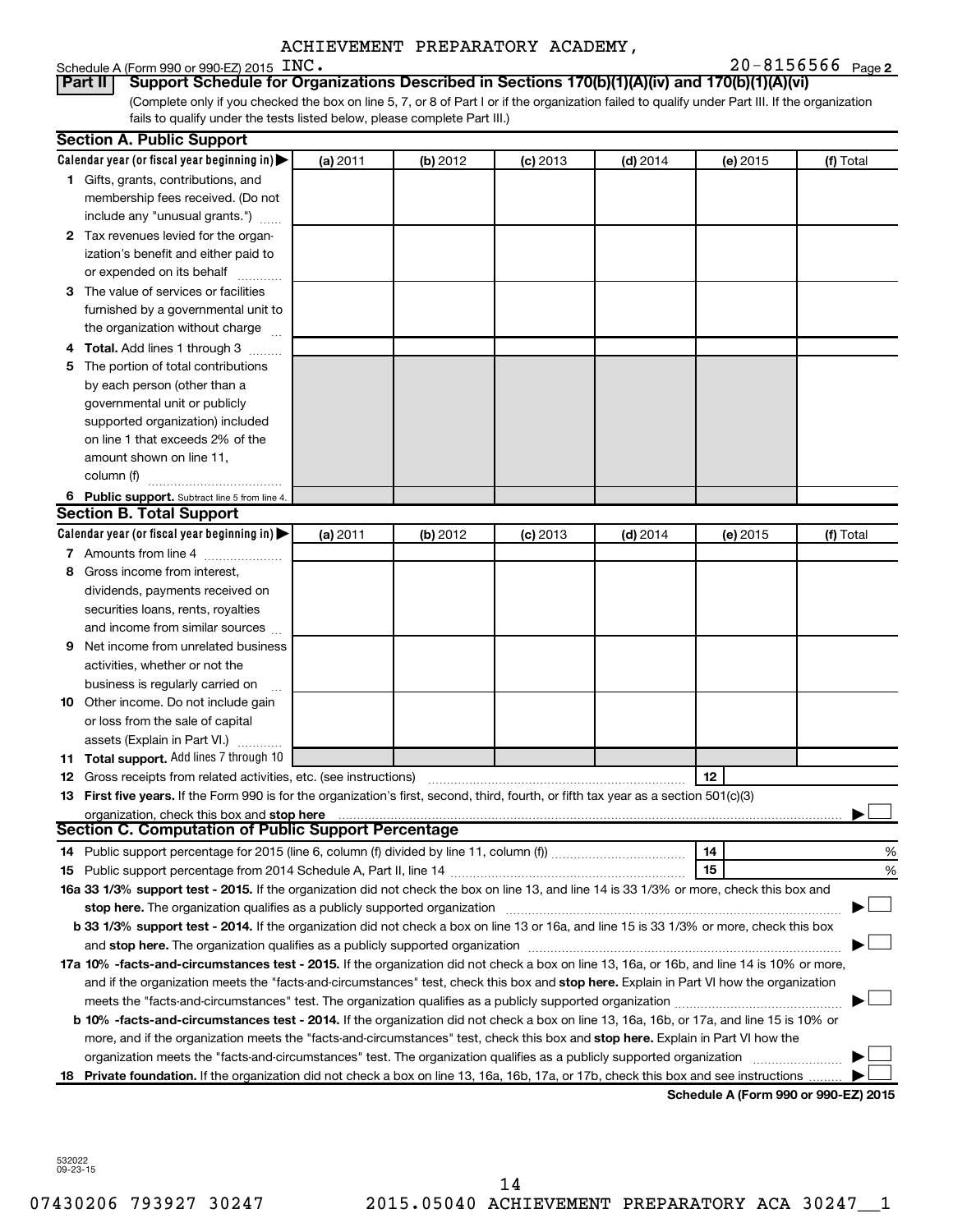#### Schedule A (Form 990 or 990-EZ) 2015  $\text{INC.}$

(Complete only if you checked the box on line 9 of Part I or if the organization failed to qualify under Part II. If the organization fails to qualify under the tests listed below, please complete Part II.)

| <b>Section A. Public Support</b>                                                                                                                                                                |          |          |            |            |          |                                      |
|-------------------------------------------------------------------------------------------------------------------------------------------------------------------------------------------------|----------|----------|------------|------------|----------|--------------------------------------|
| Calendar year (or fiscal year beginning in)                                                                                                                                                     | (a) 2011 | (b) 2012 | $(c)$ 2013 | $(d)$ 2014 | (e) 2015 | (f) Total                            |
| 1 Gifts, grants, contributions, and                                                                                                                                                             |          |          |            |            |          |                                      |
| membership fees received. (Do not                                                                                                                                                               |          |          |            |            |          |                                      |
| include any "unusual grants.")                                                                                                                                                                  |          |          |            |            |          |                                      |
| <b>2</b> Gross receipts from admissions,<br>merchandise sold or services per-<br>formed, or facilities furnished in<br>any activity that is related to the<br>organization's tax-exempt purpose |          |          |            |            |          |                                      |
| 3 Gross receipts from activities that                                                                                                                                                           |          |          |            |            |          |                                      |
| are not an unrelated trade or bus-<br>iness under section 513                                                                                                                                   |          |          |            |            |          |                                      |
| 4 Tax revenues levied for the organ-                                                                                                                                                            |          |          |            |            |          |                                      |
| ization's benefit and either paid to<br>or expended on its behalf<br>.                                                                                                                          |          |          |            |            |          |                                      |
| 5 The value of services or facilities                                                                                                                                                           |          |          |            |            |          |                                      |
| furnished by a governmental unit to                                                                                                                                                             |          |          |            |            |          |                                      |
| the organization without charge                                                                                                                                                                 |          |          |            |            |          |                                      |
| <b>6 Total.</b> Add lines 1 through 5                                                                                                                                                           |          |          |            |            |          |                                      |
| 7a Amounts included on lines 1, 2, and                                                                                                                                                          |          |          |            |            |          |                                      |
| 3 received from disqualified persons                                                                                                                                                            |          |          |            |            |          |                                      |
| <b>b</b> Amounts included on lines 2 and 3 received<br>from other than disqualified persons that<br>exceed the greater of \$5,000 or 1% of the<br>amount on line 13 for the year                |          |          |            |            |          |                                      |
| c Add lines 7a and 7b                                                                                                                                                                           |          |          |            |            |          |                                      |
| 8 Public support. (Subtract line 7c from line 6.)                                                                                                                                               |          |          |            |            |          |                                      |
| <b>Section B. Total Support</b>                                                                                                                                                                 |          |          |            |            |          |                                      |
| Calendar year (or fiscal year beginning in)                                                                                                                                                     | (a) 2011 | (b) 2012 | (c) 2013   | $(d)$ 2014 | (e) 2015 | (f) Total                            |
| <b>9</b> Amounts from line 6                                                                                                                                                                    |          |          |            |            |          |                                      |
| <b>10a</b> Gross income from interest,<br>dividends, payments received on<br>securities loans, rents, royalties<br>and income from similar sources                                              |          |          |            |            |          |                                      |
| <b>b</b> Unrelated business taxable income<br>(less section 511 taxes) from businesses<br>acquired after June 30, 1975                                                                          |          |          |            |            |          |                                      |
| c Add lines 10a and 10b                                                                                                                                                                         |          |          |            |            |          |                                      |
| <b>11</b> Net income from unrelated business<br>activities not included in line 10b.<br>whether or not the business is<br>regularly carried on                                                  |          |          |            |            |          |                                      |
| 12 Other income. Do not include gain<br>or loss from the sale of capital<br>assets (Explain in Part VI.) $\cdots$                                                                               |          |          |            |            |          |                                      |
| <b>13</b> Total support. (Add lines 9, 10c, 11, and 12.)                                                                                                                                        |          |          |            |            |          |                                      |
| 14 First five years. If the Form 990 is for the organization's first, second, third, fourth, or fifth tax year as a section 501(c)(3) organization,                                             |          |          |            |            |          |                                      |
| check this box and stop here <b>contained and the contained and stop here</b> check this box and stop here <b>contained and stop here</b>                                                       |          |          |            |            |          |                                      |
| <b>Section C. Computation of Public Support Percentage</b>                                                                                                                                      |          |          |            |            |          |                                      |
|                                                                                                                                                                                                 |          |          |            |            | 15       | %                                    |
| 16 Public support percentage from 2014 Schedule A, Part III, line 15                                                                                                                            |          |          |            |            | 16       | %                                    |
| Section D. Computation of Investment Income Percentage                                                                                                                                          |          |          |            |            |          |                                      |
| 17 Investment income percentage for 2015 (line 10c, column (f) divided by line 13, column (f))                                                                                                  |          |          |            |            | 17       | %                                    |
| 18 Investment income percentage from 2014 Schedule A, Part III, line 17                                                                                                                         |          |          |            |            | 18       | %                                    |
| 19a 33 1/3% support tests - 2015. If the organization did not check the box on line 14, and line 15 is more than 33 1/3%, and line 17 is not                                                    |          |          |            |            |          |                                      |
| more than 33 1/3%, check this box and stop here. The organization qualifies as a publicly supported organization                                                                                |          |          |            |            |          |                                      |
| b 33 1/3% support tests - 2014. If the organization did not check a box on line 14 or line 19a, and line 16 is more than 33 1/3%, and                                                           |          |          |            |            |          |                                      |
| line 18 is not more than 33 1/3%, check this box and stop here. The organization qualifies as a publicly supported organization                                                                 |          |          |            |            |          |                                      |
|                                                                                                                                                                                                 |          |          |            |            |          |                                      |
| 532023 09-23-15                                                                                                                                                                                 |          |          | 15         |            |          | Schedule A (Form 990 or 990-EZ) 2015 |

07430206 793927 30247 2015.05040 ACHIEVEMENT PREPARATORY ACA 30247 1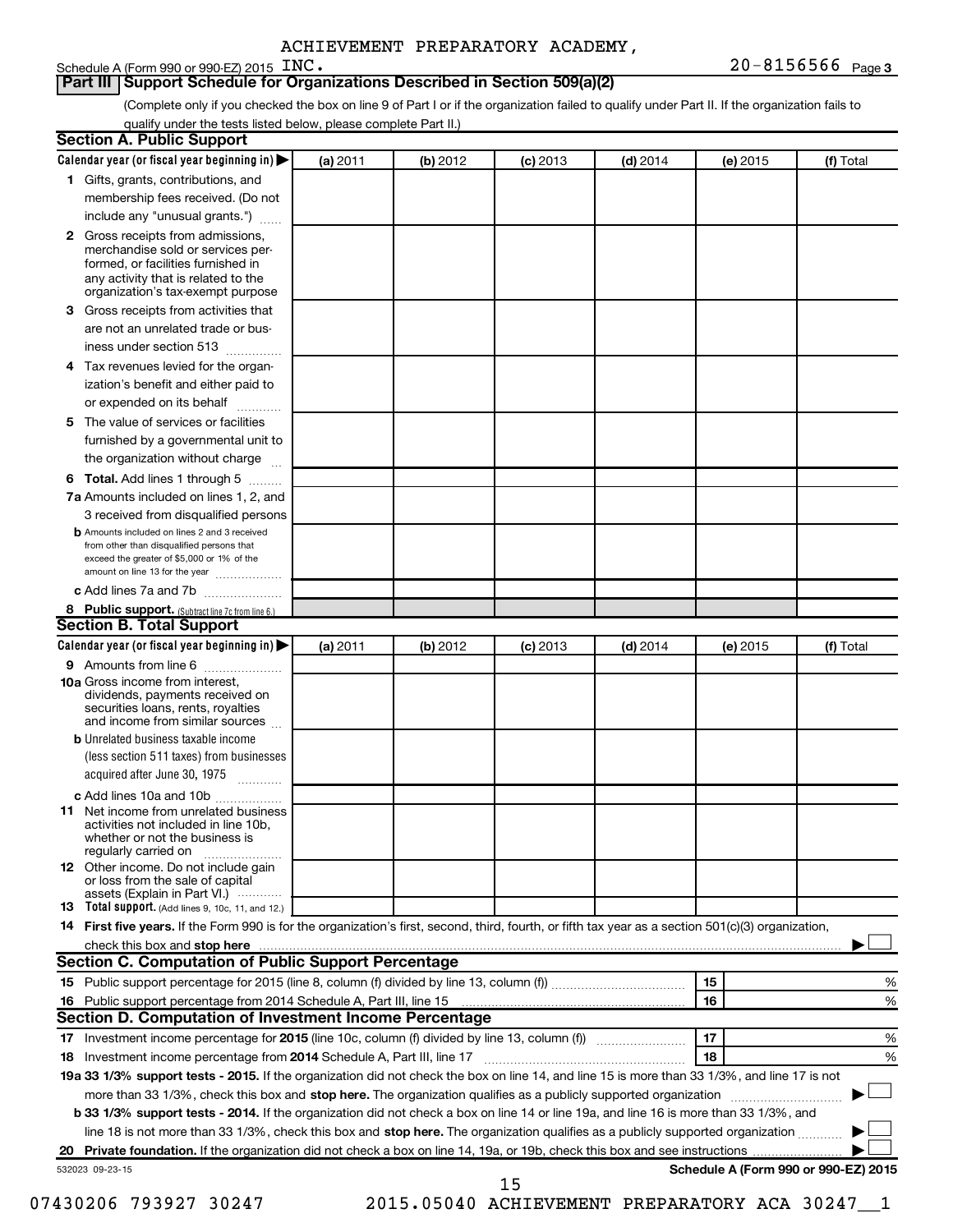Schedule A (Form 990 or 990-EZ) 2015  $\text{INC.}$ 

**1**

**Yes No**

## **Part IV Supporting Organizations**

(Complete only if you checked a box in line 11 on Part I. If you checked 11a of Part I, complete Sections A and B. If you checked 11b of Part I, complete Sections A and C. If you checked 11c of Part I, complete Sections A, D, and E. If you checked 11d of Part I, complete Sections A and D, and complete Part V.)

#### **Section A. All Supporting Organizations**

- **1** Are all of the organization's supported organizations listed by name in the organization's governing documents? If "No" describe in Part VI how the supported organizations are designated. If designated by *class or purpose, describe the designation. If historic and continuing relationship, explain.*
- **2** Did the organization have any supported organization that does not have an IRS determination of status under section 509(a)(1) or (2)? If "Yes," explain in Part VI how the organization determined that the supported *organization was described in section 509(a)(1) or (2).*
- **3a** Did the organization have a supported organization described in section 501(c)(4), (5), or (6)? If "Yes," answer *(b) and (c) below.*
- **b** Did the organization confirm that each supported organization qualified under section 501(c)(4), (5), or (6) and satisfied the public support tests under section 509(a)(2)? If "Yes," describe in Part VI when and how the *organization made the determination.*
- **c** Did the organization ensure that all support to such organizations was used exclusively for section 170(c)(2)(B) purposes? If "Yes," explain in Part VI what controls the organization put in place to ensure such use.
- **4 a** *If* Was any supported organization not organized in the United States ("foreign supported organization")? *"Yes," and if you checked 11a or 11b in Part I, answer (b) and (c) below.*
- **b** Did the organization have ultimate control and discretion in deciding whether to make grants to the foreign supported organization? If "Yes," describe in Part VI how the organization had such control and discretion *despite being controlled or supervised by or in connection with its supported organizations.*
- **c** Did the organization support any foreign supported organization that does not have an IRS determination under sections 501(c)(3) and 509(a)(1) or (2)? If "Yes," explain in Part VI what controls the organization used *to ensure that all support to the foreign supported organization was used exclusively for section 170(c)(2)(B) purposes.*
- **5a** Did the organization add, substitute, or remove any supported organizations during the tax year? If "Yes," answer (b) and (c) below (if applicable). Also, provide detail in Part VI, including (i) the names and EIN *numbers of the supported organizations added, substituted, or removed; (ii) the reasons for each such action; (iii) the authority under the organization's organizing document authorizing such action; and (iv) how the action was accomplished (such as by amendment to the organizing document).*
- **b Type I or Type II only.** Was any added or substituted supported organization part of a class already designated in the organization's organizing document?
- **c Substitutions only.**  Was the substitution the result of an event beyond the organization's control?
- **6** Did the organization provide support (whether in the form of grants or the provision of services or facilities) to support or benefit one or more of the filing organization's supported organizations? If "Yes," provide detail in anyone other than (i) its supported organizations, (ii) individuals that are part of the charitable class benefited by one or more of its supported organizations, or (iii) other supporting organizations that also *Part VI.*
- **7** Did the organization provide a grant, loan, compensation, or other similar payment to a substantial contributor regard to a substantial contributor? If "Yes," complete Part I of Schedule L (Form 990 or 990-EZ). (defined in section 4958(c)(3)(C)), a family member of a substantial contributor, or a 35% controlled entity with
- **8** Did the organization make a loan to a disqualified person (as defined in section 4958) not described in line 7? *If "Yes," complete Part I of Schedule L (Form 990 or 990-EZ).*
- **9 a** Was the organization controlled directly or indirectly at any time during the tax year by one or more in section 509(a)(1) or (2))? If "Yes," provide detail in Part VI. disqualified persons as defined in section 4946 (other than foundation managers and organizations described
- **b** Did one or more disqualified persons (as defined in line 9a) hold a controlling interest in any entity in which the supporting organization had an interest? If "Yes," provide detail in Part VI.
- **c** Did a disqualified person (as defined in line 9a) have an ownership interest in, or derive any personal benefit from, assets in which the supporting organization also had an interest? If "Yes," provide detail in Part VI.
- **10 a** Was the organization subject to the excess business holdings rules of section 4943 because of section supporting organizations)? If "Yes," answer 10b below. 4943(f) (regarding certain Type II supporting organizations, and all Type III non-functionally integrated
	- **b** Did the organization have any excess business holdings in the tax year? (Use Schedule C, Form 4720, to *determine whether the organization had excess business holdings.)*

532024 09-23-15

**Schedule A (Form 990 or 990-EZ) 2015**

16

**2 3a 3b 3c 4a 4b 4c 5a 5b 5c 6 7 8 9a 9b 9c 10a 10b**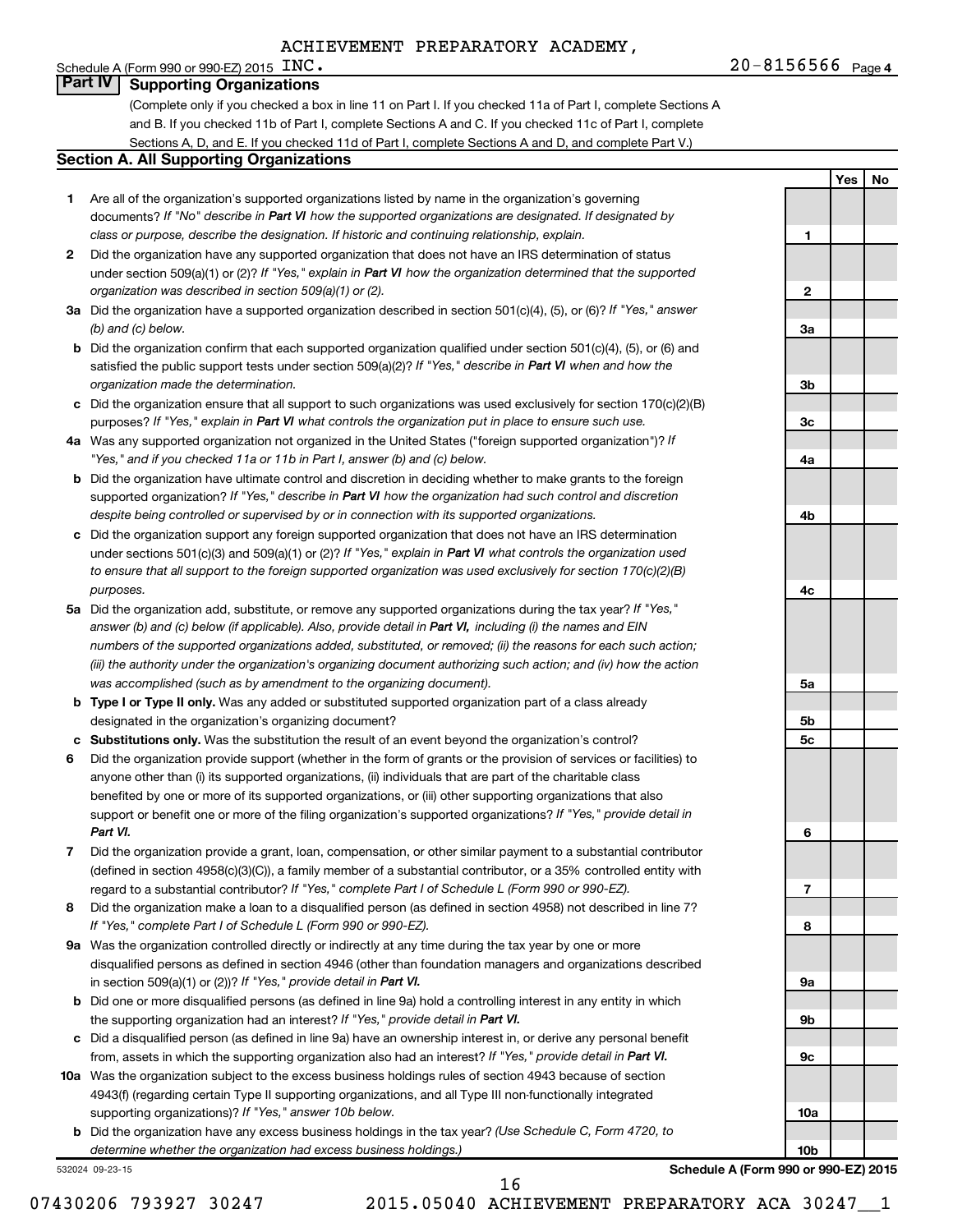|    | Schedule A (Form 990 or 990-EZ) 2015 $\text{INC}$ .                                                                                                                                                                        | $20 - 8156566$ Page 5                |     |     |
|----|----------------------------------------------------------------------------------------------------------------------------------------------------------------------------------------------------------------------------|--------------------------------------|-----|-----|
|    | <b>Part IV</b><br><b>Supporting Organizations (continued)</b>                                                                                                                                                              |                                      |     |     |
|    |                                                                                                                                                                                                                            |                                      | Yes | No  |
| 11 | Has the organization accepted a gift or contribution from any of the following persons?                                                                                                                                    |                                      |     |     |
|    | a A person who directly or indirectly controls, either alone or together with persons described in (b) and (c)                                                                                                             |                                      |     |     |
|    | below, the governing body of a supported organization?                                                                                                                                                                     | 11a                                  |     |     |
|    | <b>b</b> A family member of a person described in (a) above?                                                                                                                                                               | 11 <sub>b</sub>                      |     |     |
|    | c A 35% controlled entity of a person described in (a) or (b) above? If "Yes" to a, b, or c, provide detail in Part VI.                                                                                                    | 11c                                  |     |     |
|    | <b>Section B. Type I Supporting Organizations</b>                                                                                                                                                                          |                                      |     |     |
|    |                                                                                                                                                                                                                            |                                      | Yes | No  |
| 1  | Did the directors, trustees, or membership of one or more supported organizations have the power to                                                                                                                        |                                      |     |     |
|    | regularly appoint or elect at least a majority of the organization's directors or trustees at all times during the                                                                                                         |                                      |     |     |
|    | tax year? If "No," describe in Part VI how the supported organization(s) effectively operated, supervised, or                                                                                                              |                                      |     |     |
|    | controlled the organization's activities. If the organization had more than one supported organization,                                                                                                                    |                                      |     |     |
|    | describe how the powers to appoint and/or remove directors or trustees were allocated among the supported                                                                                                                  |                                      |     |     |
|    | organizations and what conditions or restrictions, if any, applied to such powers during the tax year.                                                                                                                     | 1                                    |     |     |
| 2  | Did the organization operate for the benefit of any supported organization other than the supported                                                                                                                        |                                      |     |     |
|    | organization(s) that operated, supervised, or controlled the supporting organization? If "Yes," explain in                                                                                                                 |                                      |     |     |
|    | Part VI how providing such benefit carried out the purposes of the supported organization(s) that operated,                                                                                                                |                                      |     |     |
|    | supervised, or controlled the supporting organization.                                                                                                                                                                     | 2                                    |     |     |
|    | <b>Section C. Type II Supporting Organizations</b>                                                                                                                                                                         |                                      |     |     |
|    |                                                                                                                                                                                                                            |                                      | Yes | No  |
| 1  | Were a majority of the organization's directors or trustees during the tax year also a majority of the directors                                                                                                           |                                      |     |     |
|    | or trustees of each of the organization's supported organization(s)? If "No," describe in Part VI how control                                                                                                              |                                      |     |     |
|    | or management of the supporting organization was vested in the same persons that controlled or managed                                                                                                                     |                                      |     |     |
|    | the supported organization(s).                                                                                                                                                                                             | 1                                    |     |     |
|    | <b>Section D. All Type III Supporting Organizations</b>                                                                                                                                                                    |                                      |     |     |
|    |                                                                                                                                                                                                                            |                                      | Yes | No  |
| 1  | Did the organization provide to each of its supported organizations, by the last day of the fifth month of the                                                                                                             |                                      |     |     |
|    | organization's tax year, (i) a written notice describing the type and amount of support provided during the prior tax                                                                                                      |                                      |     |     |
|    | year, (ii) a copy of the Form 990 that was most recently filed as of the date of notification, and (iii) copies of the                                                                                                     |                                      |     |     |
|    | organization's governing documents in effect on the date of notification, to the extent not previously provided?                                                                                                           | 1                                    |     |     |
| 2  | Were any of the organization's officers, directors, or trustees either (i) appointed or elected by the supported                                                                                                           |                                      |     |     |
|    | organization(s) or (ii) serving on the governing body of a supported organization? If "No," explain in Part VI how                                                                                                         |                                      |     |     |
|    | the organization maintained a close and continuous working relationship with the supported organization(s).<br>By reason of the relationship described in (2), did the organization's supported organizations have a       | 2                                    |     |     |
| 3  |                                                                                                                                                                                                                            |                                      |     |     |
|    | significant voice in the organization's investment policies and in directing the use of the organization's<br>income or assets at all times during the tax year? If "Yes," describe in Part VI the role the organization's |                                      |     |     |
|    |                                                                                                                                                                                                                            | З                                    |     |     |
|    | supported organizations played in this regard.<br>Section E. Type III Functionally-Integrated Supporting Organizations                                                                                                     |                                      |     |     |
| 1  | Check the box next to the method that the organization used to satisfy the Integral Part Test during the yeafsee instructions):                                                                                            |                                      |     |     |
| a  | The organization satisfied the Activities Test. Complete line 2 below.                                                                                                                                                     |                                      |     |     |
| b  | The organization is the parent of each of its supported organizations. Complete line 3 below.                                                                                                                              |                                      |     |     |
| c  | The organization supported a governmental entity. Describe in Part VI how you supported a government entity (see instructions).                                                                                            |                                      |     |     |
| 2  | Activities Test. Answer (a) and (b) below.                                                                                                                                                                                 |                                      | Yes | No. |
| a  | Did substantially all of the organization's activities during the tax year directly further the exempt purposes of                                                                                                         |                                      |     |     |
|    | the supported organization(s) to which the organization was responsive? If "Yes," then in Part VI identify                                                                                                                 |                                      |     |     |
|    | those supported organizations and explain<br>how these activities directly furthered their exempt purposes,                                                                                                                |                                      |     |     |
|    | how the organization was responsive to those supported organizations, and how the organization determined                                                                                                                  |                                      |     |     |
|    | that these activities constituted substantially all of its activities.                                                                                                                                                     | 2a                                   |     |     |
|    | b Did the activities described in (a) constitute activities that, but for the organization's involvement, one or more                                                                                                      |                                      |     |     |
|    | of the organization's supported organization(s) would have been engaged in? If "Yes," explain in Part VI the                                                                                                               |                                      |     |     |
|    | reasons for the organization's position that its supported organization(s) would have engaged in these                                                                                                                     |                                      |     |     |
|    | activities but for the organization's involvement.                                                                                                                                                                         | 2b                                   |     |     |
| з  | Parent of Supported Organizations. Answer (a) and (b) below.                                                                                                                                                               |                                      |     |     |
| а  | Did the organization have the power to regularly appoint or elect a majority of the officers, directors, or                                                                                                                |                                      |     |     |
|    | trustees of each of the supported organizations? Provide details in Part VI.                                                                                                                                               | За                                   |     |     |
|    | <b>b</b> Did the organization exercise a substantial degree of direction over the policies, programs, and activities of each                                                                                               |                                      |     |     |
|    | of its supported organizations? If "Yes," describe in Part VI the role played by the organization in this regard.                                                                                                          | 3b                                   |     |     |
|    | 532025 09-23-15                                                                                                                                                                                                            | Schedule A (Form 990 or 990-EZ) 2015 |     |     |

07430206 793927 30247 2015.05040 ACHIEVEMENT PREPARATORY ACA 302471

17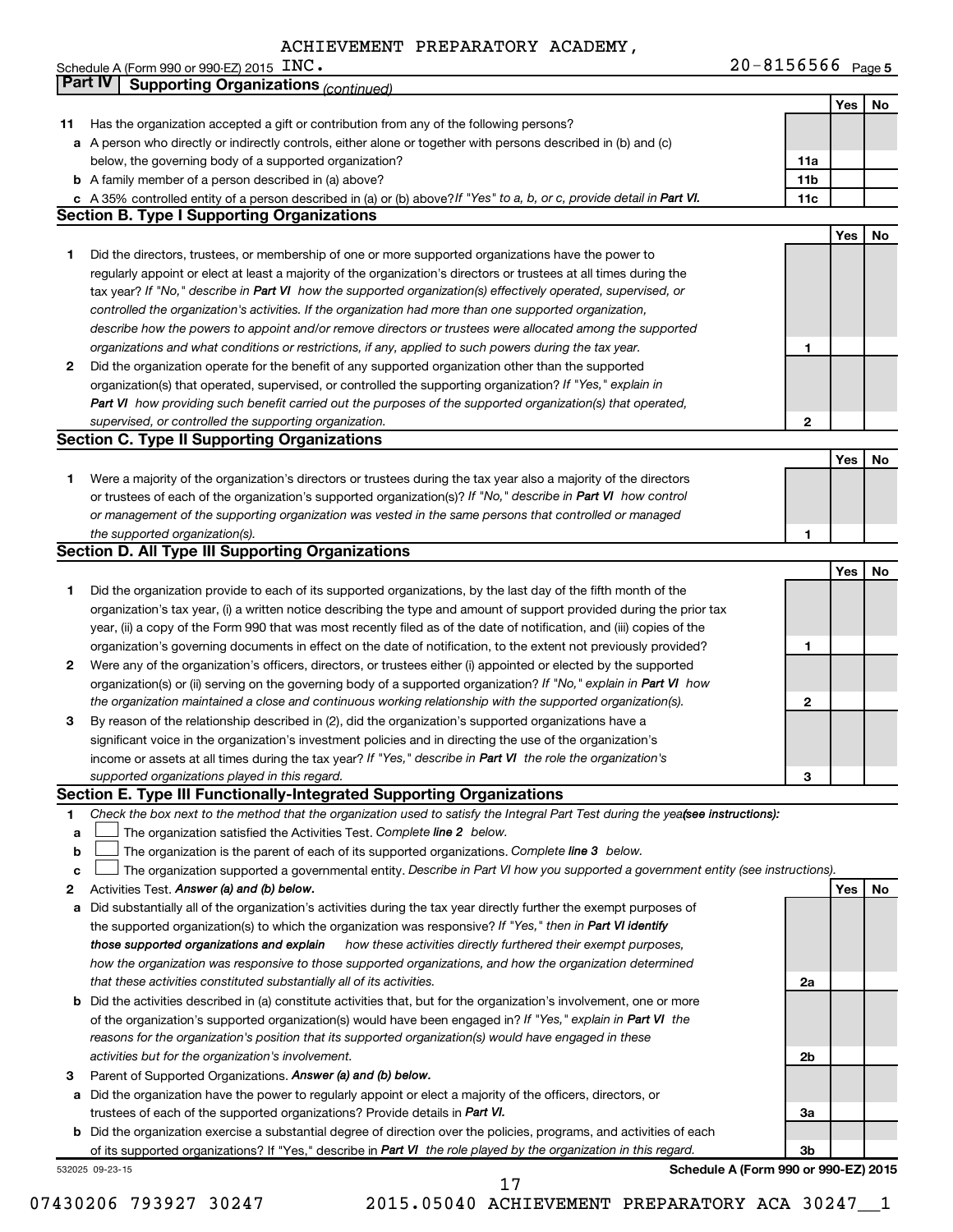|                          | Schedule A (Form 990 or 990-EZ) 2015 INC.                                                                                     |                |                | $20 - 8156566$ Page 6          |
|--------------------------|-------------------------------------------------------------------------------------------------------------------------------|----------------|----------------|--------------------------------|
|                          | <b>Part V</b><br>Type III Non-Functionally Integrated 509(a)(3) Supporting Organizations                                      |                |                |                                |
| 1                        | Check here if the organization satisfied the Integral Part Test as a qualifying trust on Nov. 20, 1970. See instructions. All |                |                |                                |
|                          | other Type III non-functionally integrated supporting organizations must complete Sections A through E.                       |                |                |                                |
|                          | Section A - Adjusted Net Income                                                                                               |                | (A) Prior Year | (B) Current Year<br>(optional) |
| 1                        | Net short-term capital gain                                                                                                   | 1              |                |                                |
| 2                        | Recoveries of prior-year distributions                                                                                        | $\overline{2}$ |                |                                |
| 3                        | Other gross income (see instructions)                                                                                         | 3              |                |                                |
| 4                        | Add lines 1 through 3                                                                                                         | 4              |                |                                |
| 5                        | Depreciation and depletion                                                                                                    | 5              |                |                                |
| 6                        | Portion of operating expenses paid or incurred for production or                                                              |                |                |                                |
|                          | collection of gross income or for management, conservation, or                                                                |                |                |                                |
|                          | maintenance of property held for production of income (see instructions)                                                      | 6              |                |                                |
| 7                        | Other expenses (see instructions)                                                                                             | $\overline{7}$ |                |                                |
| 8                        | Adjusted Net Income (subtract lines 5, 6 and 7 from line 4)                                                                   | 8              |                |                                |
|                          | <b>Section B - Minimum Asset Amount</b>                                                                                       |                | (A) Prior Year | (B) Current Year<br>(optional) |
| 1                        | Aggregate fair market value of all non-exempt-use assets (see                                                                 |                |                |                                |
|                          | instructions for short tax year or assets held for part of year):                                                             |                |                |                                |
|                          | a Average monthly value of securities                                                                                         | 1a             |                |                                |
|                          | <b>b</b> Average monthly cash balances                                                                                        | 1 <sub>b</sub> |                |                                |
|                          | <b>c</b> Fair market value of other non-exempt-use assets                                                                     | 1c             |                |                                |
|                          | d Total (add lines 1a, 1b, and 1c)                                                                                            | 1d             |                |                                |
|                          | e Discount claimed for blockage or other                                                                                      |                |                |                                |
|                          | factors (explain in detail in <b>Part VI</b> ):                                                                               |                |                |                                |
| 2                        | Acquisition indebtedness applicable to non-exempt-use assets                                                                  | $\mathbf{2}$   |                |                                |
| З                        | Subtract line 2 from line 1d                                                                                                  | 3              |                |                                |
| 4                        | Cash deemed held for exempt use. Enter 1-1/2% of line 3 (for greater amount,                                                  |                |                |                                |
|                          | see instructions).                                                                                                            | 4              |                |                                |
| 5                        | Net value of non-exempt-use assets (subtract line 4 from line 3)                                                              | 5              |                |                                |
| 6                        | Multiply line 5 by .035                                                                                                       | 6              |                |                                |
| $\overline{\phantom{a}}$ | Recoveries of prior-year distributions                                                                                        | $\overline{7}$ |                |                                |
| 8                        | Minimum Asset Amount (add line 7 to line 6)                                                                                   | 8              |                |                                |
|                          | <b>Section C - Distributable Amount</b>                                                                                       |                |                | <b>Current Year</b>            |
| 1                        | Adjusted net income for prior year (from Section A, line 8, Column A)                                                         | 1              |                |                                |
| $\mathbf{2}$             | Enter 85% of line 1                                                                                                           | $\mathbf{2}$   |                |                                |
| З                        | Minimum asset amount for prior year (from Section B, line 8, Column A)                                                        | 3              |                |                                |
| 4                        | Enter greater of line 2 or line 3                                                                                             | 4              |                |                                |
| 5                        | Income tax imposed in prior year                                                                                              | 5              |                |                                |
| 6                        | <b>Distributable Amount.</b> Subtract line 5 from line 4, unless subject to                                                   |                |                |                                |
|                          | emergency temporary reduction (see instructions)                                                                              | 6              |                |                                |

**7** Let Check here if the current year is the organization's first as a non-functionally-integrated Type III supporting organization (see instructions).

**Schedule A (Form 990 or 990-EZ) 2015**

532026 09-23-15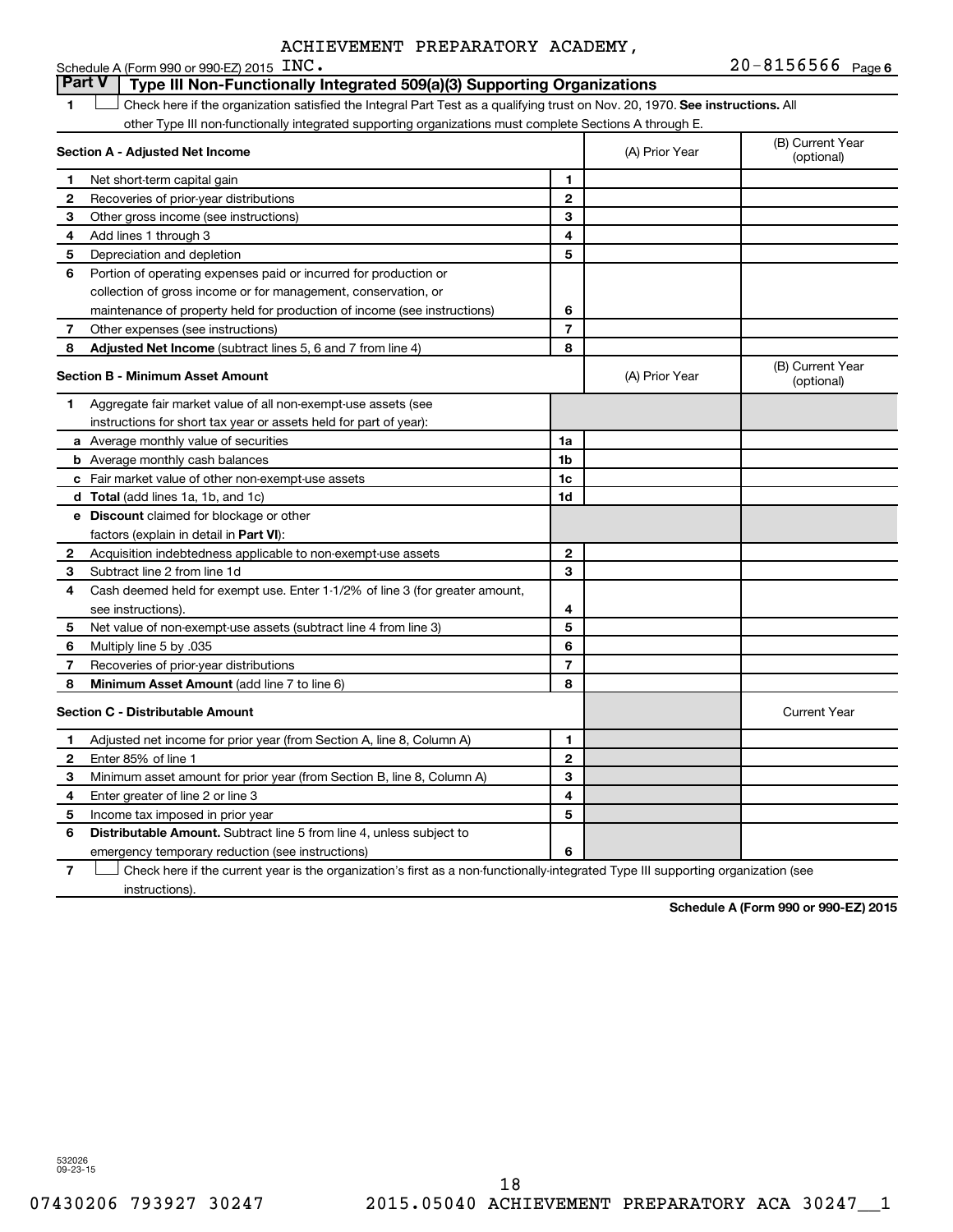|               | Schedule A (Form 990 or 990-EZ) 2015 $\text{INC}$ .                                             |                                    |                                               | 20-8156566 Page 7                                |
|---------------|-------------------------------------------------------------------------------------------------|------------------------------------|-----------------------------------------------|--------------------------------------------------|
| <b>Part V</b> | Type III Non-Functionally Integrated 509(a)(3) Supporting Organizations (continued)             |                                    |                                               |                                                  |
|               | <b>Section D - Distributions</b>                                                                |                                    |                                               | <b>Current Year</b>                              |
| 1             | Amounts paid to supported organizations to accomplish exempt purposes                           |                                    |                                               |                                                  |
| 2             | Amounts paid to perform activity that directly furthers exempt purposes of supported            |                                    |                                               |                                                  |
|               | organizations, in excess of income from activity                                                |                                    |                                               |                                                  |
| 3             | Administrative expenses paid to accomplish exempt purposes of supported organizations           |                                    |                                               |                                                  |
| 4             | Amounts paid to acquire exempt-use assets                                                       |                                    |                                               |                                                  |
| 5             | Qualified set-aside amounts (prior IRS approval required)                                       |                                    |                                               |                                                  |
| 6             | Other distributions (describe in Part VI). See instructions.                                    |                                    |                                               |                                                  |
| 7             | Total annual distributions. Add lines 1 through 6.                                              |                                    |                                               |                                                  |
| 8             | Distributions to attentive supported organizations to which the organization is responsive      |                                    |                                               |                                                  |
|               | (provide details in Part VI). See instructions.                                                 |                                    |                                               |                                                  |
| 9             | Distributable amount for 2015 from Section C, line 6                                            |                                    |                                               |                                                  |
| 10            | Line 8 amount divided by Line 9 amount                                                          |                                    |                                               |                                                  |
|               | Section E - Distribution Allocations (see instructions)                                         | (i)<br><b>Excess Distributions</b> | (ii)<br><b>Underdistributions</b><br>Pre-2015 | (iii)<br><b>Distributable</b><br>Amount for 2015 |
| 1             | Distributable amount for 2015 from Section C, line 6                                            |                                    |                                               |                                                  |
| 2             | Underdistributions, if any, for years prior to 2015                                             |                                    |                                               |                                                  |
|               | (reasonable cause required-see instructions)                                                    |                                    |                                               |                                                  |
| 3             | Excess distributions carryover, if any, to 2015:                                                |                                    |                                               |                                                  |
| а             |                                                                                                 |                                    |                                               |                                                  |
| b             |                                                                                                 |                                    |                                               |                                                  |
| с             |                                                                                                 |                                    |                                               |                                                  |
|               | d From 2013                                                                                     |                                    |                                               |                                                  |
|               | e From 2014                                                                                     |                                    |                                               |                                                  |
|               | f Total of lines 3a through e                                                                   |                                    |                                               |                                                  |
|               | g Applied to underdistributions of prior years                                                  |                                    |                                               |                                                  |
|               | h Applied to 2015 distributable amount                                                          |                                    |                                               |                                                  |
|               | i Carryover from 2010 not applied (see instructions)                                            |                                    |                                               |                                                  |
|               | Remainder. Subtract lines 3g, 3h, and 3i from 3f.                                               |                                    |                                               |                                                  |
| 4             | Distributions for 2015 from Section D,                                                          |                                    |                                               |                                                  |
|               | \$<br>$line 7$ :                                                                                |                                    |                                               |                                                  |
|               | a Applied to underdistributions of prior years<br><b>b</b> Applied to 2015 distributable amount |                                    |                                               |                                                  |
|               | <b>c</b> Remainder. Subtract lines 4a and 4b from 4.                                            |                                    |                                               |                                                  |
| 5             | Remaining underdistributions for years prior to 2015, if                                        |                                    |                                               |                                                  |
|               | any. Subtract lines 3g and 4a from line 2 (if amount                                            |                                    |                                               |                                                  |
|               | greater than zero, see instructions).                                                           |                                    |                                               |                                                  |
| 6             | Remaining underdistributions for 2015. Subtract lines 3h                                        |                                    |                                               |                                                  |
|               | and 4b from line 1 (if amount greater than zero, see                                            |                                    |                                               |                                                  |
|               | instructions).                                                                                  |                                    |                                               |                                                  |
| 7             | Excess distributions carryover to 2016. Add lines 3j                                            |                                    |                                               |                                                  |
|               | and 4c.                                                                                         |                                    |                                               |                                                  |
| 8             | Breakdown of line 7:                                                                            |                                    |                                               |                                                  |
| a             |                                                                                                 |                                    |                                               |                                                  |
| b             |                                                                                                 |                                    |                                               |                                                  |
|               | c Excess from 2013                                                                              |                                    |                                               |                                                  |
|               | d Excess from 2014                                                                              |                                    |                                               |                                                  |
|               | e Excess from 2015                                                                              |                                    |                                               |                                                  |

**Schedule A (Form 990 or 990-EZ) 2015**

532027 09-23-15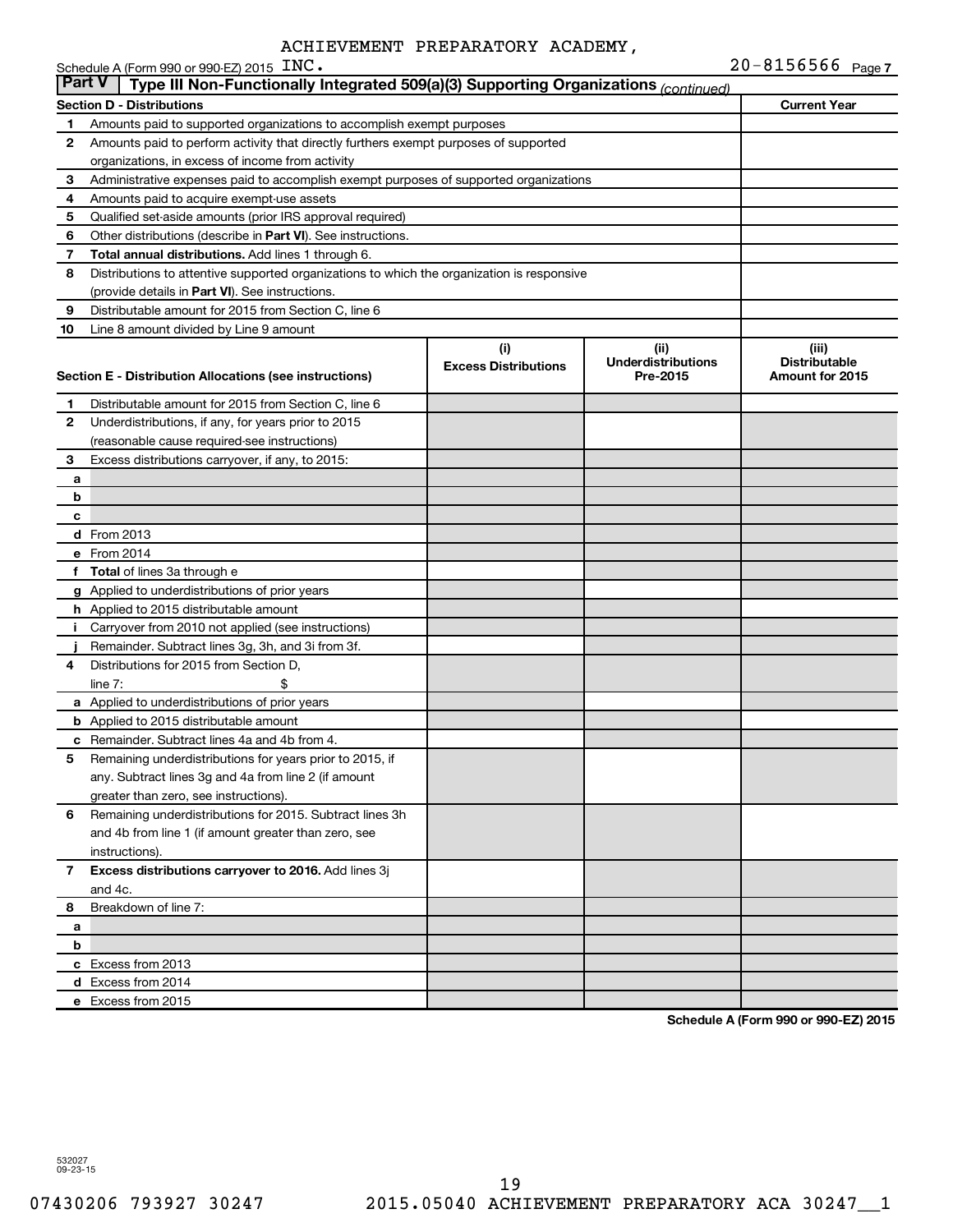|  | ACHIEVEMENT PREPARATORY ACADEMY, |  |
|--|----------------------------------|--|
|--|----------------------------------|--|

| Schedule A (Form 990 or 990-EZ) 2015 INC. |                                                                                                                                                                                                                                                                                                                                                                                                                                                                                                   | $20 - 8156566$ Page 8                |
|-------------------------------------------|---------------------------------------------------------------------------------------------------------------------------------------------------------------------------------------------------------------------------------------------------------------------------------------------------------------------------------------------------------------------------------------------------------------------------------------------------------------------------------------------------|--------------------------------------|
| <b>Part VI</b><br>(See instructions.)     | Supplemental Information. Provide the explanations required by Part II, line 10; Part II, line 17a or 17b; Part III, line 12;<br>Part IV, Section A, lines 1, 2, 3b, 3c, 4b, 4c, 5a, 6, 9a, 9b, 9c, 11a, 11b, and 11c; Part IV, Section B, lines 1 and 2; Part IV, Section C, line 1; Part IV, Section D, lines 2 and 3; Part IV, Section E, lines 1c, 2a, 2b,<br>Section D, lines 5, 6, and 8; and Part V, Section E, lines 2, 5, and 6. Also complete this part for any additional information. |                                      |
|                                           |                                                                                                                                                                                                                                                                                                                                                                                                                                                                                                   |                                      |
|                                           |                                                                                                                                                                                                                                                                                                                                                                                                                                                                                                   |                                      |
|                                           |                                                                                                                                                                                                                                                                                                                                                                                                                                                                                                   |                                      |
|                                           |                                                                                                                                                                                                                                                                                                                                                                                                                                                                                                   |                                      |
|                                           |                                                                                                                                                                                                                                                                                                                                                                                                                                                                                                   |                                      |
|                                           |                                                                                                                                                                                                                                                                                                                                                                                                                                                                                                   |                                      |
|                                           |                                                                                                                                                                                                                                                                                                                                                                                                                                                                                                   |                                      |
|                                           |                                                                                                                                                                                                                                                                                                                                                                                                                                                                                                   |                                      |
|                                           |                                                                                                                                                                                                                                                                                                                                                                                                                                                                                                   |                                      |
|                                           |                                                                                                                                                                                                                                                                                                                                                                                                                                                                                                   |                                      |
|                                           |                                                                                                                                                                                                                                                                                                                                                                                                                                                                                                   |                                      |
|                                           |                                                                                                                                                                                                                                                                                                                                                                                                                                                                                                   |                                      |
|                                           |                                                                                                                                                                                                                                                                                                                                                                                                                                                                                                   |                                      |
|                                           |                                                                                                                                                                                                                                                                                                                                                                                                                                                                                                   |                                      |
|                                           |                                                                                                                                                                                                                                                                                                                                                                                                                                                                                                   |                                      |
|                                           |                                                                                                                                                                                                                                                                                                                                                                                                                                                                                                   |                                      |
|                                           |                                                                                                                                                                                                                                                                                                                                                                                                                                                                                                   |                                      |
|                                           |                                                                                                                                                                                                                                                                                                                                                                                                                                                                                                   |                                      |
|                                           |                                                                                                                                                                                                                                                                                                                                                                                                                                                                                                   |                                      |
|                                           |                                                                                                                                                                                                                                                                                                                                                                                                                                                                                                   |                                      |
|                                           |                                                                                                                                                                                                                                                                                                                                                                                                                                                                                                   |                                      |
|                                           |                                                                                                                                                                                                                                                                                                                                                                                                                                                                                                   |                                      |
|                                           |                                                                                                                                                                                                                                                                                                                                                                                                                                                                                                   |                                      |
|                                           |                                                                                                                                                                                                                                                                                                                                                                                                                                                                                                   |                                      |
|                                           |                                                                                                                                                                                                                                                                                                                                                                                                                                                                                                   |                                      |
|                                           |                                                                                                                                                                                                                                                                                                                                                                                                                                                                                                   |                                      |
|                                           |                                                                                                                                                                                                                                                                                                                                                                                                                                                                                                   |                                      |
|                                           |                                                                                                                                                                                                                                                                                                                                                                                                                                                                                                   |                                      |
|                                           |                                                                                                                                                                                                                                                                                                                                                                                                                                                                                                   |                                      |
|                                           |                                                                                                                                                                                                                                                                                                                                                                                                                                                                                                   |                                      |
|                                           |                                                                                                                                                                                                                                                                                                                                                                                                                                                                                                   |                                      |
|                                           |                                                                                                                                                                                                                                                                                                                                                                                                                                                                                                   |                                      |
|                                           |                                                                                                                                                                                                                                                                                                                                                                                                                                                                                                   |                                      |
|                                           |                                                                                                                                                                                                                                                                                                                                                                                                                                                                                                   |                                      |
|                                           |                                                                                                                                                                                                                                                                                                                                                                                                                                                                                                   |                                      |
| 532028 09-23-15                           |                                                                                                                                                                                                                                                                                                                                                                                                                                                                                                   | Schedule A (Form 990 or 990-EZ) 2015 |
| 07430206 793927 30247                     | 20<br>2015.05040 ACHIEVEMENT PREPARATORY ACA 30247_1                                                                                                                                                                                                                                                                                                                                                                                                                                              |                                      |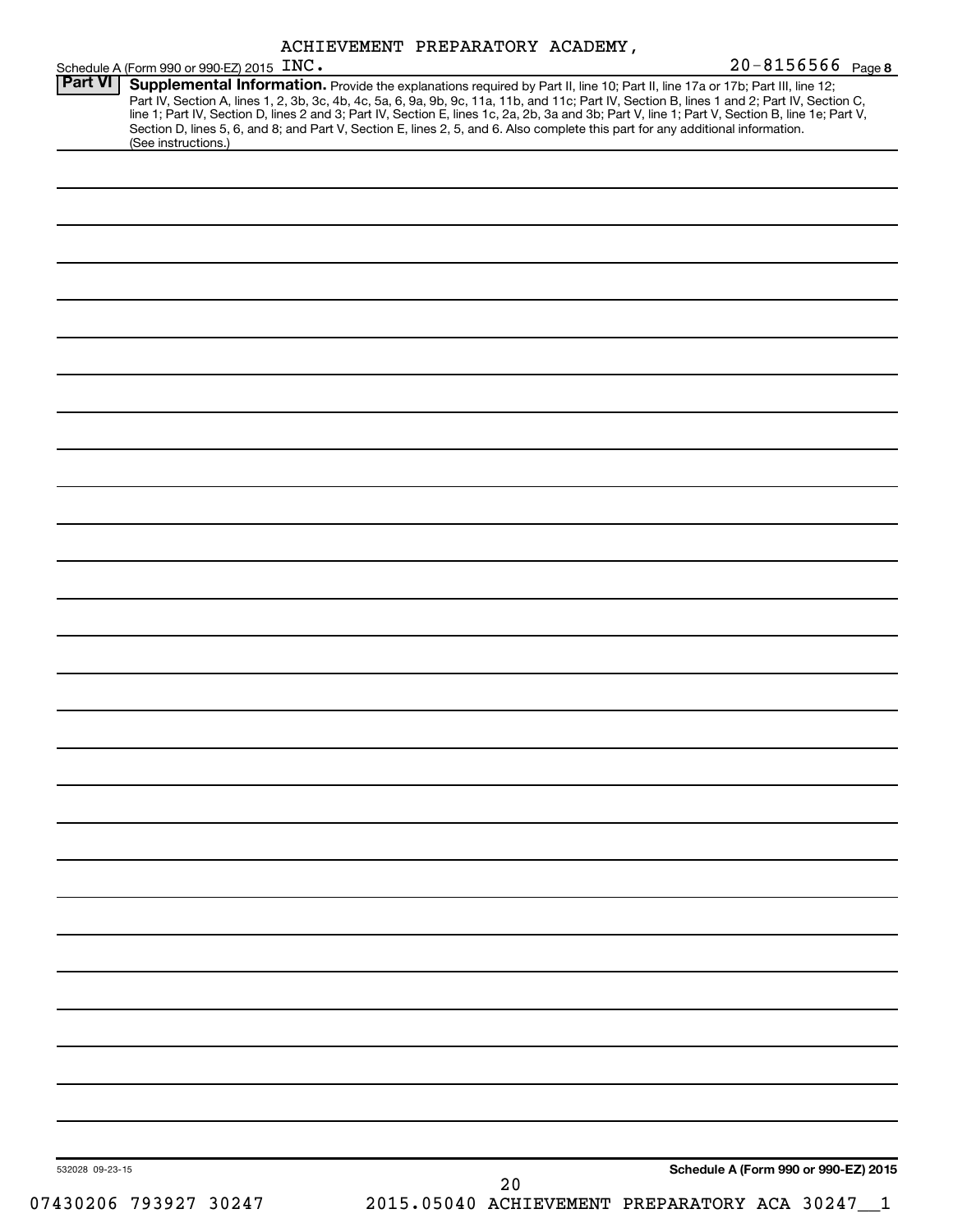\*\* PUBLIC DISCLOSURE COPY \*\*

# **Schedule B Schedule of Contributors**

**or 990-PF) | Attach to Form 990, Form 990-EZ, or Form 990-PF. | Information about Schedule B (Form 990, 990-EZ, or 990-PF) and** its instructions is at www.irs.gov/form990.

OMB No. 1545-0047

# **2015**

**Employer identification number** 

|  | Name of the organization |
|--|--------------------------|
|  |                          |

Department of the Treasury Internal Revenue Service

**(Form 990, 990-EZ,**

#### ACHIEVEMENT PREPARATORY ACADEMY,

20-8156566

|                                       | $LNC$ . |  |
|---------------------------------------|---------|--|
| <b>Organization type</b> (check one): |         |  |

| Filers of:         | Section:                                                                  |
|--------------------|---------------------------------------------------------------------------|
| Form 990 or 990-EZ | $ \mathbf{X} $ 501(c)( 3) (enter number) organization                     |
|                    | 4947(a)(1) nonexempt charitable trust not treated as a private foundation |
|                    | 527 political organization                                                |
| Form 990-PF        | 501(c)(3) exempt private foundation                                       |
|                    | 4947(a)(1) nonexempt charitable trust treated as a private foundation     |
|                    | 501(c)(3) taxable private foundation                                      |

Check if your organization is covered by the General Rule or a Special Rule.

**Note.**  Only a section 501(c)(7), (8), or (10) organization can check boxes for both the General Rule and a Special Rule. See instructions.

#### **General Rule**

**K** For an organization filing Form 990, 990-EZ, or 990-PF that received, during the year, contributions totaling \$5,000 or more (in money or property) from any one contributor. Complete Parts I and II. See instructions for determining a contributor's total contributions.

#### **Special Rules**

 $\Box$ 

any one contributor, during the year, total contributions of the greater of **(1)** \$5,000 or **(2)** 2% of the amount on (i) Form 990, Part VIII, line 1h, For an organization described in section 501(c)(3) filing Form 990 or 990-EZ that met the 33 1/3% support test of the regulations under sections 509(a)(1) and 170(b)(1)(A)(vi), that checked Schedule A (Form 990 or 990-EZ), Part II, line 13, 16a, or 16b, and that received from or (ii) Form 990-EZ, line 1. Complete Parts I and II.  $\Box$ 

year, total contributions of more than \$1,000 *exclusively* for religious, charitable, scientific, literary, or educational purposes, or for For an organization described in section 501(c)(7), (8), or (10) filing Form 990 or 990-EZ that received from any one contributor, during the the prevention of cruelty to children or animals. Complete Parts I, II, and III.  $\Box$ 

purpose. Do not complete any of the parts unless the General Rule applies to this organization because it received nonexclusively year, contributions exclusively for religious, charitable, etc., purposes, but no such contributions totaled more than \$1,000. If this box is checked, enter here the total contributions that were received during the year for an exclusively religious, charitable, etc., For an organization described in section 501(c)(7), (8), or (10) filing Form 990 or 990-EZ that received from any one contributor, during the religious, charitable, etc., contributions totaling \$5,000 or more during the year  $\ldots$  $\ldots$  $\ldots$  $\ldots$  $\ldots$  $\ldots$ 

**Caution.** An organization that is not covered by the General Rule and/or the Special Rules does not file Schedule B (Form 990, 990-EZ, or 990-PF),  **must** but it answer "No" on Part IV, line 2, of its Form 990; or check the box on line H of its Form 990-EZ or on its Form 990-PF, Part I, line 2, to certify that it does not meet the filing requirements of Schedule B (Form 990, 990-EZ, or 990-PF).

LHA For Paperwork Reduction Act Notice, see the Instructions for Form 990, 990-EZ, or 990-PF. Schedule B (Form 990, 990-EZ, or 990-PF) (2015)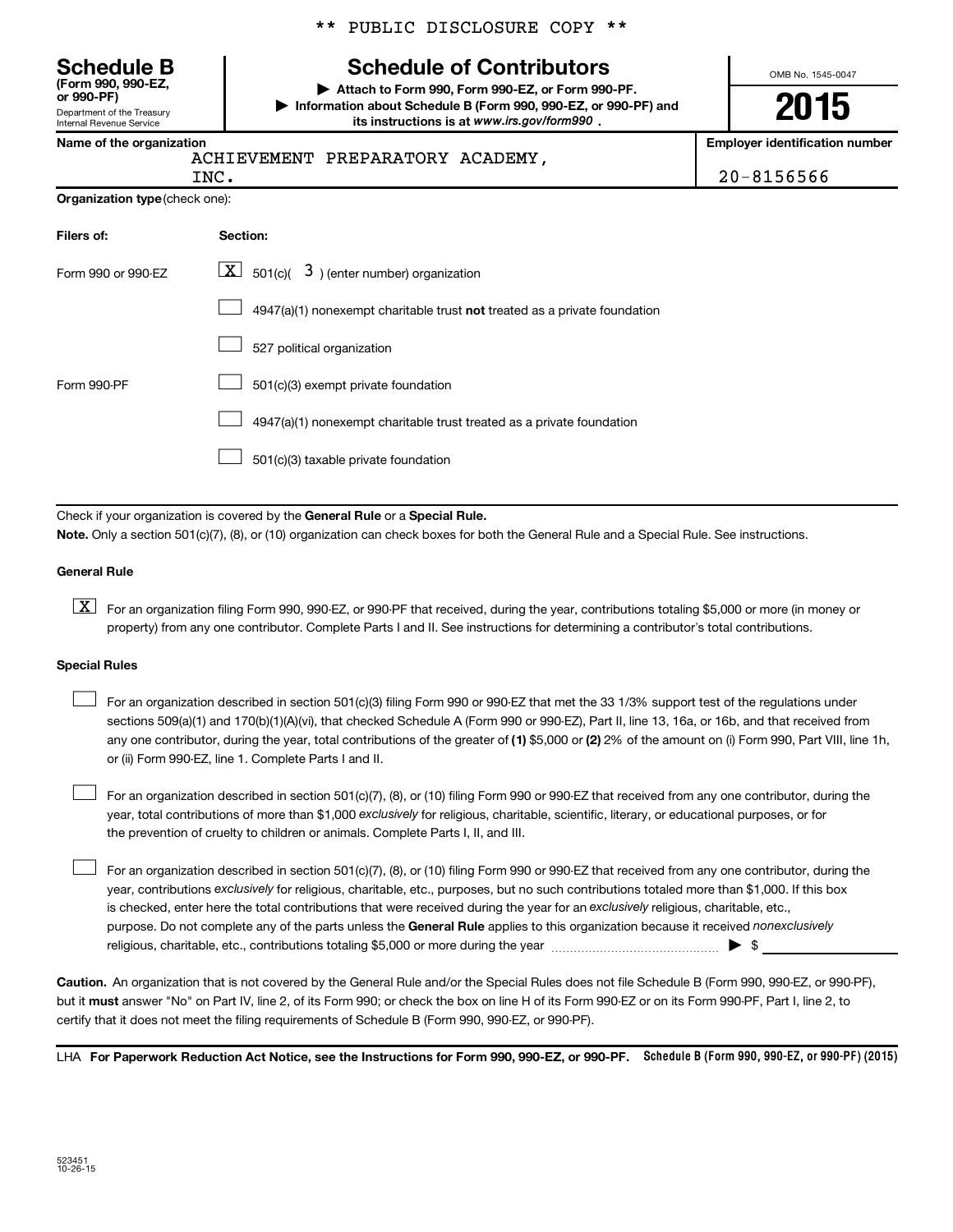| Schedule B (Form 990, 990-EZ, or 990-PF) (2015)<br>Page<br>$\mathbf{r}$ , and the set of the set of the set of the set of the set of the set of the set of the set of the set of the set of the set of the set of the set of the set of the set of the set of the set of the set of the set |
|---------------------------------------------------------------------------------------------------------------------------------------------------------------------------------------------------------------------------------------------------------------------------------------------|
|---------------------------------------------------------------------------------------------------------------------------------------------------------------------------------------------------------------------------------------------------------------------------------------------|

**Name of organization Employer identification number**

INC. 20-8156566

**Part I** Contributors (see instructions). Use duplicate copies of Part I if additional space is needed.

| (a)             | (b)                               | (c)                               | (d)                                                                                                                                 |
|-----------------|-----------------------------------|-----------------------------------|-------------------------------------------------------------------------------------------------------------------------------------|
| No.             | Name, address, and ZIP + 4        | <b>Total contributions</b>        | Type of contribution                                                                                                                |
| 1               |                                   | 120,000.<br>\$                    | $\overline{\text{X}}$<br>Person<br>Payroll<br>Noncash<br>(Complete Part II for<br>noncash contributions.)                           |
| (a)<br>No.      | (b)<br>Name, address, and ZIP + 4 | (c)<br><b>Total contributions</b> | (d)<br>Type of contribution                                                                                                         |
| 2               |                                   | 7,500.<br>\$                      | $\overline{\text{X}}$<br>Person<br>Payroll<br>Noncash<br>(Complete Part II for<br>noncash contributions.)                           |
| (a)<br>No.      | (b)<br>Name, address, and ZIP + 4 | (c)<br><b>Total contributions</b> | (d)<br>Type of contribution                                                                                                         |
| 3               |                                   | 25,000.<br>\$                     | x<br>Person<br>Payroll<br>Noncash<br>(Complete Part II for<br>noncash contributions.)                                               |
| (a)<br>No.      | (b)<br>Name, address, and ZIP + 4 | (c)<br><b>Total contributions</b> | (d)<br>Type of contribution                                                                                                         |
| 4               |                                   | 10,000.<br>\$                     | $\overline{\textbf{X}}$<br>Person<br>Payroll<br>Noncash<br>(Complete Part II for<br>noncash contributions.)                         |
| (a)<br>No.      | (b)<br>Name, address, and ZIP + 4 | (c)<br><b>Total contributions</b> | (d)<br>Type of contribution                                                                                                         |
| 5               |                                   | 10,000.<br>\$                     | $\overline{\textbf{x}}$<br>Person<br>Payroll<br>Noncash<br>(Complete Part II for<br>noncash contributions.)                         |
| (a)<br>No.      | (b)<br>Name, address, and ZIP + 4 | (c)<br><b>Total contributions</b> | (d)<br>Type of contribution                                                                                                         |
| 523452 10-26-15 |                                   | \$                                | Person<br>Payroll<br>Noncash<br>(Complete Part II for<br>noncash contributions.)<br>Schedule B (Form 990, 990-EZ, or 990-PF) (2015) |
|                 | 22                                |                                   |                                                                                                                                     |

07430206 793927 30247 2015.05040 ACHIEVEMENT PREPARATORY ACA 30247\_1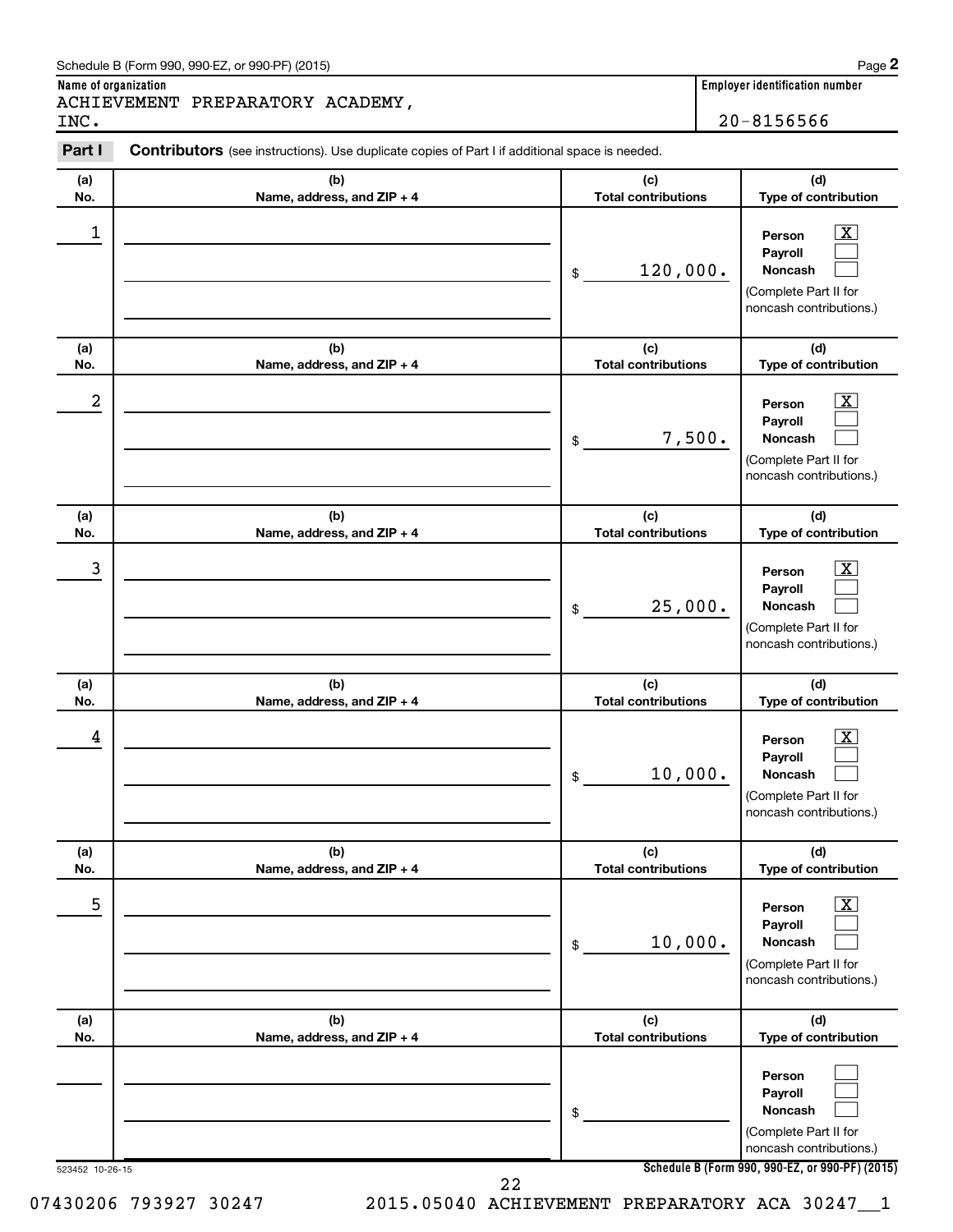| Part II                      | Noncash Property (see instructions). Use duplicate copies of Part II if additional space is needed. |                                                | $20 - 8156566$       |
|------------------------------|-----------------------------------------------------------------------------------------------------|------------------------------------------------|----------------------|
|                              |                                                                                                     |                                                |                      |
| (a)<br>No.<br>from<br>Part I | (b)<br>Description of noncash property given                                                        | (c)<br>FMV (or estimate)<br>(see instructions) | (d)<br>Date received |
|                              |                                                                                                     | \$                                             |                      |
| (a)<br>No.<br>from<br>Part I | (b)<br>Description of noncash property given                                                        | (c)<br>FMV (or estimate)<br>(see instructions) | (d)<br>Date received |
|                              |                                                                                                     | \$                                             |                      |
| (a)<br>No.<br>from<br>Part I | (b)<br>Description of noncash property given                                                        | (c)<br>FMV (or estimate)<br>(see instructions) | (d)<br>Date received |
|                              |                                                                                                     | \$                                             |                      |
| (a)<br>No.<br>from<br>Part I | (b)<br>Description of noncash property given                                                        | (c)<br>FMV (or estimate)<br>(see instructions) | (d)<br>Date received |
|                              |                                                                                                     | \$                                             |                      |
| (a)<br>No.<br>from<br>Part I | (b)<br>Description of noncash property given                                                        | (c)<br>FMV (or estimate)<br>(see instructions) | (d)<br>Date received |
|                              |                                                                                                     | \$                                             |                      |
| (a)<br>No.<br>from<br>Part I | (b)<br>Description of noncash property given                                                        | (c)<br>FMV (or estimate)<br>(see instructions) | (d)<br>Date received |
|                              |                                                                                                     |                                                |                      |

07430206 793927 30247 2015.05040 ACHIEVEMENT PREPARATORY ACA 302471

Schedule B (Form 990, 990-EZ, or 990-PF) (2015)

**3**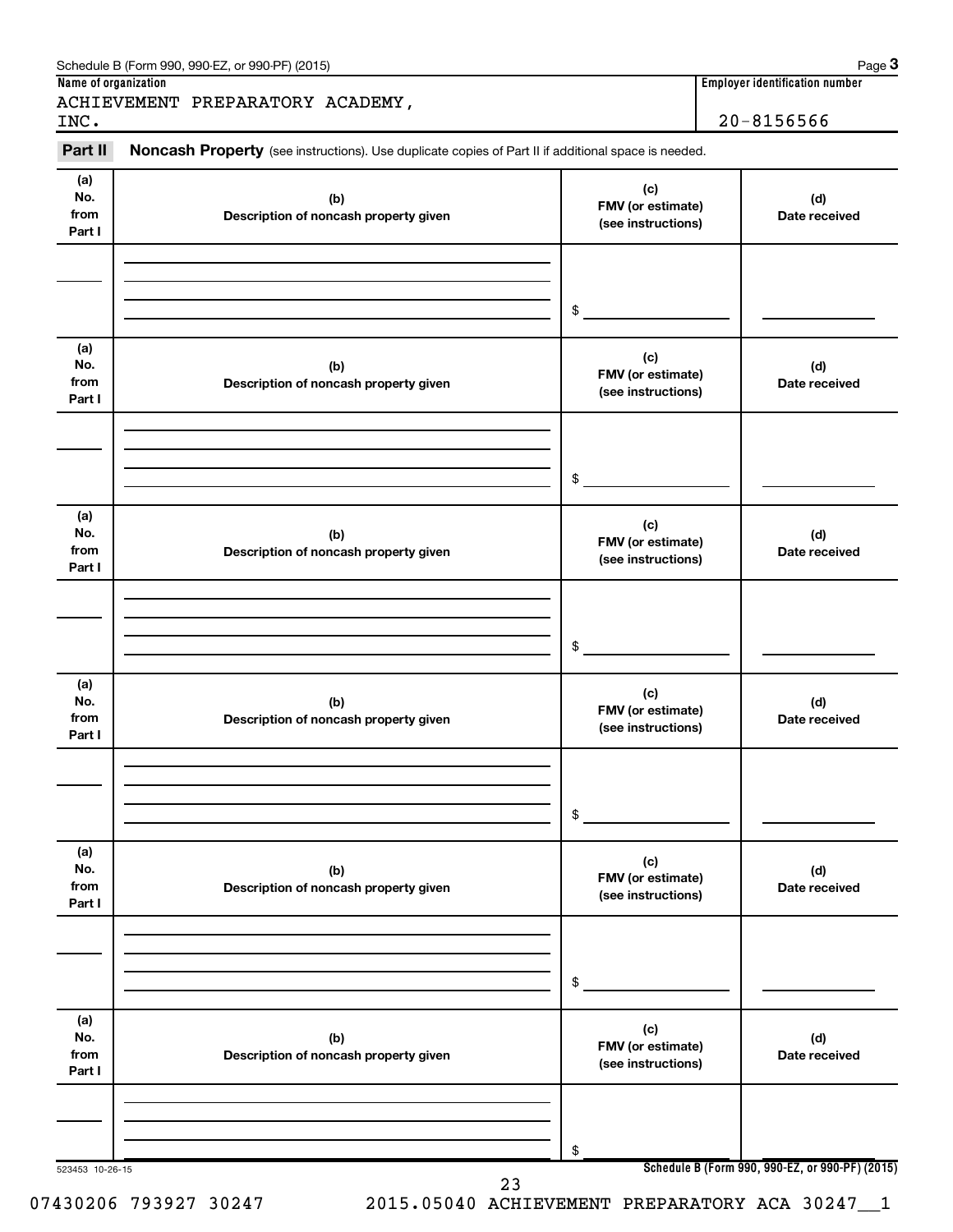|                  | ACHIEVEMENT PREPARATORY ACADEMY,                                                                                                                                                                                                                                             |                      |  |                                                 |  |  |
|------------------|------------------------------------------------------------------------------------------------------------------------------------------------------------------------------------------------------------------------------------------------------------------------------|----------------------|--|-------------------------------------------------|--|--|
| INC.             |                                                                                                                                                                                                                                                                              |                      |  | $20 - 8156566$                                  |  |  |
| Part III         | Exclusively religious, charitable, etc., contributions to organizations described in section 501(c)(7), (8), or (10) that total more than \$1,000 for<br>the year from any one contributor. Complete columns (a) through (e) and the following line entry. For organizations |                      |  |                                                 |  |  |
|                  | completing Part III, enter the total of exclusively religious, charitable, etc., contributions of \$1,000 or less for the year. (Enter this info. once.)                                                                                                                     |                      |  | $\blacktriangleright$ \$                        |  |  |
| (a) No.          | Use duplicate copies of Part III if additional space is needed.                                                                                                                                                                                                              |                      |  |                                                 |  |  |
| from<br>Part I   | (b) Purpose of gift                                                                                                                                                                                                                                                          | (c) Use of gift      |  | (d) Description of how gift is held             |  |  |
|                  |                                                                                                                                                                                                                                                                              |                      |  |                                                 |  |  |
|                  |                                                                                                                                                                                                                                                                              |                      |  |                                                 |  |  |
|                  |                                                                                                                                                                                                                                                                              |                      |  |                                                 |  |  |
|                  |                                                                                                                                                                                                                                                                              | (e) Transfer of gift |  |                                                 |  |  |
|                  |                                                                                                                                                                                                                                                                              |                      |  |                                                 |  |  |
|                  | Transferee's name, address, and ZIP + 4                                                                                                                                                                                                                                      |                      |  | Relationship of transferor to transferee        |  |  |
|                  |                                                                                                                                                                                                                                                                              |                      |  |                                                 |  |  |
|                  |                                                                                                                                                                                                                                                                              |                      |  |                                                 |  |  |
|                  |                                                                                                                                                                                                                                                                              |                      |  |                                                 |  |  |
| (a) No.<br>`from | (b) Purpose of gift                                                                                                                                                                                                                                                          | (c) Use of gift      |  | (d) Description of how gift is held             |  |  |
| Part I           |                                                                                                                                                                                                                                                                              |                      |  |                                                 |  |  |
|                  |                                                                                                                                                                                                                                                                              |                      |  |                                                 |  |  |
|                  |                                                                                                                                                                                                                                                                              |                      |  |                                                 |  |  |
|                  |                                                                                                                                                                                                                                                                              |                      |  |                                                 |  |  |
|                  |                                                                                                                                                                                                                                                                              | (e) Transfer of gift |  |                                                 |  |  |
|                  | Transferee's name, address, and ZIP + 4                                                                                                                                                                                                                                      |                      |  | Relationship of transferor to transferee        |  |  |
|                  |                                                                                                                                                                                                                                                                              |                      |  |                                                 |  |  |
|                  |                                                                                                                                                                                                                                                                              |                      |  |                                                 |  |  |
|                  |                                                                                                                                                                                                                                                                              |                      |  |                                                 |  |  |
| (a) No.<br>`from |                                                                                                                                                                                                                                                                              |                      |  |                                                 |  |  |
| Part I           | (b) Purpose of gift                                                                                                                                                                                                                                                          | (c) Use of gift      |  | (d) Description of how gift is held             |  |  |
|                  |                                                                                                                                                                                                                                                                              |                      |  |                                                 |  |  |
|                  |                                                                                                                                                                                                                                                                              |                      |  |                                                 |  |  |
|                  |                                                                                                                                                                                                                                                                              |                      |  |                                                 |  |  |
|                  | (e) Transfer of gift                                                                                                                                                                                                                                                         |                      |  |                                                 |  |  |
|                  | Transferee's name, address, and ZIP + 4                                                                                                                                                                                                                                      |                      |  | Relationship of transferor to transferee        |  |  |
|                  |                                                                                                                                                                                                                                                                              |                      |  |                                                 |  |  |
|                  |                                                                                                                                                                                                                                                                              |                      |  |                                                 |  |  |
|                  |                                                                                                                                                                                                                                                                              |                      |  |                                                 |  |  |
| (a) No.<br>from  |                                                                                                                                                                                                                                                                              |                      |  |                                                 |  |  |
| Part I           | (b) Purpose of gift                                                                                                                                                                                                                                                          | (c) Use of gift      |  | (d) Description of how gift is held             |  |  |
|                  |                                                                                                                                                                                                                                                                              |                      |  |                                                 |  |  |
|                  |                                                                                                                                                                                                                                                                              |                      |  |                                                 |  |  |
|                  |                                                                                                                                                                                                                                                                              |                      |  |                                                 |  |  |
|                  |                                                                                                                                                                                                                                                                              | (e) Transfer of gift |  |                                                 |  |  |
|                  |                                                                                                                                                                                                                                                                              |                      |  |                                                 |  |  |
|                  | Transferee's name, address, and ZIP + 4                                                                                                                                                                                                                                      |                      |  | Relationship of transferor to transferee        |  |  |
|                  |                                                                                                                                                                                                                                                                              |                      |  |                                                 |  |  |
|                  |                                                                                                                                                                                                                                                                              |                      |  |                                                 |  |  |
|                  |                                                                                                                                                                                                                                                                              |                      |  |                                                 |  |  |
| 523454 10-26-15  |                                                                                                                                                                                                                                                                              |                      |  | Schedule B (Form 990, 990-EZ, or 990-PF) (2015) |  |  |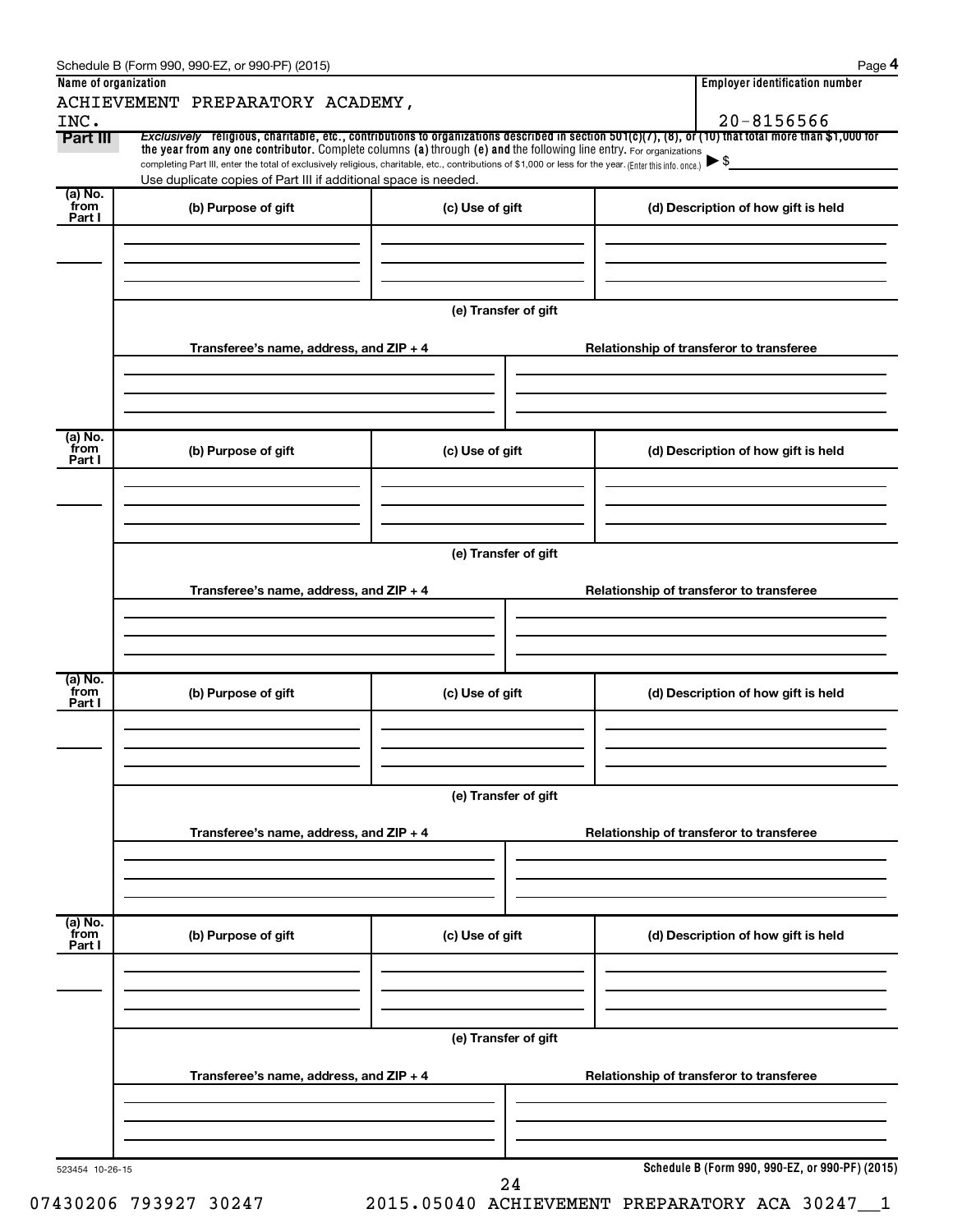| <b>SCHEDULE D</b>                        |                                                                                                                                                                                                                                                                                                            | <b>Supplemental Financial Statements</b>                                                                                                                    | OMB No. 1545-0047                                       |
|------------------------------------------|------------------------------------------------------------------------------------------------------------------------------------------------------------------------------------------------------------------------------------------------------------------------------------------------------------|-------------------------------------------------------------------------------------------------------------------------------------------------------------|---------------------------------------------------------|
| (Form 990)<br>Department of the Treasury |                                                                                                                                                                                                                                                                                                            | Complete if the organization answered "Yes" on Form 990,<br>Part IV, line 6, 7, 8, 9, 10, 11a, 11b, 11c, 11d, 11e, 11f, 12a, or 12b.<br>Attach to Form 990. | <b>Open to Public</b>                                   |
| Internal Revenue Service                 |                                                                                                                                                                                                                                                                                                            | Information about Schedule D (Form 990) and its instructions is at www.irs.gov/form990.                                                                     | Inspection                                              |
| Name of the organization                 | ACHIEVEMENT PREPARATORY ACADEMY,<br>INC.                                                                                                                                                                                                                                                                   |                                                                                                                                                             | <b>Employer identification number</b><br>$20 - 8156566$ |
| Part I                                   | Organizations Maintaining Donor Advised Funds or Other Similar Funds or Accounts. Complete if the                                                                                                                                                                                                          |                                                                                                                                                             |                                                         |
|                                          | organization answered "Yes" on Form 990, Part IV, line 6.                                                                                                                                                                                                                                                  |                                                                                                                                                             |                                                         |
|                                          |                                                                                                                                                                                                                                                                                                            | (a) Donor advised funds                                                                                                                                     | (b) Funds and other accounts                            |
| 1                                        |                                                                                                                                                                                                                                                                                                            |                                                                                                                                                             |                                                         |
| 2                                        | Aggregate value of contributions to (during year)                                                                                                                                                                                                                                                          |                                                                                                                                                             |                                                         |
| з<br>4                                   | Aggregate value of grants from (during year)                                                                                                                                                                                                                                                               |                                                                                                                                                             |                                                         |
| 5                                        | Did the organization inform all donors and donor advisors in writing that the assets held in donor advised funds                                                                                                                                                                                           |                                                                                                                                                             |                                                         |
|                                          |                                                                                                                                                                                                                                                                                                            |                                                                                                                                                             | Yes<br><b>No</b>                                        |
| 6                                        | Did the organization inform all grantees, donors, and donor advisors in writing that grant funds can be used only                                                                                                                                                                                          |                                                                                                                                                             |                                                         |
|                                          | for charitable purposes and not for the benefit of the donor or donor advisor, or for any other purpose conferring                                                                                                                                                                                         |                                                                                                                                                             |                                                         |
| impermissible private benefit?           |                                                                                                                                                                                                                                                                                                            |                                                                                                                                                             | Yes<br>No                                               |
| Part II                                  | Conservation Easements. Complete if the organization answered "Yes" on Form 990, Part IV, line 7.                                                                                                                                                                                                          |                                                                                                                                                             |                                                         |
| 1.                                       | Purpose(s) of conservation easements held by the organization (check all that apply).                                                                                                                                                                                                                      |                                                                                                                                                             |                                                         |
|                                          | Preservation of land for public use (e.g., recreation or education)                                                                                                                                                                                                                                        |                                                                                                                                                             | Preservation of a historically important land area      |
|                                          | Protection of natural habitat                                                                                                                                                                                                                                                                              |                                                                                                                                                             | Preservation of a certified historic structure          |
|                                          | Preservation of open space                                                                                                                                                                                                                                                                                 |                                                                                                                                                             |                                                         |
| 2                                        | Complete lines 2a through 2d if the organization held a qualified conservation contribution in the form of a conservation easement on the last                                                                                                                                                             |                                                                                                                                                             | Held at the End of the Tax Year                         |
| day of the tax year.<br>а                |                                                                                                                                                                                                                                                                                                            |                                                                                                                                                             | 2a                                                      |
| b                                        |                                                                                                                                                                                                                                                                                                            |                                                                                                                                                             | 2 <sub>b</sub>                                          |
|                                          | c Number of conservation easements on a certified historic structure included in (a) manufacture included in (a)                                                                                                                                                                                           |                                                                                                                                                             | 2c                                                      |
|                                          | d Number of conservation easements included in (c) acquired after 8/17/06, and not on a historic structure                                                                                                                                                                                                 |                                                                                                                                                             |                                                         |
|                                          | listed in the National Register [111] Marshall Register [11] Marshall Register [11] Marshall Register [11] Marshall Register [11] Marshall Register [11] Marshall Register [11] Marshall Register [11] Marshall Register [11]                                                                              |                                                                                                                                                             | 2d                                                      |
| 3                                        | Number of conservation easements modified, transferred, released, extinguished, or terminated by the organization during the tax                                                                                                                                                                           |                                                                                                                                                             |                                                         |
| $year \blacktriangleright$               |                                                                                                                                                                                                                                                                                                            |                                                                                                                                                             |                                                         |
| 4                                        | Number of states where property subject to conservation easement is located $\blacktriangleright$                                                                                                                                                                                                          |                                                                                                                                                             |                                                         |
| 5                                        | Does the organization have a written policy regarding the periodic monitoring, inspection, handling of                                                                                                                                                                                                     |                                                                                                                                                             |                                                         |
| 6                                        | violations, and enforcement of the conservation easements it holds?<br>Staff and volunteer hours devoted to monitoring, inspecting, handling of violations, and enforcing conservation easements during the year                                                                                           |                                                                                                                                                             | Yes<br><b>No</b>                                        |
|                                          |                                                                                                                                                                                                                                                                                                            |                                                                                                                                                             |                                                         |
| 7                                        | Amount of expenses incurred in monitoring, inspecting, handling of violations, and enforcing conservation easements during the year                                                                                                                                                                        |                                                                                                                                                             |                                                         |
| $\blacktriangleright$ \$                 |                                                                                                                                                                                                                                                                                                            |                                                                                                                                                             |                                                         |
| 8                                        | Does each conservation easement reported on line $2(d)$ above satisfy the requirements of section 170(h)(4)(B)(i)                                                                                                                                                                                          |                                                                                                                                                             |                                                         |
|                                          |                                                                                                                                                                                                                                                                                                            |                                                                                                                                                             | Yes<br><b>No</b>                                        |
| 9                                        | In Part XIII, describe how the organization reports conservation easements in its revenue and expense statement, and balance sheet, and                                                                                                                                                                    |                                                                                                                                                             |                                                         |
|                                          | include, if applicable, the text of the footnote to the organization's financial statements that describes the organization's accounting for                                                                                                                                                               |                                                                                                                                                             |                                                         |
| conservation easements.                  |                                                                                                                                                                                                                                                                                                            |                                                                                                                                                             |                                                         |
|                                          | Part III   Organizations Maintaining Collections of Art, Historical Treasures, or Other Similar Assets.<br>Complete if the organization answered "Yes" on Form 990, Part IV, line 8.                                                                                                                       |                                                                                                                                                             |                                                         |
|                                          |                                                                                                                                                                                                                                                                                                            |                                                                                                                                                             |                                                         |
|                                          | 1a If the organization elected, as permitted under SFAS 116 (ASC 958), not to report in its revenue statement and balance sheet works of art,<br>historical treasures, or other similar assets held for public exhibition, education, or research in furtherance of public service, provide, in Part XIII, |                                                                                                                                                             |                                                         |
|                                          | the text of the footnote to its financial statements that describes these items.                                                                                                                                                                                                                           |                                                                                                                                                             |                                                         |
|                                          | <b>b</b> If the organization elected, as permitted under SFAS 116 (ASC 958), to report in its revenue statement and balance sheet works of art, historical                                                                                                                                                 |                                                                                                                                                             |                                                         |
|                                          | treasures, or other similar assets held for public exhibition, education, or research in furtherance of public service, provide the following amounts                                                                                                                                                      |                                                                                                                                                             |                                                         |
| relating to these items:                 |                                                                                                                                                                                                                                                                                                            |                                                                                                                                                             |                                                         |
|                                          |                                                                                                                                                                                                                                                                                                            |                                                                                                                                                             | $\triangleright$ \$                                     |
|                                          |                                                                                                                                                                                                                                                                                                            |                                                                                                                                                             | $\blacktriangleright$ \$                                |
| 2                                        | If the organization received or held works of art, historical treasures, or other similar assets for financial gain, provide                                                                                                                                                                               |                                                                                                                                                             |                                                         |
|                                          | the following amounts required to be reported under SFAS 116 (ASC 958) relating to these items:                                                                                                                                                                                                            |                                                                                                                                                             |                                                         |
|                                          |                                                                                                                                                                                                                                                                                                            |                                                                                                                                                             | $\blacktriangleright$ \$                                |
|                                          |                                                                                                                                                                                                                                                                                                            |                                                                                                                                                             | $\blacktriangleright$ s                                 |
| 532051                                   | LHA For Paperwork Reduction Act Notice, see the Instructions for Form 990.                                                                                                                                                                                                                                 |                                                                                                                                                             | Schedule D (Form 990) 2015                              |
| 11-02-15                                 |                                                                                                                                                                                                                                                                                                            | 25                                                                                                                                                          |                                                         |

07430206 793927 30247 2015.05040 ACHIEVEMENT PREPARATORY ACA 302471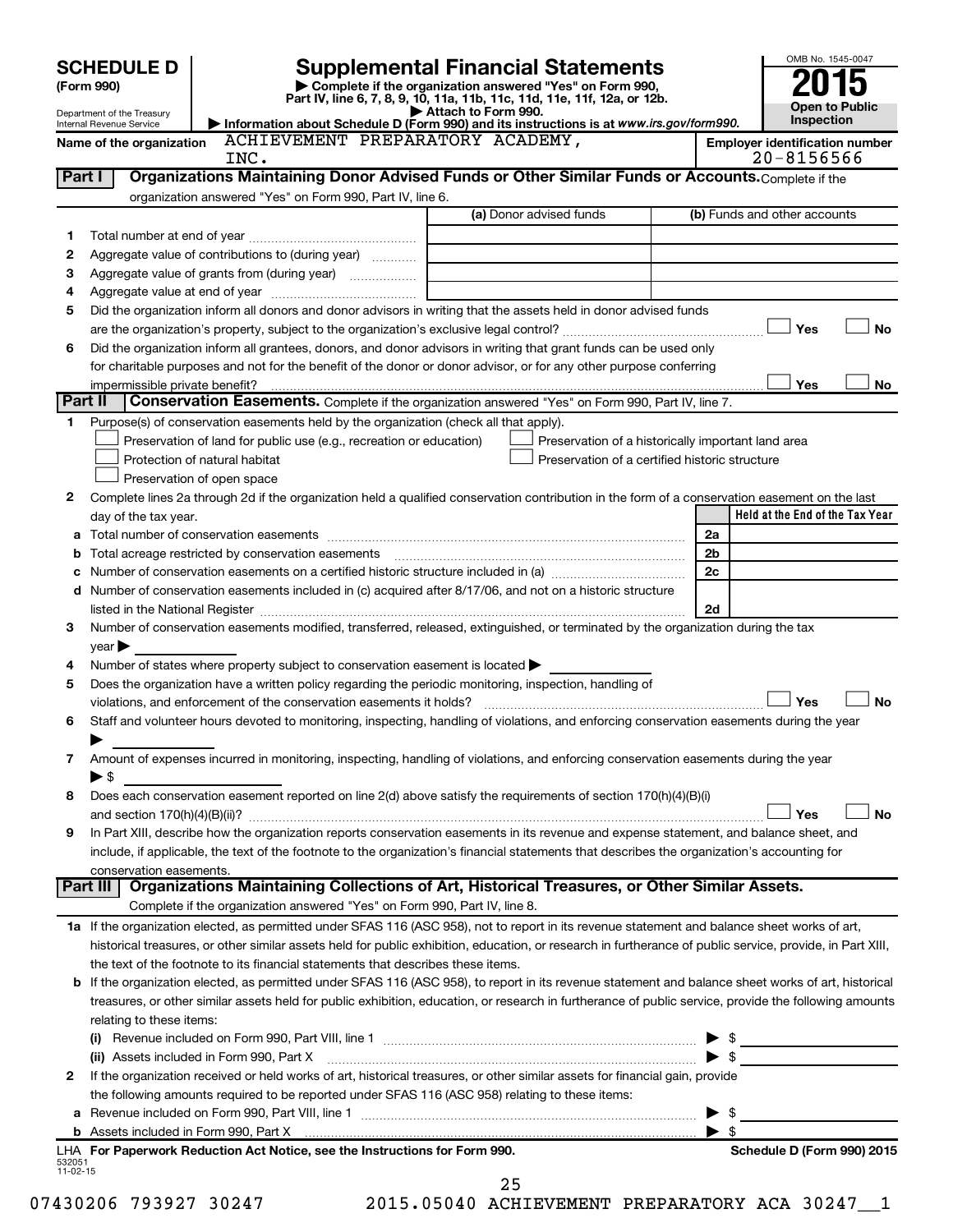| ACHIEVEMENT PREPARATORY ACADEMY, |  |  |  |
|----------------------------------|--|--|--|
|----------------------------------|--|--|--|

|               | INC.                                                                                                                                                                                                                           | ACAIEVEMENI FREFARAIORI ACADEMI, |   |                |                           |                                      |        | $20 - 8156566$ Page 2 |
|---------------|--------------------------------------------------------------------------------------------------------------------------------------------------------------------------------------------------------------------------------|----------------------------------|---|----------------|---------------------------|--------------------------------------|--------|-----------------------|
|               | Schedule D (Form 990) 2015<br>Organizations Maintaining Collections of Art, Historical Treasures, or Other Similar Assets (continued)<br>Part III                                                                              |                                  |   |                |                           |                                      |        |                       |
|               |                                                                                                                                                                                                                                |                                  |   |                |                           |                                      |        |                       |
| 3             | Using the organization's acquisition, accession, and other records, check any of the following that are a significant use of its collection items<br>(check all that apply):                                                   |                                  |   |                |                           |                                      |        |                       |
|               | Public exhibition                                                                                                                                                                                                              | d                                |   |                | Loan or exchange programs |                                      |        |                       |
| a             |                                                                                                                                                                                                                                |                                  |   | Other          |                           |                                      |        |                       |
| b             | Scholarly research                                                                                                                                                                                                             | е                                |   |                |                           |                                      |        |                       |
| c             | Preservation for future generations                                                                                                                                                                                            |                                  |   |                |                           |                                      |        |                       |
| 4             | Provide a description of the organization's collections and explain how they further the organization's exempt purpose in Part XIII.                                                                                           |                                  |   |                |                           |                                      |        |                       |
| 5             | During the year, did the organization solicit or receive donations of art, historical treasures, or other similar assets                                                                                                       |                                  |   |                |                           |                                      |        |                       |
|               | Part IV<br><b>Escrow and Custodial Arrangements.</b> Complete if the organization answered "Yes" on Form 990, Part IV, line 9, or                                                                                              |                                  |   |                |                           |                                      | Yes    | No                    |
|               | reported an amount on Form 990, Part X, line 21.                                                                                                                                                                               |                                  |   |                |                           |                                      |        |                       |
|               |                                                                                                                                                                                                                                |                                  |   |                |                           |                                      |        |                       |
|               | 1a Is the organization an agent, trustee, custodian or other intermediary for contributions or other assets not included                                                                                                       |                                  |   |                |                           |                                      | Yes    | <b>No</b>             |
|               |                                                                                                                                                                                                                                |                                  |   |                |                           |                                      |        |                       |
|               | b If "Yes," explain the arrangement in Part XIII and complete the following table:                                                                                                                                             |                                  |   |                |                           |                                      |        |                       |
|               |                                                                                                                                                                                                                                |                                  |   |                |                           |                                      | Amount |                       |
| с             | Beginning balance measurements and contact the contract of the contract of the contract of the contract of the                                                                                                                 |                                  |   |                |                           | 1c                                   |        |                       |
|               |                                                                                                                                                                                                                                |                                  |   |                |                           | 1d                                   |        |                       |
|               | Distributions during the year manufactured and an account of the year manufactured and the year manufactured and the year manufactured and the year manufactured and the year manufactured and the year manufactured and the y |                                  |   |                |                           | 1e                                   |        |                       |
| f.            |                                                                                                                                                                                                                                |                                  |   |                |                           | 1f                                   |        |                       |
|               | 2a Did the organization include an amount on Form 990, Part X, line 21, for escrow or custodial account liability?                                                                                                             |                                  |   |                |                           |                                      | Yes    | No                    |
| <b>Part V</b> | <b>b</b> If "Yes," explain the arrangement in Part XIII. Check here if the explanation has been provided on Part XIII                                                                                                          |                                  |   |                |                           |                                      |        |                       |
|               | Endowment Funds. Complete if the organization answered "Yes" on Form 990, Part IV, line 10.                                                                                                                                    |                                  |   |                |                           |                                      |        |                       |
|               |                                                                                                                                                                                                                                | (a) Current year                 |   | (b) Prior year | (c) Two years back        | $\vert$ (d) Three years back $\vert$ |        | (e) Four years back   |
| 1a            | Beginning of year balance                                                                                                                                                                                                      |                                  |   |                |                           |                                      |        |                       |
| b             |                                                                                                                                                                                                                                |                                  |   |                |                           |                                      |        |                       |
|               | Net investment earnings, gains, and losses                                                                                                                                                                                     |                                  |   |                |                           |                                      |        |                       |
| d             |                                                                                                                                                                                                                                |                                  |   |                |                           |                                      |        |                       |
|               | e Other expenditures for facilities                                                                                                                                                                                            |                                  |   |                |                           |                                      |        |                       |
|               | and programs                                                                                                                                                                                                                   |                                  |   |                |                           |                                      |        |                       |
|               |                                                                                                                                                                                                                                |                                  |   |                |                           |                                      |        |                       |
| g             |                                                                                                                                                                                                                                |                                  |   |                |                           |                                      |        |                       |
| 2             | Provide the estimated percentage of the current year end balance (line 1g, column (a)) held as:                                                                                                                                |                                  |   |                |                           |                                      |        |                       |
| а             | Board designated or quasi-endowment                                                                                                                                                                                            |                                  | % |                |                           |                                      |        |                       |
|               | Permanent endowment                                                                                                                                                                                                            | %                                |   |                |                           |                                      |        |                       |
|               | Temporarily restricted endowment                                                                                                                                                                                               | %                                |   |                |                           |                                      |        |                       |
|               | The percentages on lines 2a, 2b, and 2c should equal 100%.                                                                                                                                                                     |                                  |   |                |                           |                                      |        |                       |
|               | 3a Are there endowment funds not in the possession of the organization that are held and administered for the organization                                                                                                     |                                  |   |                |                           |                                      |        |                       |
|               | by:                                                                                                                                                                                                                            |                                  |   |                |                           |                                      |        | <b>Yes</b><br>No      |
|               | (i)                                                                                                                                                                                                                            |                                  |   |                |                           |                                      | 3a(i)  |                       |
|               |                                                                                                                                                                                                                                |                                  |   |                |                           |                                      | 3a(ii) |                       |
|               |                                                                                                                                                                                                                                |                                  |   |                |                           |                                      | 3b     |                       |
|               | Describe in Part XIII the intended uses of the organization's endowment funds.                                                                                                                                                 |                                  |   |                |                           |                                      |        |                       |
|               | Land, Buildings, and Equipment.<br>Part VI                                                                                                                                                                                     |                                  |   |                |                           |                                      |        |                       |
|               | Complete if the organization answered "Yes" on Form 990, Part IV, line 11a. See Form 990, Part X, line 10.                                                                                                                     |                                  |   |                |                           |                                      |        |                       |
|               | Description of property                                                                                                                                                                                                        | (a) Cost or other                |   |                | (b) Cost or other         | (c) Accumulated                      |        | (d) Book value        |
|               |                                                                                                                                                                                                                                | basis (investment)               |   |                | basis (other)             | depreciation                         |        |                       |
|               |                                                                                                                                                                                                                                |                                  |   |                |                           |                                      |        |                       |
| b             |                                                                                                                                                                                                                                |                                  |   |                |                           |                                      |        |                       |
|               |                                                                                                                                                                                                                                |                                  |   |                | 18,012,916.               | 290, 717.                            |        | 17,722,199.           |
|               |                                                                                                                                                                                                                                |                                  |   |                | 1, 203, 131.              | 574,604.                             |        | 628,527.              |
|               | e Other                                                                                                                                                                                                                        |                                  |   |                | 12, 219, 189.             |                                      |        | 12, 219, 189.         |
|               | Total. Add lines 1a through 1e. (Column (d) must equal Form 990, Part X, column (B), line 10c.)                                                                                                                                |                                  |   |                |                           |                                      |        | 30, 569, 915.         |

**Schedule D (Form 990) 2015**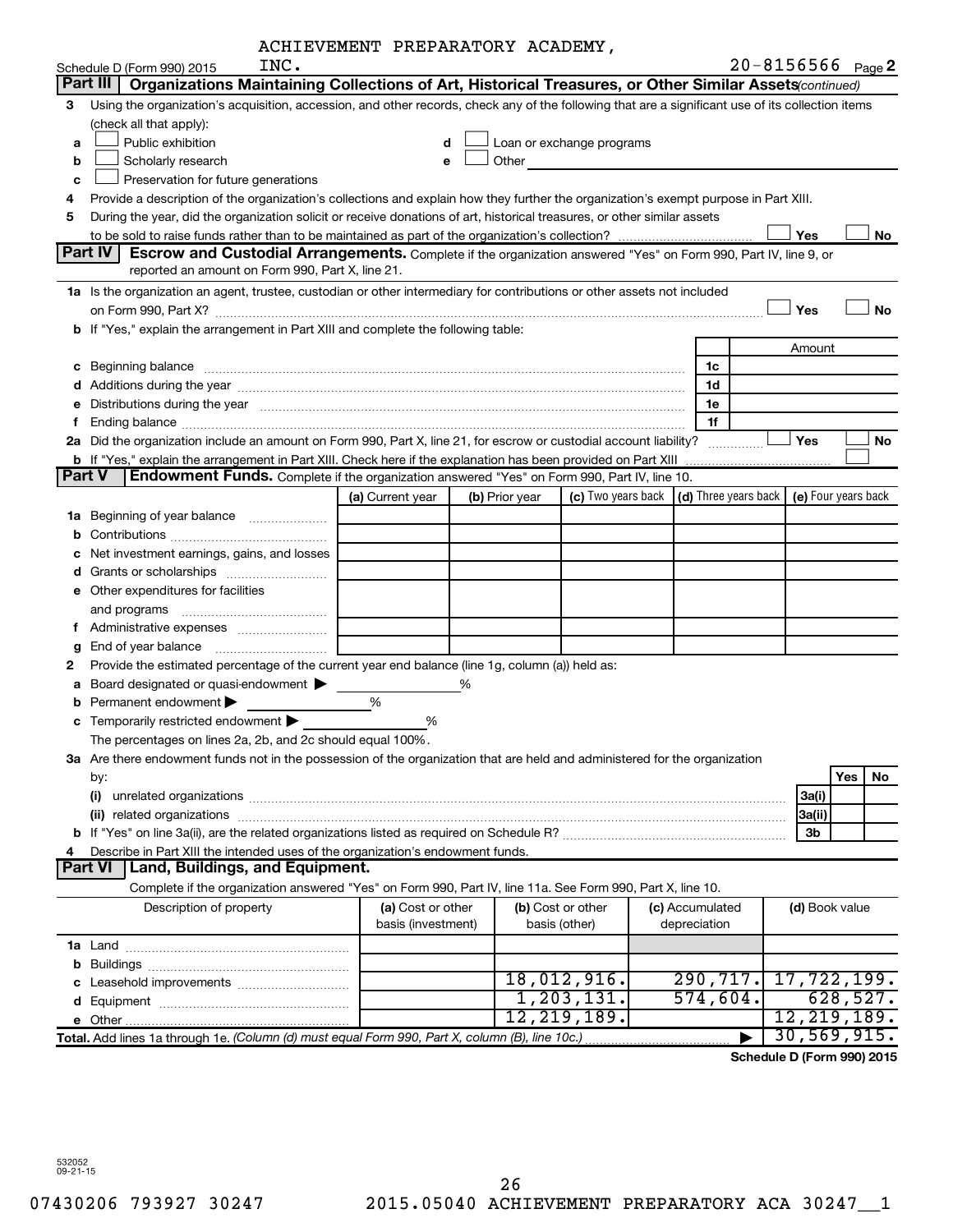|           | INC.<br>Schedule D (Form 990) 2015                                                                                                                                    |                 |                | 20-8156566 Page 3                                         |
|-----------|-----------------------------------------------------------------------------------------------------------------------------------------------------------------------|-----------------|----------------|-----------------------------------------------------------|
| Part VIII | <b>Investments - Other Securities.</b>                                                                                                                                |                 |                |                                                           |
|           | Complete if the organization answered "Yes" on Form 990, Part IV, line 11b. See Form 990, Part X, line 12.                                                            |                 |                |                                                           |
|           | (a) Description of security or category (including name of security)                                                                                                  | (b) Book value  |                | (c) Method of valuation: Cost or end-of-year market value |
|           | (1) Financial derivatives                                                                                                                                             |                 |                |                                                           |
|           |                                                                                                                                                                       |                 |                |                                                           |
| (3) Other |                                                                                                                                                                       |                 |                |                                                           |
| (A)       |                                                                                                                                                                       |                 |                |                                                           |
| (B)       |                                                                                                                                                                       |                 |                |                                                           |
| (C)       |                                                                                                                                                                       |                 |                |                                                           |
| (D)       |                                                                                                                                                                       |                 |                |                                                           |
| (E)       |                                                                                                                                                                       |                 |                |                                                           |
| (F)       |                                                                                                                                                                       |                 |                |                                                           |
| (G)       |                                                                                                                                                                       |                 |                |                                                           |
| (H)       | Total. (Col. (b) must equal Form 990, Part X, col. (B) line 12.) $\blacktriangleright$                                                                                |                 |                |                                                           |
|           | Part VIII Investments - Program Related.                                                                                                                              |                 |                |                                                           |
|           | Complete if the organization answered "Yes" on Form 990, Part IV, line 11c. See Form 990, Part X, line 13.                                                            |                 |                |                                                           |
|           | (a) Description of investment                                                                                                                                         | (b) Book value  |                | (c) Method of valuation: Cost or end-of-year market value |
| (1)       |                                                                                                                                                                       |                 |                |                                                           |
| (2)       |                                                                                                                                                                       |                 |                |                                                           |
| (3)       |                                                                                                                                                                       |                 |                |                                                           |
| (4)       |                                                                                                                                                                       |                 |                |                                                           |
| (5)       |                                                                                                                                                                       |                 |                |                                                           |
| (6)       |                                                                                                                                                                       |                 |                |                                                           |
| (7)       |                                                                                                                                                                       |                 |                |                                                           |
| (8)       |                                                                                                                                                                       |                 |                |                                                           |
| (9)       |                                                                                                                                                                       |                 |                |                                                           |
|           | Total. (Col. (b) must equal Form 990, Part X, col. (B) line $13.$ )                                                                                                   |                 |                |                                                           |
| Part IX   | <b>Other Assets.</b>                                                                                                                                                  |                 |                |                                                           |
|           | Complete if the organization answered "Yes" on Form 990, Part IV, line 11d. See Form 990, Part X, line 15.                                                            |                 |                |                                                           |
|           |                                                                                                                                                                       | (a) Description |                | (b) Book value                                            |
| (1)       |                                                                                                                                                                       |                 |                |                                                           |
| (2)       |                                                                                                                                                                       |                 |                |                                                           |
| (3)       |                                                                                                                                                                       |                 |                |                                                           |
| (4)       |                                                                                                                                                                       |                 |                |                                                           |
| (5)       |                                                                                                                                                                       |                 |                |                                                           |
| (6)       |                                                                                                                                                                       |                 |                |                                                           |
| (7)       |                                                                                                                                                                       |                 |                |                                                           |
| (8)       |                                                                                                                                                                       |                 |                |                                                           |
| (9)       |                                                                                                                                                                       |                 |                |                                                           |
|           | Total. (Column (b) must equal Form 990, Part X, col. (B) line 15.)                                                                                                    |                 |                |                                                           |
| Part X    | <b>Other Liabilities.</b>                                                                                                                                             |                 |                |                                                           |
|           | Complete if the organization answered "Yes" on Form 990, Part IV, line 11e or 11f. See Form 990, Part X, line 25.                                                     |                 | (b) Book value |                                                           |
| 1.        | (a) Description of liability                                                                                                                                          |                 |                |                                                           |
| (1)       | Federal income taxes                                                                                                                                                  |                 |                |                                                           |
| (2)       |                                                                                                                                                                       |                 |                |                                                           |
| (3)       |                                                                                                                                                                       |                 |                |                                                           |
| (4)       |                                                                                                                                                                       |                 |                |                                                           |
| (5)       |                                                                                                                                                                       |                 |                |                                                           |
| (6)       |                                                                                                                                                                       |                 |                |                                                           |
| (7)       |                                                                                                                                                                       |                 |                |                                                           |
| (8)       |                                                                                                                                                                       |                 |                |                                                           |
| (9)       | Total. (Column (b) must equal Form 990, Part X, col. (B) line 25.)                                                                                                    |                 |                |                                                           |
|           | 2. Liability for uncertain tax positions. In Part XIII, provide the text of the footnote to the organization's financial statements that reports the                  |                 |                |                                                           |
|           | organization's liability for uncertain tax positions under FIN 48 (ASC 740). Check here if the text of the footnote has been provided in Part XIII $\boxed{\text{X}}$ |                 |                |                                                           |
|           |                                                                                                                                                                       |                 |                | Schedule D (Form 990) 2015                                |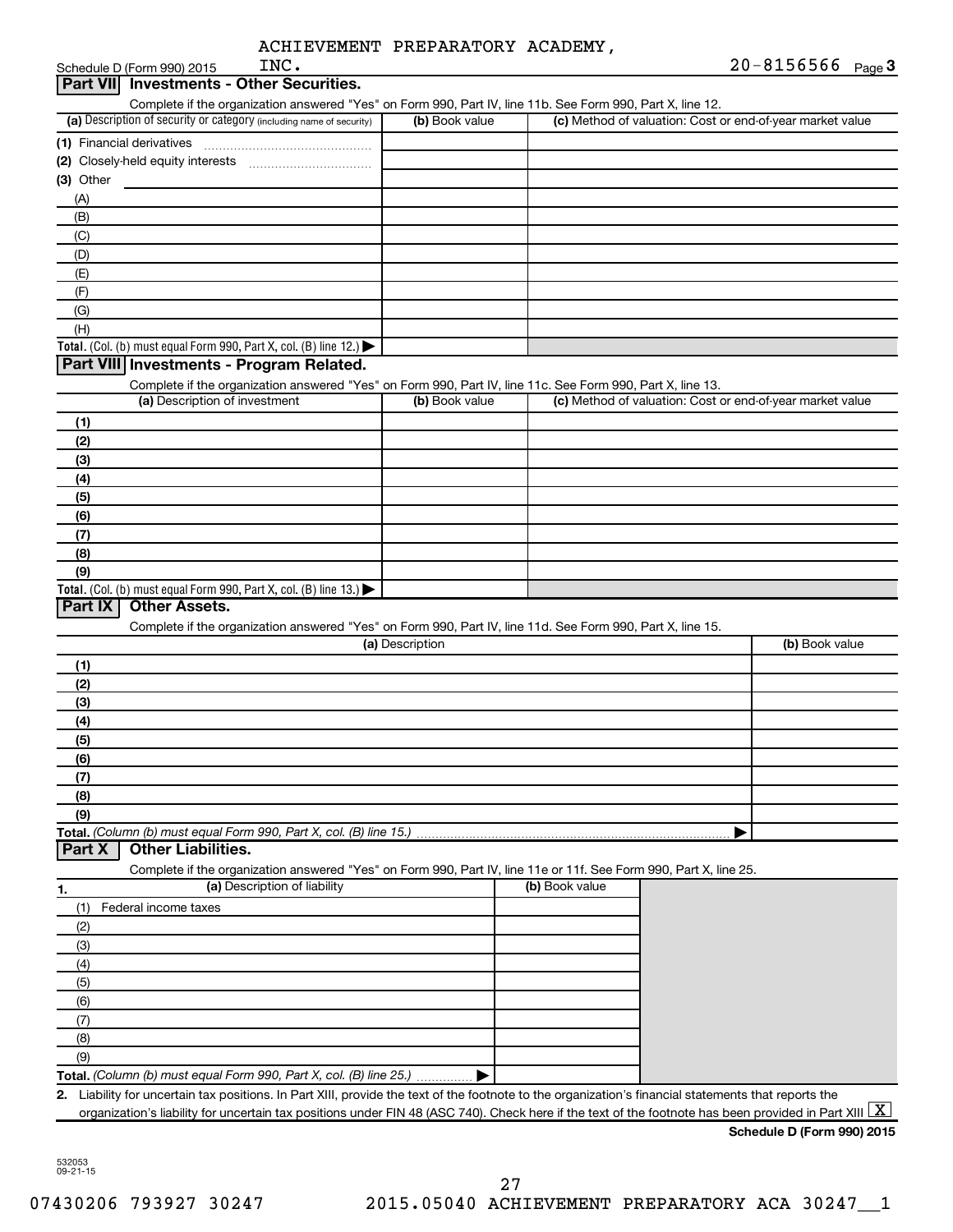|    | INC.<br>Schedule D (Form 990) 2015                                                                                       |                |         |                | $20 - 8156566$ Page 4 |
|----|--------------------------------------------------------------------------------------------------------------------------|----------------|---------|----------------|-----------------------|
|    | Reconciliation of Revenue per Audited Financial Statements With Revenue per Return.<br>Part XI                           |                |         |                |                       |
|    | Complete if the organization answered "Yes" on Form 990, Part IV, line 12a.                                              |                |         |                |                       |
| 1  |                                                                                                                          |                |         | $\overline{1}$ | 11,970,563.           |
| 2  | Amounts included on line 1 but not on Form 990, Part VIII, line 12:                                                      |                |         |                |                       |
| a  |                                                                                                                          | 2a             |         |                |                       |
| b  |                                                                                                                          | 2 <sub>b</sub> |         |                |                       |
| c  |                                                                                                                          | 2 <sub>c</sub> |         |                |                       |
| d  |                                                                                                                          | 2d             | 12,788. |                |                       |
| е  | Add lines 2a through 2d                                                                                                  |                |         | 2e             | 12,788.               |
| 3  |                                                                                                                          |                |         | $\mathbf{3}$   | 11, 957, 775.         |
| 4  | Amounts included on Form 990, Part VIII, line 12, but not on line 1:                                                     |                |         |                |                       |
|    |                                                                                                                          | 4a l           |         |                |                       |
| b  | Other (Describe in Part XIII.) (2000) (2000) (2000) (2010) (2010) (2010) (2010) (2010) (2010) (2010) (2010) (20          | 4 <sub>b</sub> |         |                |                       |
| c. | Add lines 4a and 4b                                                                                                      |                |         | 4c             | υ.                    |
|    |                                                                                                                          |                |         | 5              | 11,957,775.           |
|    |                                                                                                                          |                |         |                |                       |
|    | Part XII   Reconciliation of Expenses per Audited Financial Statements With Expenses per Return.                         |                |         |                |                       |
|    | Complete if the organization answered "Yes" on Form 990, Part IV, line 12a.                                              |                |         |                |                       |
| 1  |                                                                                                                          |                |         | $\mathbf{1}$   | 11, 151, 606.         |
| 2  | Amounts included on line 1 but not on Form 990, Part IX, line 25:                                                        |                |         |                |                       |
| a  |                                                                                                                          | 2a             |         |                |                       |
| b  |                                                                                                                          | 2 <sub>b</sub> |         |                |                       |
| c  |                                                                                                                          | 2 <sub>c</sub> |         |                |                       |
| d  |                                                                                                                          | 2d             | 74,226. |                |                       |
|    | Add lines 2a through 2d <b>must be a constructed as the constant of the constant of the constant of the construction</b> |                |         | 2e             | 74,226.               |
| 3  |                                                                                                                          |                |         | 3              | 11,077,380.           |
| 4  | Amounts included on Form 990, Part IX, line 25, but not on line 1:                                                       |                |         |                |                       |
|    |                                                                                                                          | 4a             |         |                |                       |
| b  |                                                                                                                          | 4b             |         |                |                       |
|    | Add lines 4a and 4b                                                                                                      |                |         | 4с             | ο.                    |
|    | Part XIII Supplemental Information.                                                                                      |                |         | 5              | $11,077,380$ .        |

Provide the descriptions required for Part II, lines 3, 5, and 9; Part III, lines 1a and 4; Part IV, lines 1b and 2b; Part V, line 4; Part X, line 2; Part XI, lines 2d and 4b; and Part XII, lines 2d and 4b. Also complete this part to provide any additional information.

# PART X, LINE 2:

| THE ACCOUNTING<br>THE SCHOOL HAS ADOPTED<br>OF<br>UNCERTAINTY<br>INCOME<br>ΙN<br>TAXES AS     |
|-----------------------------------------------------------------------------------------------|
| TAXES TOPIC OF THE FASB ASC. THE TOPIC REQUIRES THE<br>REOUIRED<br>BY<br><b>INCOME</b><br>THE |
| DETERMINE WHETHER A TAX POSITION IS MORE LIKELY THAN NOT<br>SCHOOL<br>BE<br>TO.<br>TO.        |
| UPON EXAMINATION BY THE APPLICABLE TAXING AUTHORITY, INCLUDING<br>SUSTAINED                   |
| ANY RELATED APPEALS OR LITIGATION PROCESSES, BASED ON THE<br>RESOLUTION<br>0F                 |
| THE POSITION. THE TAX BENEFIT TO<br>TECHNICAL MERITS OF<br>BE RECOGNIZED<br>IS                |
| LARGEST AMOUNT OF BENEFIT<br>MEASURED AS<br>THAT IS MORE<br>THAN FIFTY<br>THE<br>PERCENT      |
| LIKELY OF<br>BEING REALIZED UPON ULTIMATE SETTLEMENT WHICH COULD RESULT IN                    |
| THE SCHOOL RECORDING A TAX LIABILITY THAT WOULD REDUCE<br>ITS NET ASSETS.<br>THE              |
| SCHOOL HAS ANALYZED ITS TAX POSITIONS, AND HAS CONCLUDED<br>THAT NO LIABILITY                 |
| UNRECOGNIZED TAX BENEFITS SHOULD<br>BE RECORDED RELATED<br>ANY UNCERTAIN<br>FOR<br>TO.        |
| 532054<br>Schedule D (Form 990) 2015<br>$09 - 21 - 15$<br>28                                  |
| 2015.05040 ACHIEVEMENT PREPARATORY ACA 30247_1<br>07430206 793927 30247                       |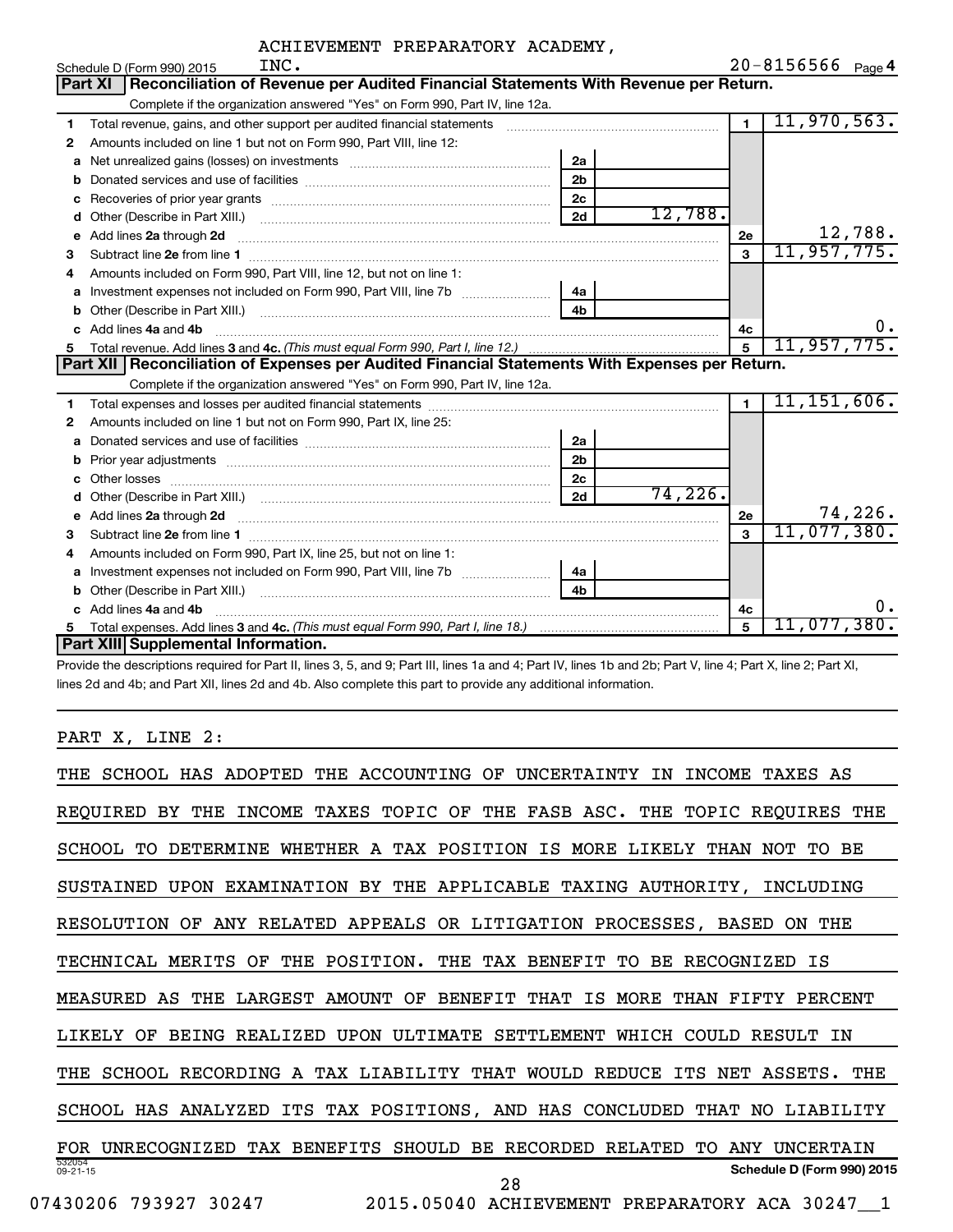| ACHIEVEMENT PREPARATORY ACADEMY,<br>INC.<br>Schedule D (Form 990) 2015<br><b>Part XIII Supplemental Information (continued)</b> | $20 - 8156566$ Page 5      |
|---------------------------------------------------------------------------------------------------------------------------------|----------------------------|
| TAX POSITIONS TAKEN ON RETURNS FILED FOR OPEN TAX YEARS (2012-2014), OR                                                         |                            |
| EXPECTED TO BE TAKEN IN ITS 2015 TAX RETURN. THE SCHOOL IS NOT AWARE OF                                                         |                            |
| ANY TAX POSITIONS FOR WHICH IT BELIEVES THAT THERE IS A REASONABLE                                                              |                            |
| POSSIBILITY THAT THE TOTAL AMOUNTS OF UNRECOGNIZED TAX BENEFITS WILL                                                            |                            |
| CHANGE MATERIALLY IN THE NEXT TWELVE MONTHS.                                                                                    |                            |
|                                                                                                                                 |                            |
| PART XI, LINE 2D - OTHER ADJUSTMENTS:                                                                                           |                            |
| FUNDRAISING EVENT EXPENSES                                                                                                      | 12,788.                    |
|                                                                                                                                 |                            |
| PART XII, LINE 2D - OTHER ADJUSTMENTS:                                                                                          |                            |
| FUNDRAISING EVENT EXPENSES                                                                                                      | 12,788.                    |
| LOSS ON SALE OF FIXED ASSETS                                                                                                    | 61,438.                    |
| TOTAL TO SCHEDULE D, PART XII, LINE 2D                                                                                          | 74,226.                    |
|                                                                                                                                 |                            |
|                                                                                                                                 |                            |
|                                                                                                                                 |                            |
|                                                                                                                                 |                            |
|                                                                                                                                 |                            |
|                                                                                                                                 |                            |
|                                                                                                                                 |                            |
|                                                                                                                                 |                            |
|                                                                                                                                 |                            |
|                                                                                                                                 |                            |
|                                                                                                                                 |                            |
|                                                                                                                                 |                            |
|                                                                                                                                 |                            |
|                                                                                                                                 |                            |
|                                                                                                                                 | Schedule D (Form 990) 2015 |

532055 09-21-15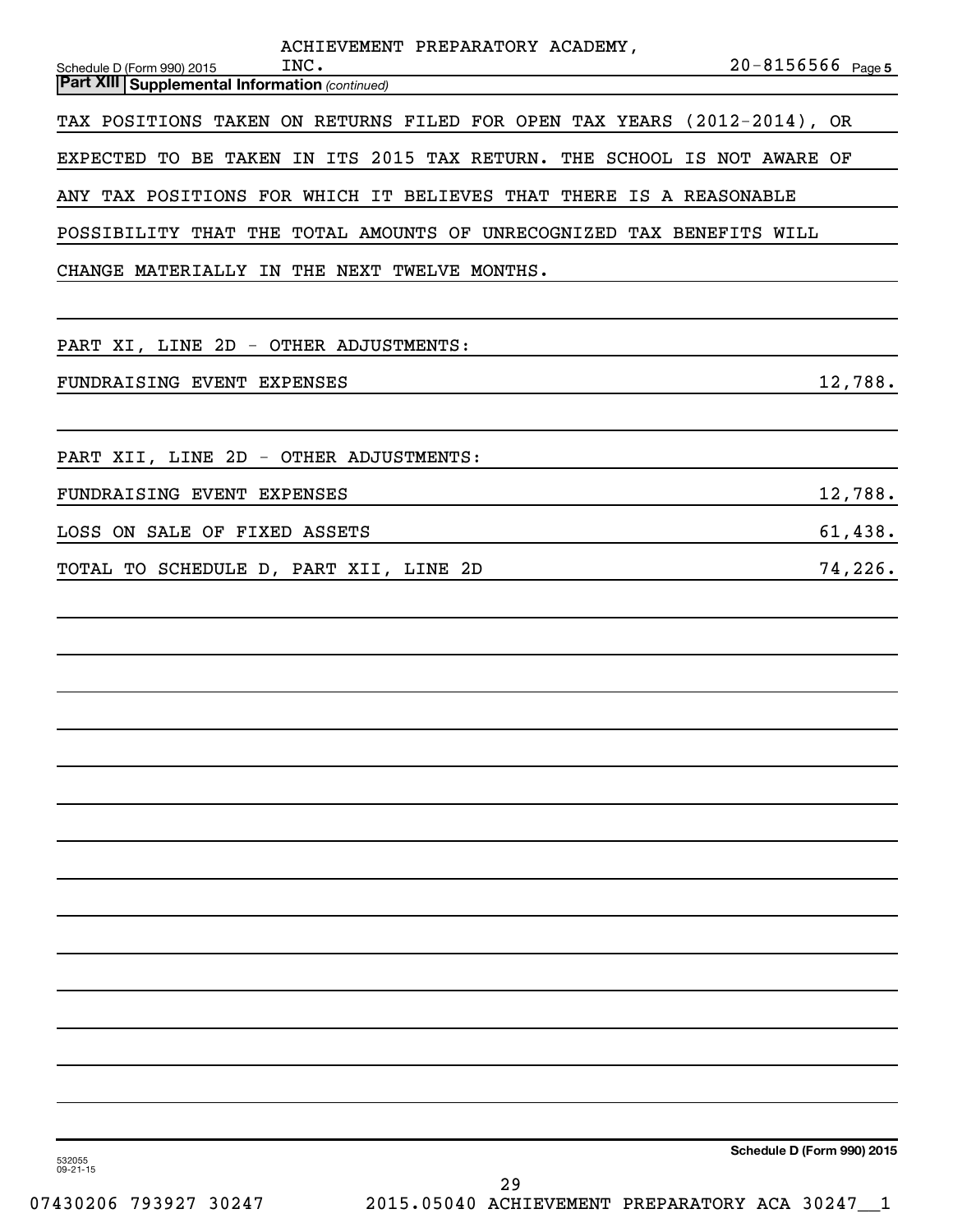|        | <b>Schools</b><br><b>SCHEDULE E</b><br>Complete if the organization answered "Yes" on Form 990,<br>(Form 990 or 990-EZ)<br>Part IV, line 13, or Form 990-EZ, Part VI, line 48.<br>Attach to Form 990 or Form 990-EZ.<br>Department of the Treasury<br>Internal Revenue Service<br>Information about Schedule E (Form 990 or 990-EZ) and its instructions is at WWW.irs.gov/form990. | OMB No. 1545-0047<br><b>Open to Public</b><br>Inspection |                         |                         |
|--------|-------------------------------------------------------------------------------------------------------------------------------------------------------------------------------------------------------------------------------------------------------------------------------------------------------------------------------------------------------------------------------------|----------------------------------------------------------|-------------------------|-------------------------|
|        | ACHIEVEMENT PREPARATORY ACADEMY,<br><b>Employer identification number</b><br>Name of the organization                                                                                                                                                                                                                                                                               |                                                          |                         |                         |
|        | INC.                                                                                                                                                                                                                                                                                                                                                                                | $20 - 8156566$                                           |                         |                         |
| Part I |                                                                                                                                                                                                                                                                                                                                                                                     |                                                          |                         |                         |
|        |                                                                                                                                                                                                                                                                                                                                                                                     |                                                          |                         | <b>YES   NO</b>         |
| 1      | Does the organization have a racially nondiscriminatory policy toward students by statement in its charter, bylaws,                                                                                                                                                                                                                                                                 | $\mathbf{1}$                                             | х                       |                         |
| 2      | Does the organization include a statement of its racially nondiscriminatory policy toward students in all its brochures,                                                                                                                                                                                                                                                            |                                                          |                         |                         |
|        | catalogues, and other written communications with the public dealing with student admissions, programs, and scholarships?                                                                                                                                                                                                                                                           | $\mathbf{2}$                                             | х                       |                         |
| 3      | Has the organization publicized its racially nondiscriminatory policy through newspaper or broadcast media during the                                                                                                                                                                                                                                                               |                                                          |                         |                         |
|        | period of solicitation for students, or during the registration period if it has no solicitation program, in a way that makes                                                                                                                                                                                                                                                       |                                                          |                         |                         |
|        | the policy known to all parts of the general community it serves? If "Yes," please describe. If "No," please explain.                                                                                                                                                                                                                                                               |                                                          |                         |                         |
|        | If you need more space, use Part II manufactured and an intervention of the space of the contract of the space,                                                                                                                                                                                                                                                                     | 3                                                        | х                       |                         |
|        | SEE PART II                                                                                                                                                                                                                                                                                                                                                                         |                                                          |                         |                         |
|        |                                                                                                                                                                                                                                                                                                                                                                                     |                                                          |                         |                         |
|        |                                                                                                                                                                                                                                                                                                                                                                                     |                                                          |                         |                         |
|        |                                                                                                                                                                                                                                                                                                                                                                                     |                                                          |                         |                         |
|        |                                                                                                                                                                                                                                                                                                                                                                                     |                                                          |                         |                         |
| 4      | Does the organization maintain the following?                                                                                                                                                                                                                                                                                                                                       |                                                          | х                       |                         |
|        |                                                                                                                                                                                                                                                                                                                                                                                     | 4a                                                       | $\overline{\text{x}}$   |                         |
|        | <b>b</b> Records documenting that scholarships and other financial assistance are awarded on a racially nondiscriminatory basis?                                                                                                                                                                                                                                                    | 4b                                                       |                         |                         |
|        | c Copies of all catalogues, brochures, announcements, and other written communications to the public dealing with student                                                                                                                                                                                                                                                           |                                                          | х                       |                         |
|        |                                                                                                                                                                                                                                                                                                                                                                                     | 4с<br>4d                                                 | $\overline{\textbf{x}}$ |                         |
|        | If you answered "No" to any of the above, please explain. If you need more space, use Part II.                                                                                                                                                                                                                                                                                      |                                                          |                         |                         |
|        |                                                                                                                                                                                                                                                                                                                                                                                     |                                                          |                         |                         |
|        |                                                                                                                                                                                                                                                                                                                                                                                     |                                                          |                         |                         |
|        |                                                                                                                                                                                                                                                                                                                                                                                     |                                                          |                         |                         |
|        |                                                                                                                                                                                                                                                                                                                                                                                     |                                                          |                         |                         |
| 5      | Does the organization discriminate by race in any way with respect to:                                                                                                                                                                                                                                                                                                              |                                                          |                         |                         |
|        |                                                                                                                                                                                                                                                                                                                                                                                     | 5a                                                       |                         | x                       |
|        |                                                                                                                                                                                                                                                                                                                                                                                     | 5b                                                       |                         | $\overline{\textbf{x}}$ |
|        | c Employment of faculty or administrative staff?                                                                                                                                                                                                                                                                                                                                    | <b>5c</b>                                                |                         | X                       |
|        |                                                                                                                                                                                                                                                                                                                                                                                     | 5d                                                       |                         | X                       |
|        |                                                                                                                                                                                                                                                                                                                                                                                     | 5е                                                       |                         | х                       |
|        | f Use of facilities?                                                                                                                                                                                                                                                                                                                                                                | 5f                                                       |                         | х                       |
|        |                                                                                                                                                                                                                                                                                                                                                                                     | 5g                                                       |                         | X                       |
|        |                                                                                                                                                                                                                                                                                                                                                                                     | 5h                                                       |                         | x                       |
|        | If you answered "Yes" to any of the above, please explain. If you need more space, use Part II.                                                                                                                                                                                                                                                                                     |                                                          |                         |                         |
|        |                                                                                                                                                                                                                                                                                                                                                                                     |                                                          |                         |                         |
|        |                                                                                                                                                                                                                                                                                                                                                                                     |                                                          |                         |                         |
|        |                                                                                                                                                                                                                                                                                                                                                                                     |                                                          |                         |                         |
|        |                                                                                                                                                                                                                                                                                                                                                                                     |                                                          | х                       |                         |
|        |                                                                                                                                                                                                                                                                                                                                                                                     | 6a                                                       |                         | x                       |
|        |                                                                                                                                                                                                                                                                                                                                                                                     | 6b                                                       |                         |                         |
| 7      | If you answered "Yes" on either line 6a or line 6b, explain on Part II.<br>Does the organization certify that it has complied with the applicable requirements of sections 4.01 through 4.05 of                                                                                                                                                                                     |                                                          |                         |                         |
|        |                                                                                                                                                                                                                                                                                                                                                                                     | 7                                                        |                         | x.                      |
|        | Schedule E (Form 990 or 990-EZ) (2015)<br>LHA For Paperwork Reduction Act Notice, see the Instructions for Form 990 or Form 990-EZ.                                                                                                                                                                                                                                                 |                                                          |                         |                         |

532061 10-02-15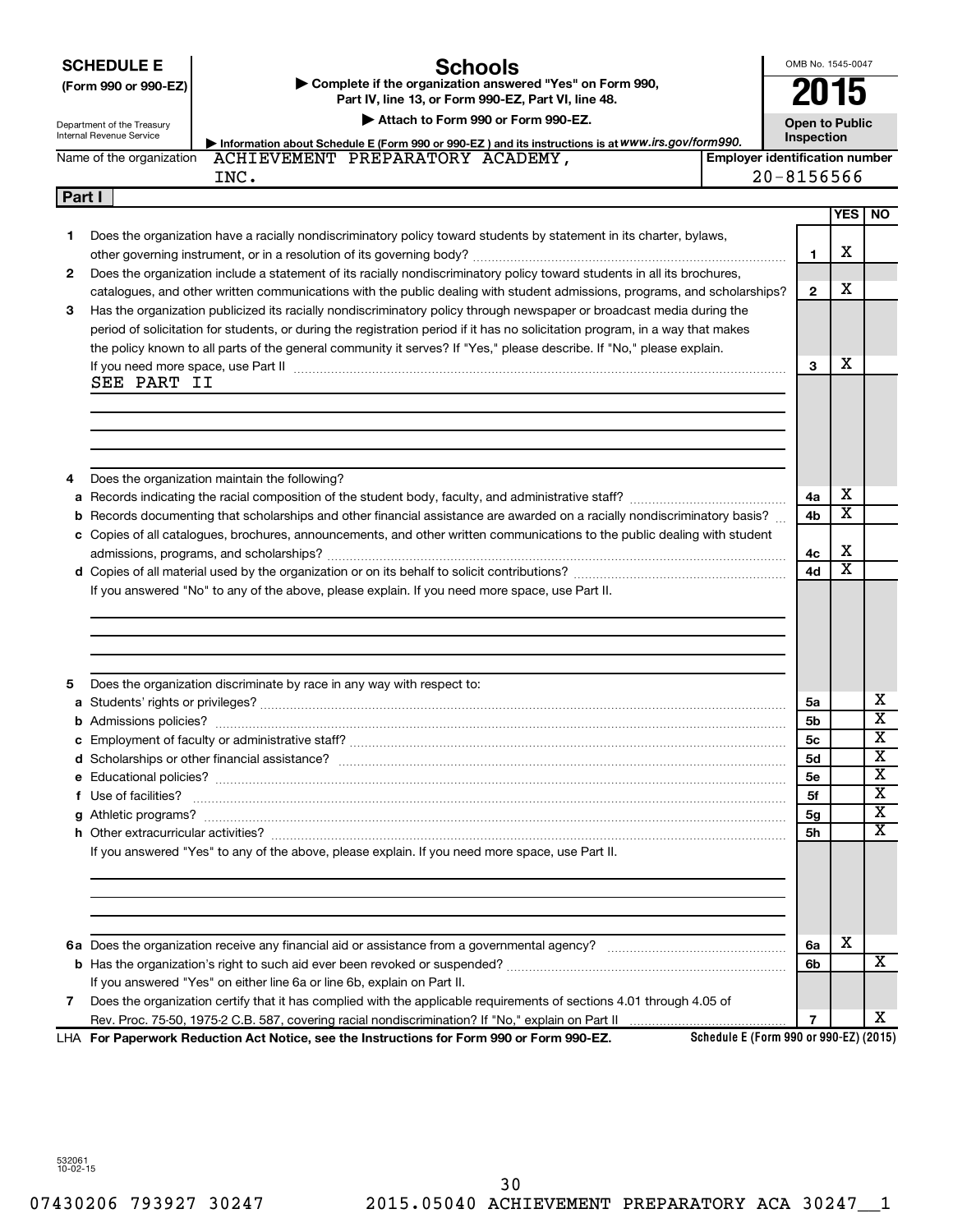**2** INC. 20-8156566 Schedule E (Form 990 or 990-EZ) (2015)  $\operatorname{INC}$  .

Part II | Supplemental Information. Provide the explanations required by Part I, lines 3, 4d, 5h, 6b, and 7, as applicable. Also provide any other additional information.

LINE 3 - EXPLANATION OF NONDISCRIMINATION POLICY:

ACHIEVEMENT PREPARATORY ACADEMY INCLUDES A NONDISCRIMINATION

STATEMENT IN ALL COMMUNICATIONS AND SOLICITATIONS INDICATING

THAT THE SCHOOL DOES NOT DISCRIMINATE ON THE BASIS OF RACE,

CREED, NATIONAL ORIGIN, ETHNICITY, RELIGION, GENDER, SEXUAL

ORIENTATION, MENTAL OR PHYSICAL DISABILITY, SPECIAL NEEDS

ENGLISH LANGUAGE PROFICIENCY, ATHLETIC ABILITY, OR ACADEMIC

ACHIEVEMENT.

LINE 6 - EXPLANATION OF GOVERNMENT FINANCIAL AID:

SCHOOL RECEIPTS FROM GOVERNMENTAL AGENCIES

-DISTRICT OF COLUMBIA LOCAL APPROPRIATIONS \$10,715,004

-FEDERAL FORMULA GRANTS - ENTITLEMENTS \$797,815

-OTHER GOVERNMENT GRANTS **\$177,189** 

LINE 7 - EXPLANATION OF RACIAL NONDISCRIMINATION COMPLIANCE:

AS A PUBLIC CHARTER SCHOOL, ACHIEVEMENT PREPARATORY ACADEMY, INC. IS

EXEMPT FROM THE REQUIREMENTS OF REV. PROC. 75-50.

532062 10-02-15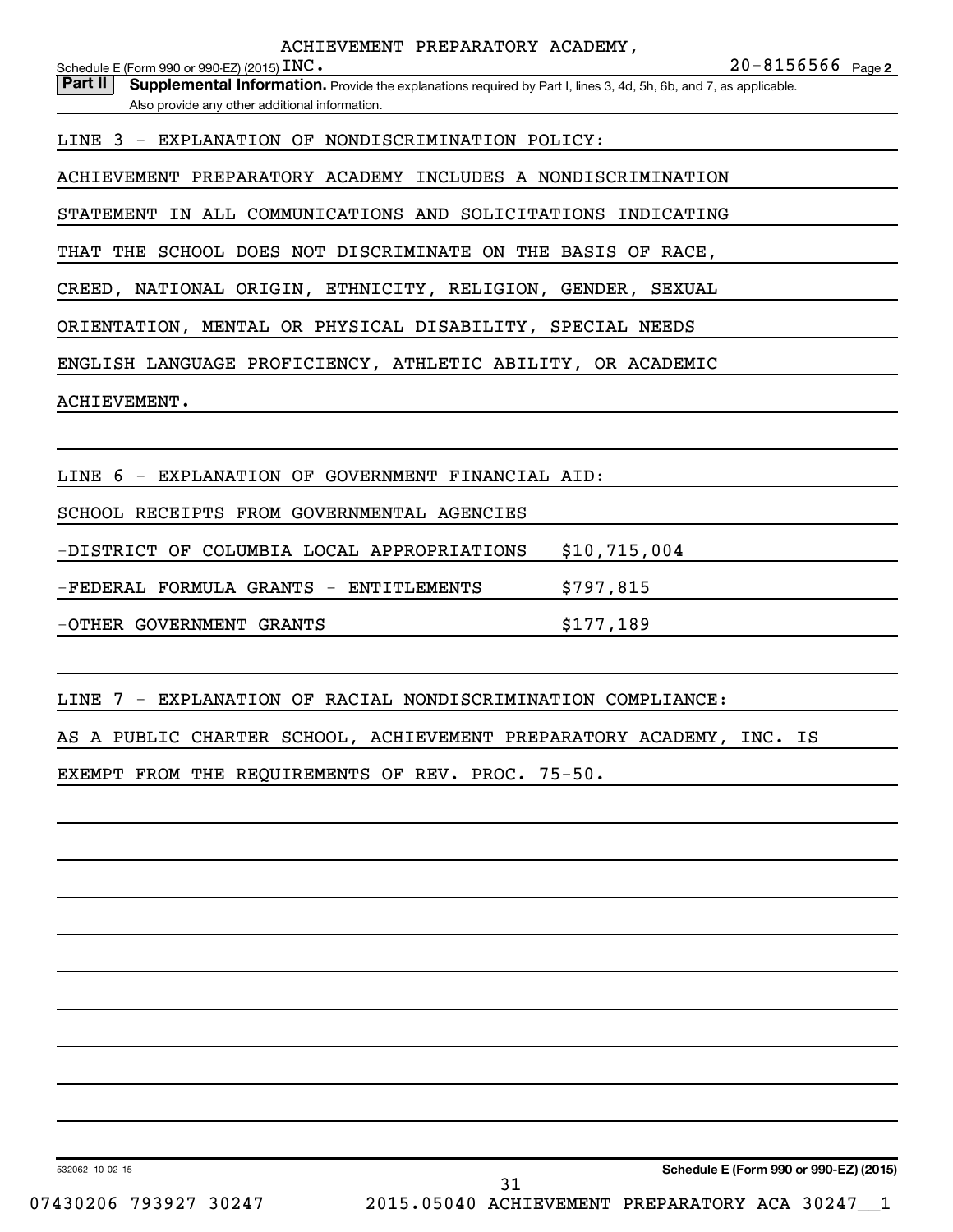|   | <b>SCHEDULE J</b>                                                                                          | <b>Compensation Information</b>                                                                                                                                                                                                                 |                                       | OMB No. 1545-0047          |            |                         |
|---|------------------------------------------------------------------------------------------------------------|-------------------------------------------------------------------------------------------------------------------------------------------------------------------------------------------------------------------------------------------------|---------------------------------------|----------------------------|------------|-------------------------|
|   | (Form 990)<br>For certain Officers, Directors, Trustees, Key Employees, and Highest                        |                                                                                                                                                                                                                                                 |                                       |                            |            |                         |
|   | <b>Compensated Employees</b><br>Complete if the organization answered "Yes" on Form 990, Part IV, line 23. |                                                                                                                                                                                                                                                 |                                       | 015                        |            |                         |
|   | Department of the Treasury                                                                                 | Attach to Form 990.                                                                                                                                                                                                                             |                                       | <b>Open to Public</b>      |            |                         |
|   | Internal Revenue Service                                                                                   | Information about Schedule J (Form 990) and its instructions is at www.irs.gov/form990.                                                                                                                                                         |                                       | Inspection                 |            |                         |
|   | Name of the organization                                                                                   | ACHIEVEMENT PREPARATORY ACADEMY,                                                                                                                                                                                                                | <b>Employer identification number</b> |                            |            |                         |
|   |                                                                                                            | INC.                                                                                                                                                                                                                                            |                                       | $20 - 8156566$             |            |                         |
|   | Part I                                                                                                     | <b>Questions Regarding Compensation</b>                                                                                                                                                                                                         |                                       |                            |            |                         |
|   |                                                                                                            |                                                                                                                                                                                                                                                 |                                       |                            | <b>Yes</b> | No                      |
|   |                                                                                                            | Check the appropriate box(es) if the organization provided any of the following to or for a person listed on Form 990,                                                                                                                          |                                       |                            |            |                         |
|   |                                                                                                            | Part VII, Section A, line 1a. Complete Part III to provide any relevant information regarding these items.                                                                                                                                      |                                       |                            |            |                         |
|   | First-class or charter travel                                                                              | Housing allowance or residence for personal use                                                                                                                                                                                                 |                                       |                            |            |                         |
|   | Travel for companions                                                                                      | Payments for business use of personal residence                                                                                                                                                                                                 |                                       |                            |            |                         |
|   |                                                                                                            | Health or social club dues or initiation fees<br>Tax indemnification and gross-up payments                                                                                                                                                      |                                       |                            |            |                         |
|   |                                                                                                            | Discretionary spending account<br>Personal services (e.g., maid, chauffeur, chef)                                                                                                                                                               |                                       |                            |            |                         |
|   |                                                                                                            |                                                                                                                                                                                                                                                 |                                       |                            |            |                         |
|   |                                                                                                            | <b>b</b> If any of the boxes on line 1a are checked, did the organization follow a written policy regarding payment or                                                                                                                          |                                       |                            |            |                         |
|   |                                                                                                            |                                                                                                                                                                                                                                                 |                                       | 1b                         |            |                         |
| 2 |                                                                                                            | Did the organization require substantiation prior to reimbursing or allowing expenses incurred by all directors,                                                                                                                                |                                       | $\mathbf{2}$               |            |                         |
|   |                                                                                                            |                                                                                                                                                                                                                                                 |                                       |                            |            |                         |
|   |                                                                                                            |                                                                                                                                                                                                                                                 |                                       |                            |            |                         |
| з |                                                                                                            | Indicate which, if any, of the following the filing organization used to establish the compensation of the organization's<br>CEO/Executive Director. Check all that apply. Do not check any boxes for methods used by a related organization to |                                       |                            |            |                         |
|   |                                                                                                            | establish compensation of the CEO/Executive Director, but explain in Part III.                                                                                                                                                                  |                                       |                            |            |                         |
|   | Compensation committee                                                                                     | Written employment contract                                                                                                                                                                                                                     |                                       |                            |            |                         |
|   |                                                                                                            | $ \mathbf{X} $ Compensation survey or study<br>Independent compensation consultant                                                                                                                                                              |                                       |                            |            |                         |
|   | $ \mathbf{X} $ Form 990 of other organizations                                                             | $\mathbf{X}$ Approval by the board or compensation committee                                                                                                                                                                                    |                                       |                            |            |                         |
|   |                                                                                                            |                                                                                                                                                                                                                                                 |                                       |                            |            |                         |
| 4 |                                                                                                            | During the year, did any person listed on Form 990, Part VII, Section A, line 1a, with respect to the filing                                                                                                                                    |                                       |                            |            |                         |
|   |                                                                                                            | organization or a related organization:                                                                                                                                                                                                         |                                       |                            |            |                         |
| а |                                                                                                            | Receive a severance payment or change-of-control payment?                                                                                                                                                                                       |                                       | 4a                         |            | х                       |
| b |                                                                                                            |                                                                                                                                                                                                                                                 |                                       | 4b                         |            | $\overline{\textbf{x}}$ |
|   |                                                                                                            |                                                                                                                                                                                                                                                 |                                       | 4c                         |            | $\overline{\mathbf{x}}$ |
|   |                                                                                                            | If "Yes" to any of lines 4a-c, list the persons and provide the applicable amounts for each item in Part III.                                                                                                                                   |                                       |                            |            |                         |
|   |                                                                                                            |                                                                                                                                                                                                                                                 |                                       |                            |            |                         |
|   |                                                                                                            | Only section 501(c)(3), 501(c)(4), and 501(c)(29) organizations must complete lines 5-9.                                                                                                                                                        |                                       |                            |            |                         |
| 5 |                                                                                                            | For persons listed on Form 990, Part VII, Section A, line 1a, did the organization pay or accrue any compensation                                                                                                                               |                                       |                            |            |                         |
|   | contingent on the revenues of:                                                                             |                                                                                                                                                                                                                                                 |                                       |                            |            |                         |
| a |                                                                                                            |                                                                                                                                                                                                                                                 |                                       | 5a                         |            | x                       |
|   |                                                                                                            |                                                                                                                                                                                                                                                 |                                       | 5b                         |            | X                       |
|   |                                                                                                            | If "Yes" to line 5a or 5b, describe in Part III.                                                                                                                                                                                                |                                       |                            |            |                         |
|   |                                                                                                            | 6 For persons listed on Form 990, Part VII, Section A, line 1a, did the organization pay or accrue any compensation                                                                                                                             |                                       |                            |            |                         |
|   | contingent on the net earnings of:                                                                         |                                                                                                                                                                                                                                                 |                                       |                            |            |                         |
| a |                                                                                                            |                                                                                                                                                                                                                                                 |                                       | 6а                         |            | x                       |
|   |                                                                                                            |                                                                                                                                                                                                                                                 |                                       | 6b                         |            | $\overline{\textbf{X}}$ |
|   |                                                                                                            | If "Yes" on line 6a or 6b, describe in Part III.                                                                                                                                                                                                |                                       |                            |            |                         |
|   |                                                                                                            | 7 For persons listed on Form 990, Part VII, Section A, line 1a, did the organization provide any non-fixed payments                                                                                                                             |                                       |                            |            |                         |
|   |                                                                                                            |                                                                                                                                                                                                                                                 |                                       | 7                          |            | х                       |
| 8 |                                                                                                            | Were any amounts reported on Form 990, Part VII, paid or accrued pursuant to a contract that was subject to the                                                                                                                                 |                                       |                            |            |                         |
|   |                                                                                                            |                                                                                                                                                                                                                                                 |                                       | 8                          |            | х                       |
| 9 |                                                                                                            | If "Yes" to line 8, did the organization also follow the rebuttable presumption procedure described in                                                                                                                                          |                                       |                            |            |                         |
|   |                                                                                                            |                                                                                                                                                                                                                                                 |                                       | 9                          |            |                         |
|   |                                                                                                            | LHA For Paperwork Reduction Act Notice, see the Instructions for Form 990.                                                                                                                                                                      |                                       | Schedule J (Form 990) 2015 |            |                         |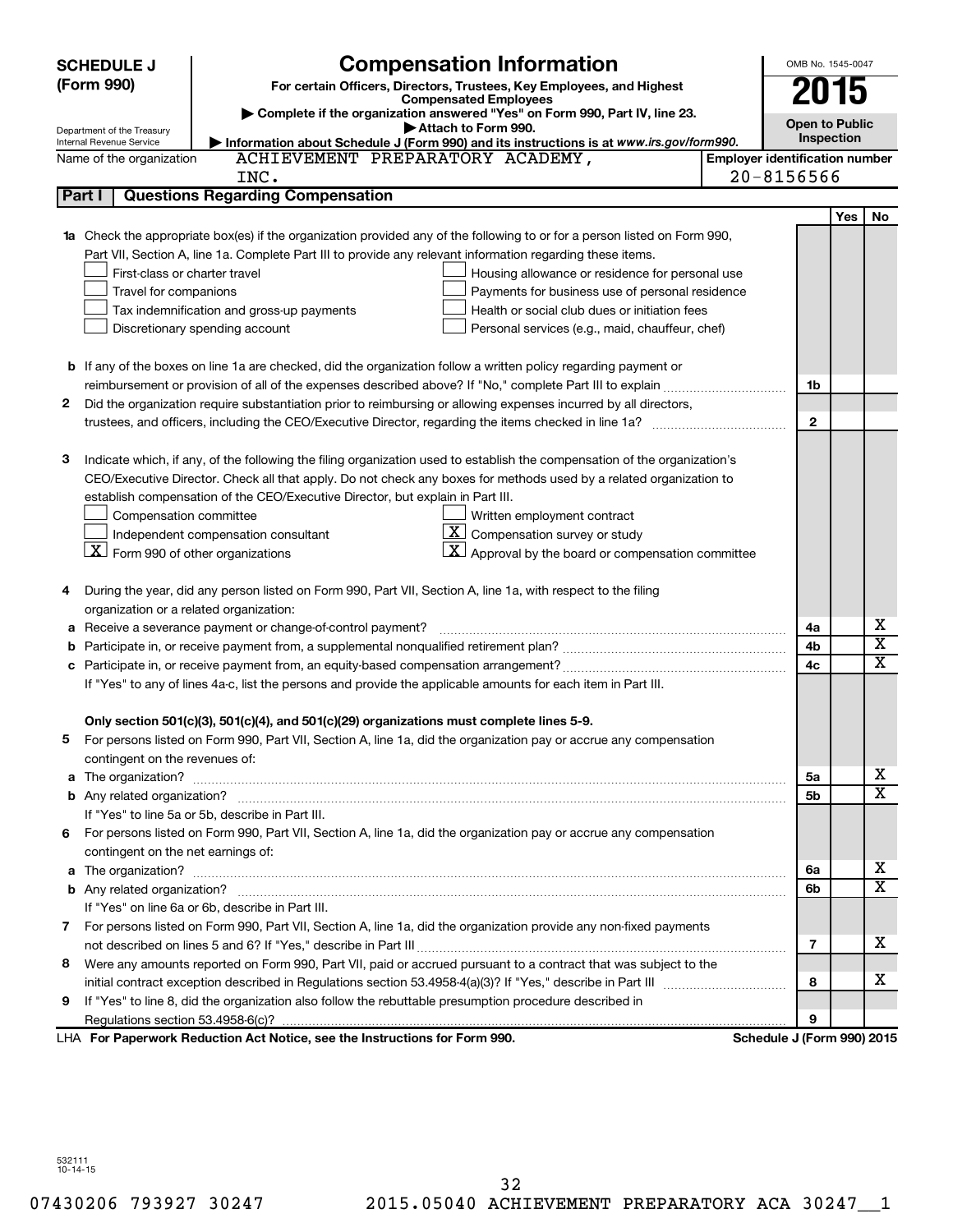Schedule J (Form 990) 2015  $\text{INC.}$ 

Part II | Officers, Directors, Trustees, Key Employees, and Highest Compensated Employees. Use duplicate copies if additional space is needed.

For each individual whose compensation must be reported on Schedule J, report compensation from the organization on row (i) and from related organizations, described in the instructions, on row (ii). Do not list any individuals that are not listed on Form 990, Part VII.

Note: The sum of columns (B)(i)-(iii) for each listed individual must equal the total amount of Form 990, Part VII, Section A, line 1a, applicable column (D) and (E) amounts for that individual.

|                                | (B) Breakdown of W-2 and/or 1099-MISC compensation |                                           |                                           | (C) Retirement and             | (D) Nontaxable   | (E) Total of columns | (F) Compensation                                           |
|--------------------------------|----------------------------------------------------|-------------------------------------------|-------------------------------------------|--------------------------------|------------------|----------------------|------------------------------------------------------------|
| (A) Name and Title             | (i) Base<br>compensation                           | (ii) Bonus &<br>incentive<br>compensation | (iii) Other<br>reportable<br>compensation | other deferred<br>compensation | benefits         | $(B)(i)-(D)$         | in column (B)<br>reported as deferred<br>on prior Form 990 |
| SHANTELLE WRIGHT<br>(i)<br>(1) | 177,506.                                           | $\overline{0}$ .                          | $\overline{0}$ .                          | 5,325.                         | 3,345.           | 186, 176.            | $\overline{0}$ .                                           |
| $\mathtt{CEO}$<br>(ii)         | $\overline{0}$ .                                   | $\overline{0}$ .                          | $\overline{0}$ .                          | $\overline{0}$ .               | $\overline{0}$ . | $\overline{0}$ .     | $\overline{0}$ .                                           |
| (i)                            |                                                    |                                           |                                           |                                |                  |                      |                                                            |
| (ii)                           |                                                    |                                           |                                           |                                |                  |                      |                                                            |
| (i)                            |                                                    |                                           |                                           |                                |                  |                      |                                                            |
| (ii)                           |                                                    |                                           |                                           |                                |                  |                      |                                                            |
| (i)                            |                                                    |                                           |                                           |                                |                  |                      |                                                            |
| $\vert$ (ii)                   |                                                    |                                           |                                           |                                |                  |                      |                                                            |
| (i)                            |                                                    |                                           |                                           |                                |                  |                      |                                                            |
| $\vert$ (ii)                   |                                                    |                                           |                                           |                                |                  |                      |                                                            |
| (i)                            |                                                    |                                           |                                           |                                |                  |                      |                                                            |
| $\vert$ (ii)                   |                                                    |                                           |                                           |                                |                  |                      |                                                            |
| (i)                            |                                                    |                                           |                                           |                                |                  |                      |                                                            |
| $\vert$ (ii)                   |                                                    |                                           |                                           |                                |                  |                      |                                                            |
| (i)                            |                                                    |                                           |                                           |                                |                  |                      |                                                            |
| $\vert$ (ii)                   |                                                    |                                           |                                           |                                |                  |                      |                                                            |
| (i)<br>(ii)                    |                                                    |                                           |                                           |                                |                  |                      |                                                            |
| (i)                            |                                                    |                                           |                                           |                                |                  |                      |                                                            |
| $\vert$ (ii)                   |                                                    |                                           |                                           |                                |                  |                      |                                                            |
| (i)                            |                                                    |                                           |                                           |                                |                  |                      |                                                            |
| (ii)                           |                                                    |                                           |                                           |                                |                  |                      |                                                            |
| (i)                            |                                                    |                                           |                                           |                                |                  |                      |                                                            |
| $\vert$ (ii)                   |                                                    |                                           |                                           |                                |                  |                      |                                                            |
| (i)                            |                                                    |                                           |                                           |                                |                  |                      |                                                            |
| $\vert$ (ii)                   |                                                    |                                           |                                           |                                |                  |                      |                                                            |
| (i)                            |                                                    |                                           |                                           |                                |                  |                      |                                                            |
| $\vert$ (ii)                   |                                                    |                                           |                                           |                                |                  |                      |                                                            |
| (i)                            |                                                    |                                           |                                           |                                |                  |                      |                                                            |
| $\vert$ (ii)                   |                                                    |                                           |                                           |                                |                  |                      |                                                            |
| (i)                            |                                                    |                                           |                                           |                                |                  |                      |                                                            |
| (iii)                          |                                                    |                                           |                                           |                                |                  |                      |                                                            |

**2**

 $20 - 8156566$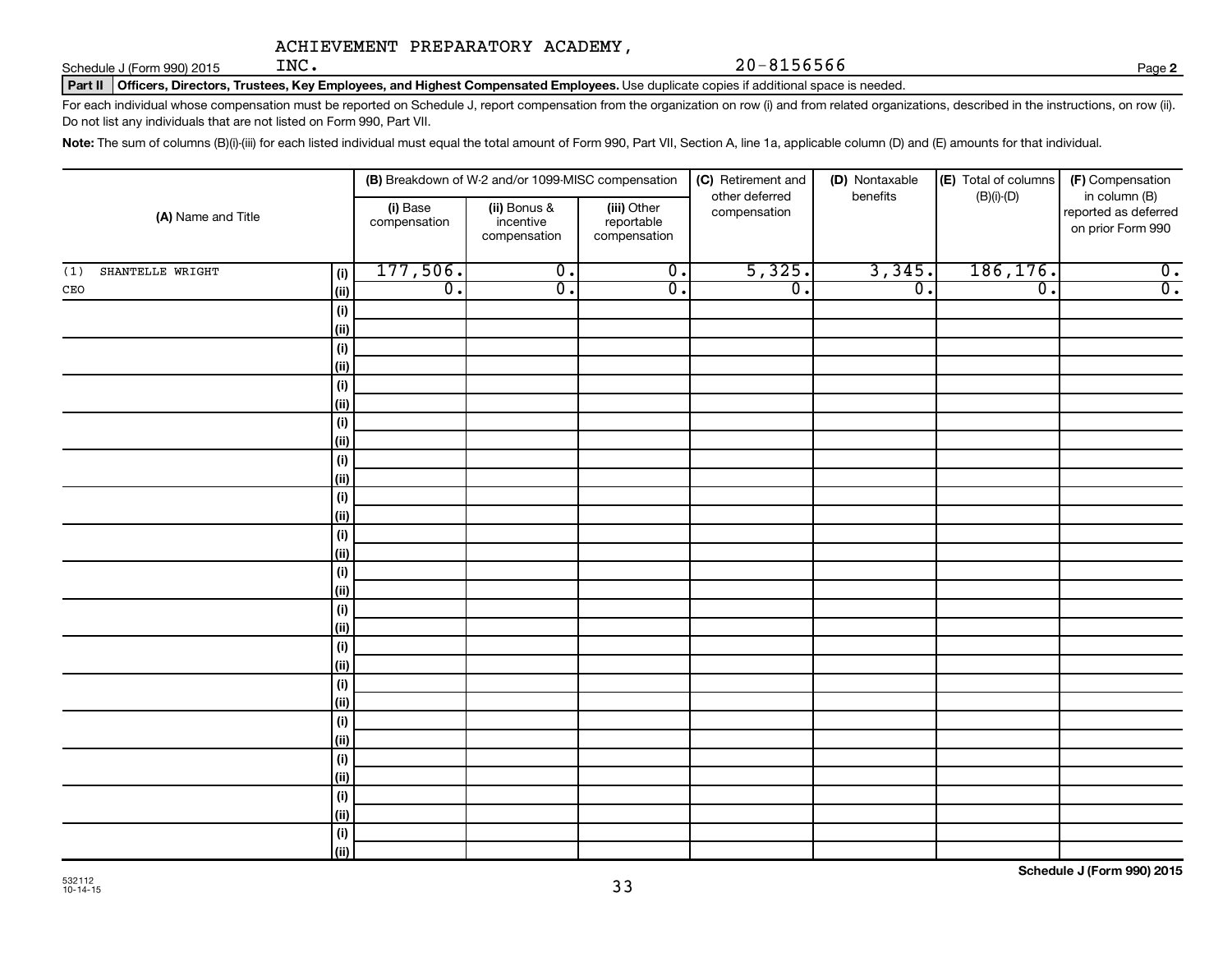| ACHIEVEMENT PREPARATORY ACADEMY, |  |
|----------------------------------|--|
|                                  |  |

 $20 - 8156566$ 

**3**

Schedule J (Form 990) 2015  $INC$ .

**Part III Supplemental Information**

Provide the information, explanation, or descriptions required for Part I, lines 1a, 1b, 3, 4a, 4b, 4c, 5a, 5b, 6a, 6b, 7, and 8, and for Part II. Also complete this part for any additional information.

**Schedule J (Form 990) 2015**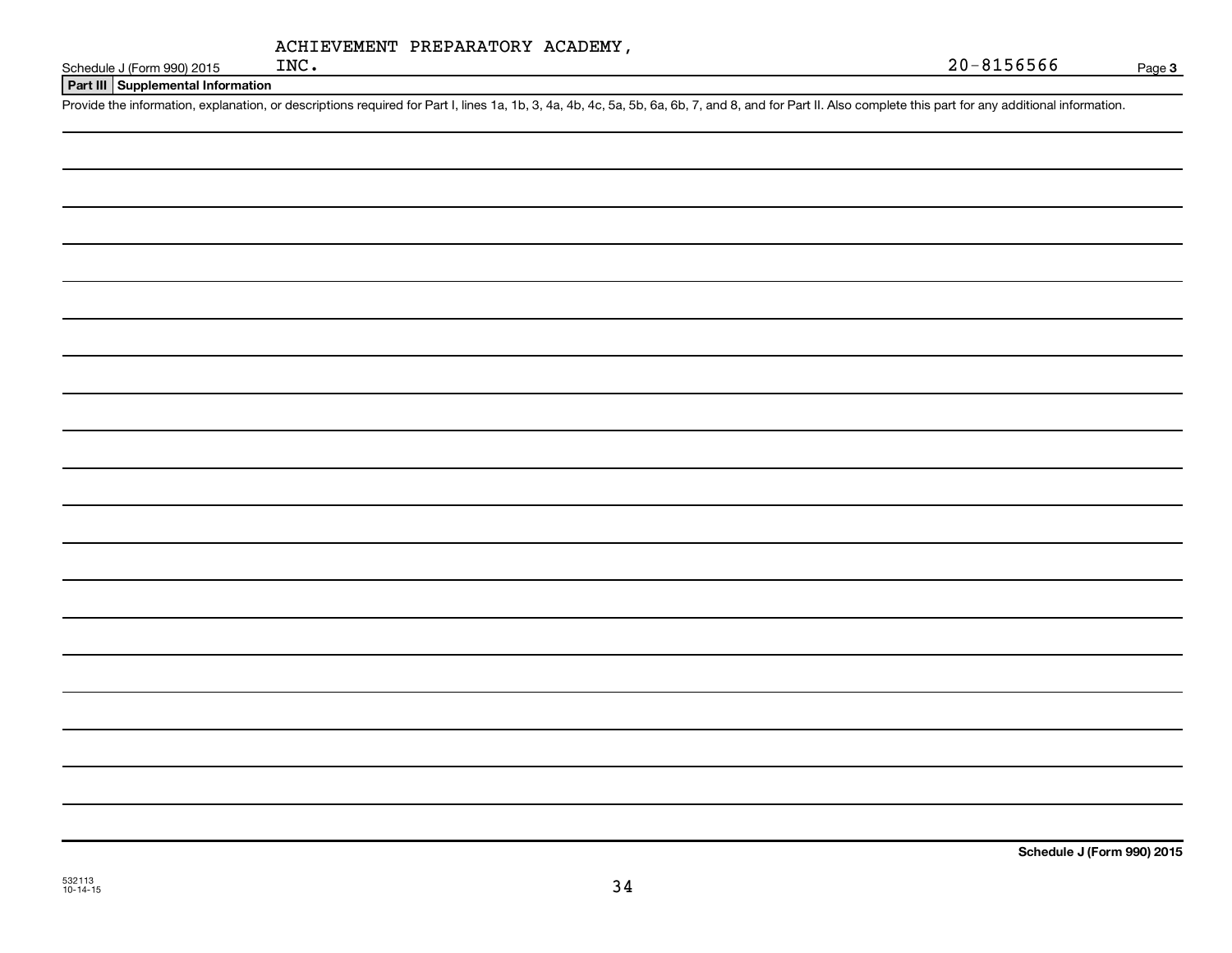| <b>SCHEDULE M</b> |  |
|-------------------|--|
| (Form 990)        |  |

# **Noncash Contributions**

OMB No. 1545-0047

| Department of the Treasury |
|----------------------------|
| Internal Revenue Service   |

◆ Complete if the organizations answered "Yes" on Form 990, Part IV, lines 29 or 30.<br>▶ Complete if the organizations answered "Yes" on Form 990, Part IV, lines 29 or 30. **Attach to Form 990.**  $\blacktriangleright$ 

**Open To Public Inspection**

|  | Name of the organization |
|--|--------------------------|

**Information about Schedule M (Form 990) and its instructions is at www.irs.gov/form990.** ACHIEVEMENT PREPARATORY ACADEMY,

**Employer identification number**  $20 - 8156566$ 

| -<br>$\sim$ |          |
|-------------|----------|
|             | .,<br>., |
|             |          |

| INC. |  |
|------|--|
|      |  |
|      |  |

| Part I | <b>Types of Property</b>                                                                                                            |                               |                                      |                                                                                                       |                                                              |            |     |    |
|--------|-------------------------------------------------------------------------------------------------------------------------------------|-------------------------------|--------------------------------------|-------------------------------------------------------------------------------------------------------|--------------------------------------------------------------|------------|-----|----|
|        |                                                                                                                                     | (a)<br>Check if<br>applicable | (b)<br>Number of<br>contributions or | (c)<br>Noncash contribution<br>amounts reported on<br>items contributed  Form 990, Part VIII, line 1g | (d)<br>Method of determining<br>noncash contribution amounts |            |     |    |
| 1.     |                                                                                                                                     |                               |                                      |                                                                                                       |                                                              |            |     |    |
| 2      |                                                                                                                                     |                               |                                      |                                                                                                       |                                                              |            |     |    |
| З      | Art - Fractional interests                                                                                                          |                               |                                      |                                                                                                       |                                                              |            |     |    |
| 4      |                                                                                                                                     |                               |                                      |                                                                                                       |                                                              |            |     |    |
| 5      | Clothing and household goods                                                                                                        |                               |                                      |                                                                                                       |                                                              |            |     |    |
| 6      | Cars and other vehicles                                                                                                             |                               |                                      |                                                                                                       |                                                              |            |     |    |
| 7      |                                                                                                                                     |                               |                                      |                                                                                                       |                                                              |            |     |    |
| 8      |                                                                                                                                     |                               |                                      |                                                                                                       |                                                              |            |     |    |
| 9      | Securities - Publicly traded                                                                                                        |                               |                                      |                                                                                                       |                                                              |            |     |    |
| 10     | Securities - Closely held stock                                                                                                     |                               |                                      |                                                                                                       |                                                              |            |     |    |
| 11     | Securities - Partnership, LLC, or                                                                                                   |                               |                                      |                                                                                                       |                                                              |            |     |    |
|        | trust interests                                                                                                                     |                               |                                      |                                                                                                       |                                                              |            |     |    |
| 12     | Securities - Miscellaneous                                                                                                          |                               |                                      |                                                                                                       |                                                              |            |     |    |
| 13     | Qualified conservation contribution -                                                                                               |                               |                                      |                                                                                                       |                                                              |            |     |    |
|        |                                                                                                                                     |                               |                                      |                                                                                                       |                                                              |            |     |    |
| 14     | Qualified conservation contribution - Other                                                                                         |                               |                                      |                                                                                                       |                                                              |            |     |    |
| 15     | Real estate - Residential                                                                                                           |                               |                                      |                                                                                                       |                                                              |            |     |    |
| 16     | Real estate - Commercial                                                                                                            |                               |                                      |                                                                                                       |                                                              |            |     |    |
| 17     |                                                                                                                                     |                               |                                      |                                                                                                       |                                                              |            |     |    |
| 18     |                                                                                                                                     |                               |                                      |                                                                                                       |                                                              |            |     |    |
| 19     |                                                                                                                                     |                               |                                      |                                                                                                       |                                                              |            |     |    |
| 20     | Drugs and medical supplies                                                                                                          |                               |                                      |                                                                                                       |                                                              |            |     |    |
| 21     |                                                                                                                                     |                               |                                      |                                                                                                       |                                                              |            |     |    |
| 22     |                                                                                                                                     |                               |                                      |                                                                                                       |                                                              |            |     |    |
| 23     |                                                                                                                                     |                               |                                      |                                                                                                       |                                                              |            |     |    |
| 24     |                                                                                                                                     |                               |                                      |                                                                                                       |                                                              |            |     |    |
| 25     | ( PLAYGROUND<br>Other $\blacktriangleright$                                                                                         | x                             | 1                                    | 71,576.                                                                                               |                                                              |            |     |    |
| 26     | Other $\blacktriangleright$                                                                                                         |                               |                                      |                                                                                                       |                                                              |            |     |    |
| 27     | Other                                                                                                                               |                               |                                      |                                                                                                       |                                                              |            |     |    |
| 28     | Other                                                                                                                               |                               |                                      |                                                                                                       |                                                              |            |     |    |
| 29     | Number of Forms 8283 received by the organization during the tax year for contributions                                             |                               |                                      |                                                                                                       |                                                              |            |     |    |
|        | for which the organization completed Form 8283, Part IV, Donee Acknowledgement                                                      |                               |                                      | 29                                                                                                    |                                                              |            |     |    |
|        |                                                                                                                                     |                               |                                      |                                                                                                       |                                                              |            | Yes | No |
|        | 30a During the year, did the organization receive by contribution any property reported in Part I, lines 1 through 28, that it      |                               |                                      |                                                                                                       |                                                              |            |     |    |
|        | must hold for at least three years from the date of the initial contribution, and which is not required to be used for              |                               |                                      |                                                                                                       |                                                              |            |     |    |
|        |                                                                                                                                     |                               |                                      |                                                                                                       |                                                              | <b>30a</b> |     | X  |
|        | <b>b</b> If "Yes," describe the arrangement in Part II.                                                                             |                               |                                      |                                                                                                       |                                                              |            |     |    |
| 31     | Does the organization have a gift acceptance policy that requires the review of any non-standard contributions?                     |                               |                                      |                                                                                                       |                                                              | 31         |     | X  |
|        | 32a Does the organization hire or use third parties or related organizations to solicit, process, or sell noncash<br>contributions? |                               |                                      |                                                                                                       |                                                              | 32a        |     | x  |
|        | <b>b</b> If "Yes," describe in Part II.                                                                                             |                               |                                      |                                                                                                       |                                                              |            |     |    |

**33** If the organization did not report an amount in column (c) for a type of property for which column (a) is checked, describe in Part II.

| <b>LHA</b> | For Paperwork Reduction Act Notice, see the Instructions for Form 990. |  |  |
|------------|------------------------------------------------------------------------|--|--|
|            |                                                                        |  |  |

**Schedule M (Form 990) (2015)** 

532141 08-21-15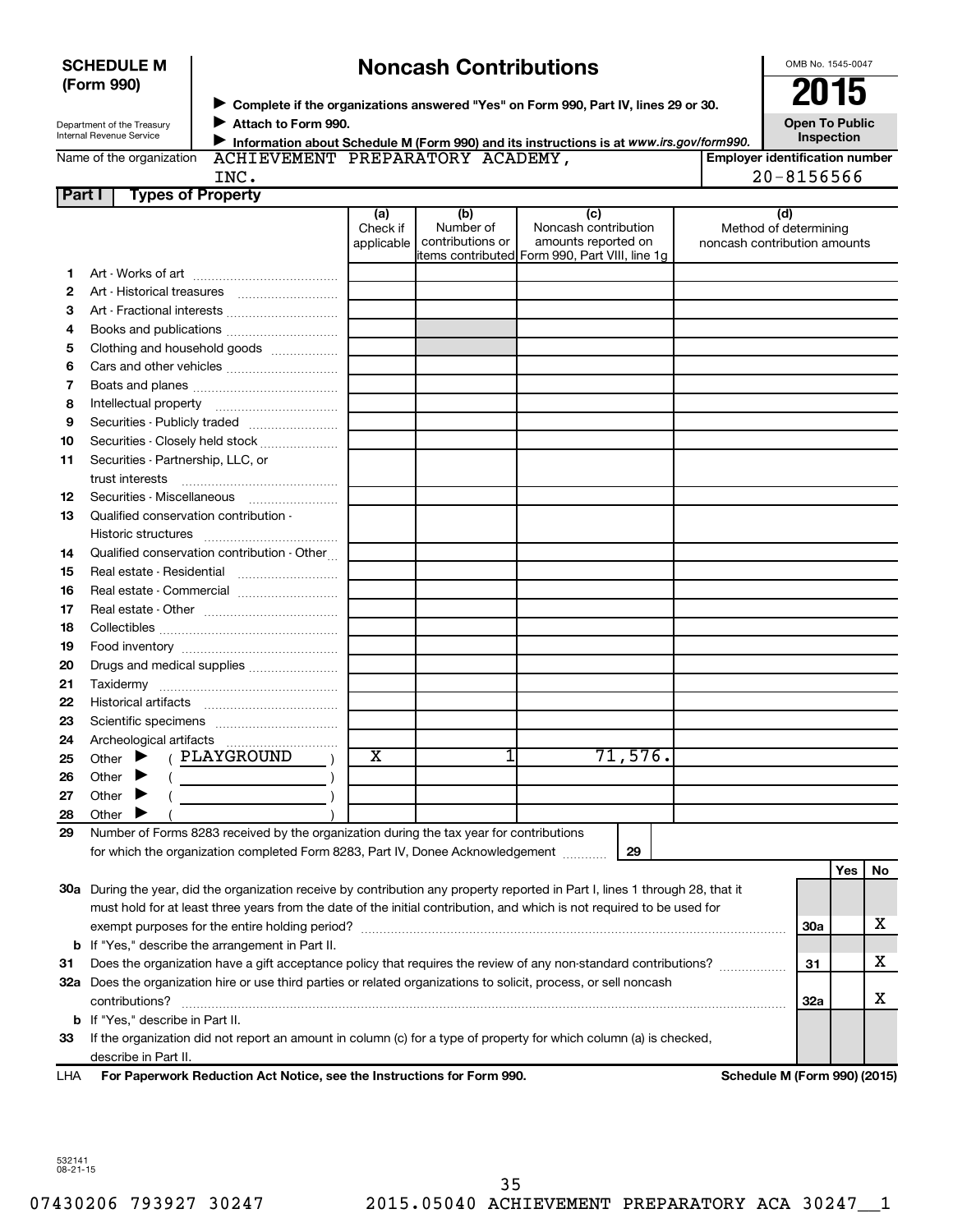| ACHIEVEMENT PREPARATORY ACADEMY, |  |  |
|----------------------------------|--|--|
|----------------------------------|--|--|

| 20-8156566 | Page 2 |
|------------|--------|

|  | $20 - 8156566$                                 | Page 2                                                                                                                                                                                                                                                                                                                                         |
|--|------------------------------------------------|------------------------------------------------------------------------------------------------------------------------------------------------------------------------------------------------------------------------------------------------------------------------------------------------------------------------------------------------|
|  |                                                |                                                                                                                                                                                                                                                                                                                                                |
|  |                                                |                                                                                                                                                                                                                                                                                                                                                |
|  |                                                |                                                                                                                                                                                                                                                                                                                                                |
|  |                                                |                                                                                                                                                                                                                                                                                                                                                |
|  |                                                |                                                                                                                                                                                                                                                                                                                                                |
|  |                                                |                                                                                                                                                                                                                                                                                                                                                |
|  |                                                |                                                                                                                                                                                                                                                                                                                                                |
|  |                                                |                                                                                                                                                                                                                                                                                                                                                |
|  |                                                |                                                                                                                                                                                                                                                                                                                                                |
|  |                                                |                                                                                                                                                                                                                                                                                                                                                |
|  |                                                |                                                                                                                                                                                                                                                                                                                                                |
|  |                                                |                                                                                                                                                                                                                                                                                                                                                |
|  |                                                |                                                                                                                                                                                                                                                                                                                                                |
|  |                                                |                                                                                                                                                                                                                                                                                                                                                |
|  |                                                |                                                                                                                                                                                                                                                                                                                                                |
|  |                                                |                                                                                                                                                                                                                                                                                                                                                |
|  |                                                |                                                                                                                                                                                                                                                                                                                                                |
|  |                                                |                                                                                                                                                                                                                                                                                                                                                |
|  |                                                |                                                                                                                                                                                                                                                                                                                                                |
|  |                                                |                                                                                                                                                                                                                                                                                                                                                |
|  |                                                |                                                                                                                                                                                                                                                                                                                                                |
|  |                                                |                                                                                                                                                                                                                                                                                                                                                |
|  |                                                |                                                                                                                                                                                                                                                                                                                                                |
|  |                                                |                                                                                                                                                                                                                                                                                                                                                |
|  |                                                |                                                                                                                                                                                                                                                                                                                                                |
|  |                                                |                                                                                                                                                                                                                                                                                                                                                |
|  |                                                |                                                                                                                                                                                                                                                                                                                                                |
|  |                                                |                                                                                                                                                                                                                                                                                                                                                |
|  |                                                |                                                                                                                                                                                                                                                                                                                                                |
|  | 2015.05040 ACHIEVEMENT PREPARATORY ACA 30247_1 |                                                                                                                                                                                                                                                                                                                                                |
|  | 36                                             | Supplemental Information. Provide the information required by Part I, lines 30b, 32b, and 33, and whether the organization<br>is reporting in Part I, column (b), the number of contributions, the number of items received, or a combination of both. Also complete this part for any additional information.<br>Schedule M (Form 990) (2015) |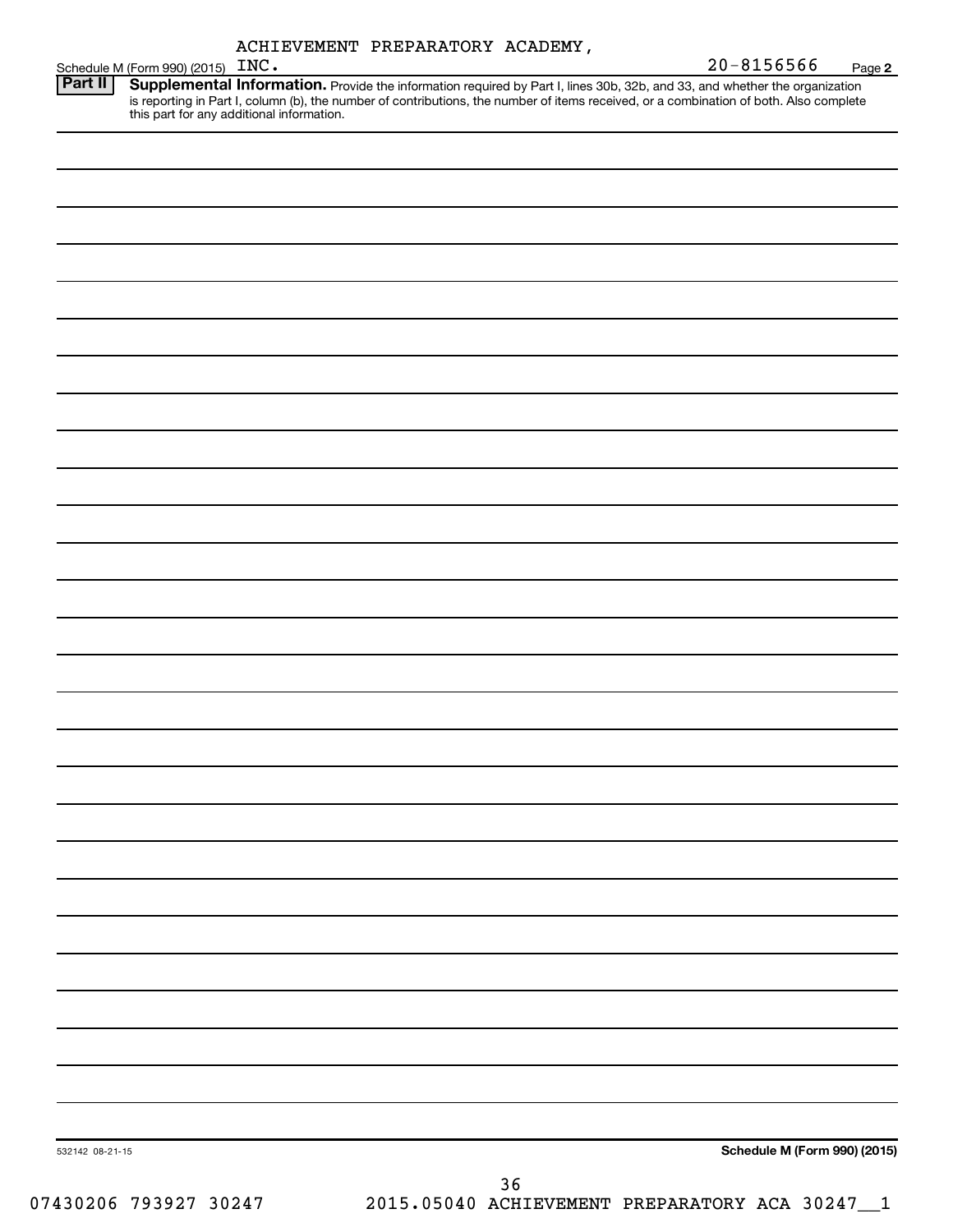**(Form 990 or 990-EZ)**

Department of the Treasury Internal Revenue Service

**Complete to provide information for responses to specific questions on Form 990 or 990-EZ or to provide any additional information.** SCHEDULE O **Supplemental Information to Form 990 or 990-EZ** 2015<br>(Form 990 or 990-EZ) Complete to provide information for responses to specific questions on

**| Attach to Form 990 or 990-EZ.**

**Information about Schedule O (Form 990 or 990-EZ) and its instructions is at WWW.irs.gov/form990. Employer identification number**

OMB No. 1545-0047 **Open to Public Inspection**

Name of the organization

ACHIEVEMENT PREPARATORY ACADEMY, INC. 20-8156566

FORM 990, PART I, LINE 1, DESCRIPTION OF ORGANIZATION MISSION:

BEYOND.

FORM 990, PART VI, SECTION A, LINE 1:

THE BOARD MAY DESIGNATE ONE OR MORE TRUSTEES AS ALTERNATE MEMBERS OF ANY COMMITTEE, WHO MAY REPLACE ANY ABSENT OR DISQUALIFIED MEMBER AT ANY MEETING OF THE COMMITTEE. THE CHAIR SHALL APPOINT THE CHAIRPERSON OF EACH COMMITTEE, EXCEPT OF THE GOVERNANCE COMMITTEE WHICH SHALL SELECT ITS OWN CHAIRPERSON. SUCH COMMITTEES SHALL HAVE ALL THE POWERS DELEGATED BY THE BOARD EXCEPT THAT NO COMMITTEE SHALL HAVE THE POWER TO (A)AUTHORIZE DISTRIBUTIONS, (B)APPROVE OR RECOMMEND TO THE BOARD THE DISSOLUTION, MERGER, OR THE SALE, PLEDGE OR TRANFER OF ALL OR SUBSTANTIALLY ALL OF ACHIEVEMENT PREPARATORY ACADEMY'S ASSETS, (C)ELECT, APPOINT, OR REMOVE TRUSTEES OR FILL VACANCIES ON THE BOARD OR ON ANY OF ITS COMMITTEES; OR (D)ADOPT, AMEND OR REPEAL ACHIEVEMENT PREPARATORY ACADEMY'S ARTICLES OF INCORPORATION OR BYLAWS. EACH COMMITTEE AND EACH MEMBER OF EACH COMMITTEE SHALL SERVE AT THE PLEASURE OF THE BOARD OF TRUSTEES.

FORM 990, PART VI, SECTION A, LINE 8B: THE ORGANIZATION ONLY KEEPS MINUTES ON ITS FULL BOARD MEETINGS, NOT COMMITTEE LEVEL MEETINGS. THE COMMITTEES REPORT TO THE FULL BOARD, WHERE DECISIONS ARE THEN MADE.

FORM 990, PART VI, SECTION B, LINE 11:

AFTER THE FISCAL YEAR AUDIT AND THE DRAFT FORM 990 ARE COMPLETE AND

532211  $09 - 02 - 15$ LHA For Paperwork Reduction Act Notice, see the Instructions for Form 990 or 990-EZ. Schedule O (Form 990 or 990-EZ) (2015) DELIVERED TO MANAGEMENT, THE FINANCE COMMITTEE OF THE BOARD OF TRUSTEES

37

07430206 793927 30247 2015.05040 ACHIEVEMENT PREPARATORY ACA 30247 1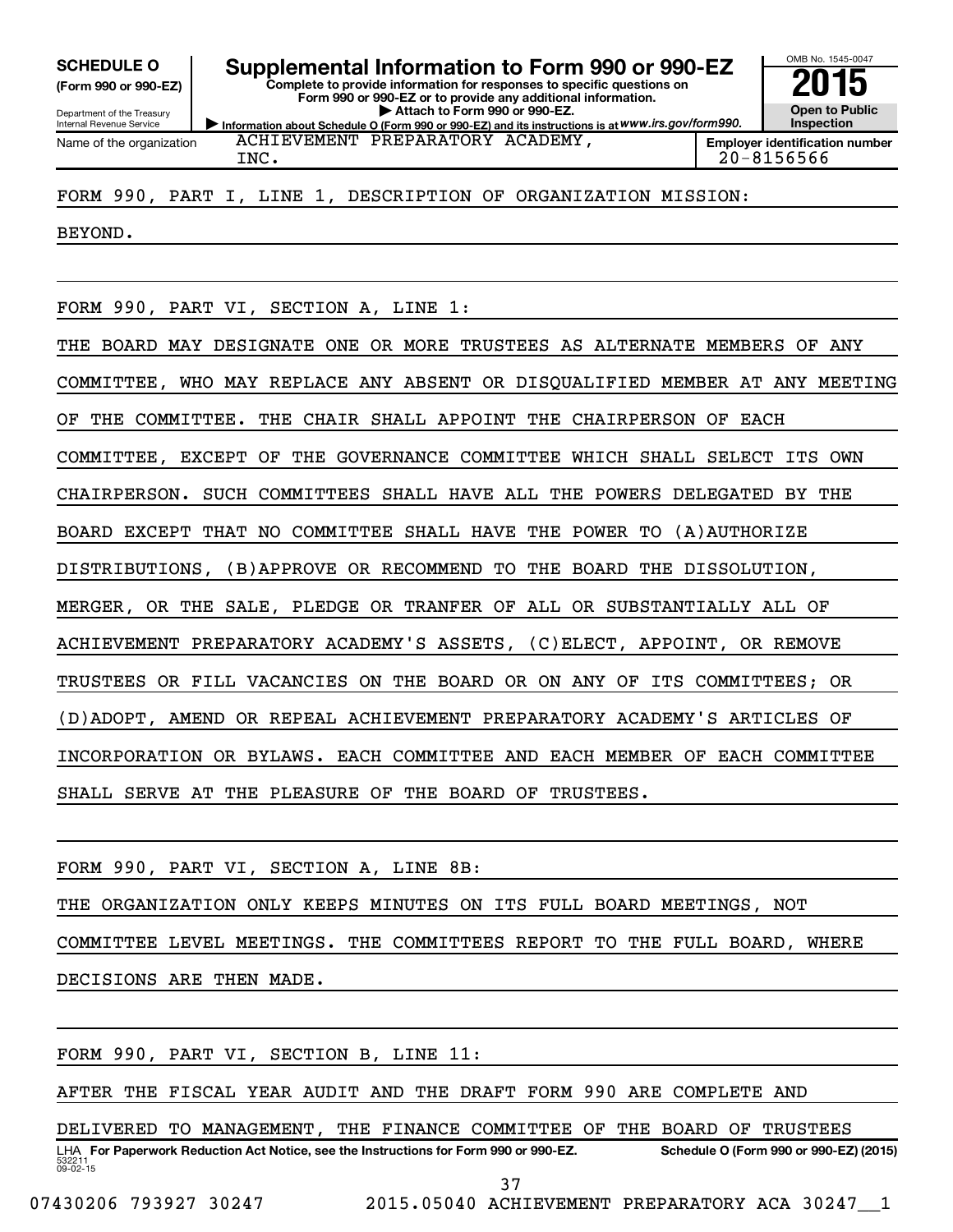| Schedule O (Form 990 or 990-EZ) (2015)                                      | Page 2                                              |  |  |  |
|-----------------------------------------------------------------------------|-----------------------------------------------------|--|--|--|
| Name of the organization ACHIEVEMENT PREPARATORY ACADEMY,<br>INC.           | <b>Employer identification number</b><br>20-8156566 |  |  |  |
| REVIEWS THE 990 WITH MANAGEMENT AND DISCUSSES ANY CHANGES AND               |                                                     |  |  |  |
| RECOMMENDATIONS WITH MANAGEMENT AND THE AUDITORS BEFORE A FINAL FORM 990 IS |                                                     |  |  |  |
| FILED. A COPY OF THE FORM 990 IS ALSO PROVIDED AT THE BOARD MEETING.        |                                                     |  |  |  |

FORM 990, PART VI, SECTION B, LINE 12C:

EACH TRUSTEE, OFFICER AND MEMBER OF A COMMITTEE WITH BOARD-DELEGATED POWERS SHALL ANNUALLY SIGN A STATEMENT WHICH CONFIRMS THAT SUCH PERSON: A)HAS RECEIVED A COPY OF THE CONFLICT OF INTEREST POLICY; B)HAS READ AND UNDERSTANDS THE POLICY; C)HAS AGREED TO COMPLY WITH THE POLICY; AND D)UNDERSTANDS THAT ACHIEVEMENT PREPARATORY ACADEMY IS A CHARITABLE ORGANIZATION AND THAT, IN ORDER TO MAINTAIN ITS FEDERAL TAX EXEMPTION, IT MUST ENGAGE PRIMARILY IN ACTIVITIES WHICH ACCOMPLISH ONE OR MORE OF ITS TAX-EXEMPT PURPOSES.

532212 09-02-15 **Schedule O (Form 990 or 990-EZ) (2015)** DETERMINING WHETHER A CONFLICT OF INTEREST EXISTS: AFTER DISCLOSURE OF FINANCIAL INTEREST AND ALL MATERIAL FACTS RELATING THERETO, AND AFTER ANY DISCUSSION THEREOF, THE TRUSTEE, OFFICER OR COMMITTEE MEMBER SHALL LEAVE THE BOARD OF TRUSTEES' MEETING WHILE THE FINANCIAL INTEREST IS DISCUSSED AND VOTED UPON. THE REMAINING BOARD OF TRUSTEES SHALL DECIDE IF A CONFLICT OF INTEREST EXISTS. AFTER EXERCISING DUE DILIGENCE, THE BOARD OF TRUSTEES SHALL DETERMINE WHETHER ACHIEVEMENT PREPARATORY ACADEMY CAN OBTAIN A MORE ADVANTAGEOUS TRANSACTION OR ARRANGEMENT WITH REASONABLE EFFORTS FROM A PERSON OR ENTITY WHOSE INVOLVEMENT WOULD NOT GIVE RISE TO A CONFLICT OF INTEREST. IF A MORE ADVANTAGEOUS TRANSACTION OR ARRANGEMENT IS NOT REASONABLY ATTAINABLE, THE BOARD OF TRUSTEES SHALL DETERMINE BY A MAJORITY VOTE OF THE DISINTERESTED TRUSTEES WHETHER THE TRANSACTION OR ARRANGEMENT IS IN ACHIEVEMENT PREPARATORY ACADEMY'S BEST INTEREST AND FOR ITS OWN BENEFIT, AND WHETHER THE TRANSACTION IS FAIR AND REASONABLE TO ACHIEVEMENT PREPARATORY ACADEMY AND SHALL MAKE ITS DECISION AS TO WHETHER TO ENTER INTO 07430206 793927 30247 2015.05040 ACHIEVEMENT PREPARATORY ACA 30247\_\_1 38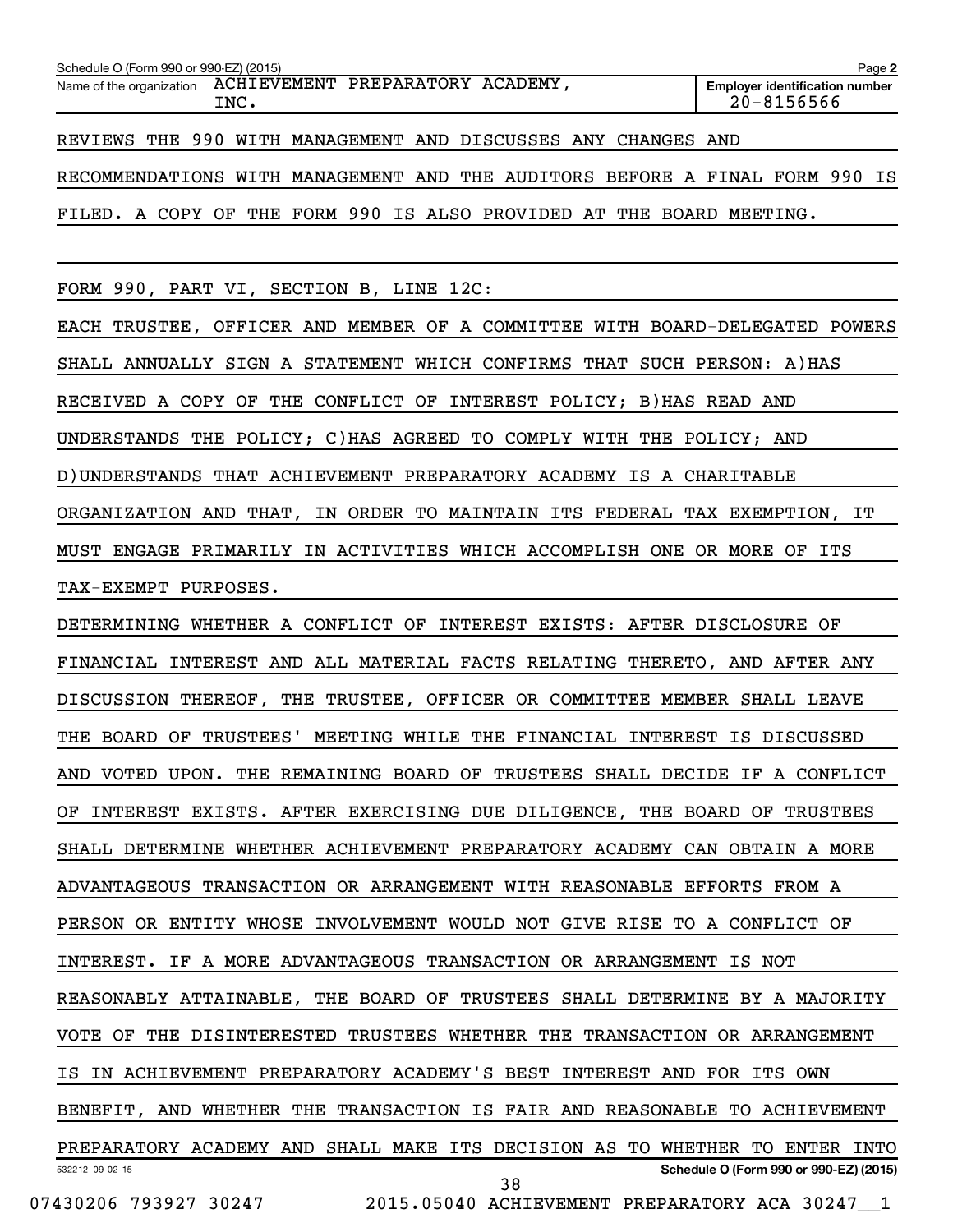| Schedule O (Form 990 or 990-EZ) (2015)                                      | Page 2                                              |
|-----------------------------------------------------------------------------|-----------------------------------------------------|
| ACHIEVEMENT PREPARATORY ACADEMY,<br>Name of the organization<br>INC.        | <b>Employer identification number</b><br>20-8156566 |
| THE TRANSACTION OR ARRANGEMENT IN CONFORMITY WITH SUCH DETERMINATION.       | ΙF.                                                 |
| THE BOARD OF TRUSTEES HAS REASONABLE CAUSE TO BELIEVE THAT A TRUSTEE,       |                                                     |
| OFFICER OR COMMITTEE MEMBER HAS FAILED TO DISCLOSE ACTUAL OR POSSIBLE       |                                                     |
| CONFLICTS OF INTEREST, IT SHALL INFORM SAID INDIVIDUAL OF THE BASIS FOR     |                                                     |
| AND AFFORD HIM OR HER AN OPPORTUNITY TO<br><b>SUCH BELIEF</b><br>EXPLAIN    | THE ALLEGED                                         |
| FAILURE TO DISCLOSE. IF, AFTER HEARING THE RESPONSE OF THE TRUSTEE, OFFICER |                                                     |
| OR COMMITTEE MEMBER AND MAKING SUCH FURTHER INVESTIGATION AS MAY BE         |                                                     |
| WARRANTED IN THE CIRCUMSTANCES, THE BOARD OF TRUSTEES DETERMINES THAT THE   |                                                     |
| IN FACT FAILED TO DISCLOSE AN ACTUAL OR POSSIBLE<br>MEMBER HAS              | CONFLICT OF                                         |
| INTEREST, IT SHALL TAKE APPROPRIATE DISCIPLINARY AND CORRECTIVE ACTION.     |                                                     |

FORM 990, PART VI, SECTION B, LINE 15:

AT LEAST ANNUALLY, THE BOARD OF TRUSTEES CONTACTS OTHER PUBLIC CHARTER SCHOOLS LOCATED WITHIN THE DISTRICT OF COLUMBIA AND INQUIRES ABOUT THE SALARY OF THEIR EXECUTIVE DIRECTOR (OR EQUIVALENT), AS WELL AS THE AVERAGE COMPENSATION OF STAFF EDUCATORS. THE RESPONSES OBTAINED ARE USED TO DEVELOP A MARKET SURVEY WHICH THE BOARD OF TRUSTEES USES IN SETTING PERFORMANCE GOALS AND COMPENSATION FOR THE EXECUTIVE DIRECTOR. THE BOARD OF TRUSTEES HAS DELEGATED COMPENSATION AND EVALUATION RESPONSIBILITIES TO THE EXECUTIVE DIRECTOR FOR ALL OTHER EMPLOYEES. THE MOST RECENT YEAR IN WHICH THE PROCESS FOR DETERMINING COMPENSATION FOR THE TOP OFFICIALS WAS JULY 2016.

|  |  | FORM 990, PART VI, SECTION C, LINE 19: |  |  |  |  |                                                                        |  |
|--|--|----------------------------------------|--|--|--|--|------------------------------------------------------------------------|--|
|  |  |                                        |  |  |  |  | THE ORGANIZATION MAKES ITS GOVERNING DOCUMENTS, CONFLICT OF INTEREST   |  |
|  |  |                                        |  |  |  |  | POLICY, AND FINANCIAL STATEMENTS AVAILABLE TO THE PUBLIC UPON REQUEST. |  |
|  |  |                                        |  |  |  |  |                                                                        |  |

|  |  | FORM 990, PART XII, LINE 2C |  |  |  |
|--|--|-----------------------------|--|--|--|
|--|--|-----------------------------|--|--|--|

THESE PROCESSES HAVE NOT CHANGED FROM THE PREVIOUS YEAR.

**Schedule O (Form 990 or 990-EZ) (2015)**

532212 09-02-15

07430206 793927 30247 2015.05040 ACHIEVEMENT PREPARATORY ACA 30247\_\_1